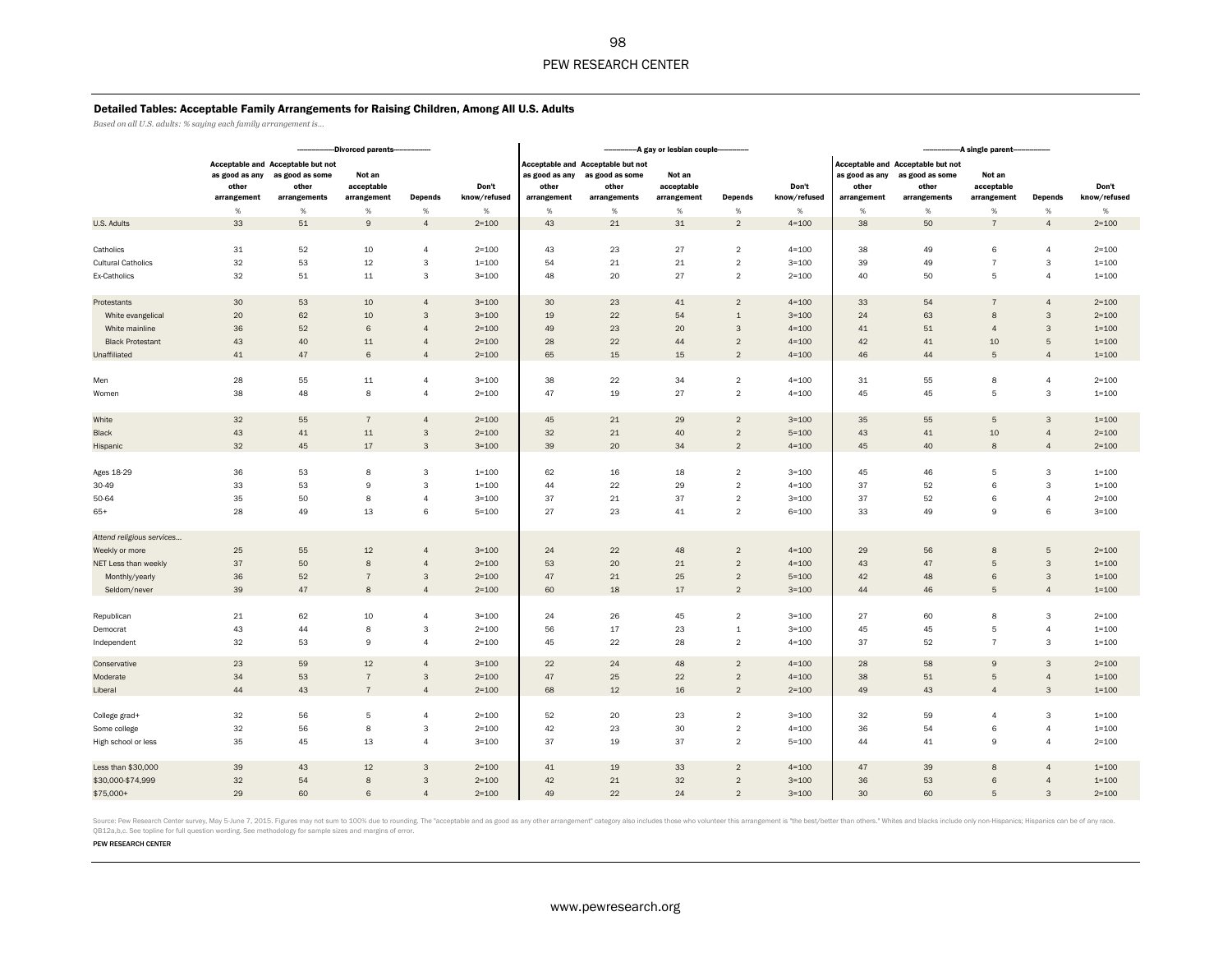### Detailed Tables: Acceptable Family Arrangements for Raising Children, Among All U.S. Adults (continued)

*Based on all U.S. adults: % saying each family arrangement is…*

|                           |                                                          |                                                                       | -Parents who are living together but not married- |                |                       |                                                          | A mother and father who are married to each other-------              |                                     |                |                       |
|---------------------------|----------------------------------------------------------|-----------------------------------------------------------------------|---------------------------------------------------|----------------|-----------------------|----------------------------------------------------------|-----------------------------------------------------------------------|-------------------------------------|----------------|-----------------------|
|                           | Acceptable<br>and as good as<br>any other<br>arrangement | <b>Acceptable but</b><br>not as good as<br>some other<br>arrangements | Not an<br>acceptable<br>arrangement               | <b>Depends</b> | Don't<br>know/refused | Acceptable<br>and as good as<br>any other<br>arrangement | <b>Acceptable but</b><br>not as good as<br>some other<br>arrangements | Not an<br>acceptable<br>arrangement | <b>Depends</b> | Don't<br>know/refused |
|                           | $\%$                                                     | $\%$                                                                  | $\%$                                              | $\%$           | $\%$                  | $\%$                                                     | $\%$                                                                  | $\%$                                | $\%$           | $\%$                  |
| U.S. Adults               | 49                                                       | 33                                                                    | 14                                                | $\sqrt{2}$     | $2 = 100$             | 92                                                       | 3                                                                     | $\,$ 1 $\,$                         | $\overline{c}$ | $2 = 100$             |
|                           |                                                          |                                                                       |                                                   |                |                       |                                                          |                                                                       |                                     |                |                       |
| Catholics                 | 48                                                       | 35                                                                    | 12                                                | $\mathbf 2$    | $2 = 100$             | 90                                                       | $\overline{4}$                                                        | $\,$ 1 $\,$                         | $\overline{2}$ | $2 = 100$             |
| <b>Cultural Catholics</b> | 57                                                       | 32                                                                    | 8                                                 | $\overline{a}$ | $1 = 100$             | 93                                                       | $\overline{4}$                                                        | $\,$ 1 $\,$                         | $\mathbf 2$    | $1 = 100$             |
| Ex-Catholics              | 54                                                       | 32                                                                    | 12                                                | $\,$ 1         | $1 = 100$             | 92                                                       | 3                                                                     | $\,$ 1 $\,$                         | $\overline{c}$ | $1 = 100$             |
| Protestants               | 39                                                       | 39                                                                    | 19                                                | $\sqrt{2}$     | $2 = 100$             | 93                                                       | 3                                                                     | $\,1\,$                             | $\overline{2}$ | $2 = 100$             |
| White evangelical         | 26                                                       | 43                                                                    | 28                                                | $\overline{c}$ | $1 = 100$             | 95                                                       | $\overline{2}$                                                        | $\mathbf 1$                         | $\mathbf 1$    | $2 = 100$             |
| White mainline            | 52                                                       | 36                                                                    | $\overline{\mathfrak{c}}$                         | $\overline{c}$ | $2 = 100$             | 95                                                       | $\overline{a}$                                                        | $\star$                             | $\overline{2}$ | $1 = 100$             |
|                           |                                                          |                                                                       |                                                   | $\overline{3}$ |                       |                                                          | $6\phantom{a}$                                                        | $\overline{c}$                      | $\mathsf 3$    |                       |
| <b>Black Protestant</b>   | 44                                                       | 35                                                                    | 17                                                |                | $1 = 100$             | 87                                                       |                                                                       |                                     |                | $2 = 100$             |
| Unaffiliated              | 71                                                       | 20                                                                    | 6                                                 | $\overline{2}$ | $1 = 100$             | 92                                                       | 3                                                                     | $\mathbf 1$                         | $\overline{c}$ | $1 = 100$             |
| Men                       | 48                                                       | 35                                                                    | 13                                                | $\mathbf 2$    | $2 = 100$             | 92                                                       | 3                                                                     | $\,$ 1 $\,$                         | $\overline{2}$ | $2 = 100$             |
| Women                     | 51                                                       | 31                                                                    | 15                                                | $\sqrt{2}$     | $2 = 100$             | 92                                                       | 3                                                                     | $\mathbf 1$                         | $\overline{2}$ | $2 = 100$             |
|                           |                                                          |                                                                       |                                                   |                |                       |                                                          |                                                                       |                                     |                |                       |
| White                     | 47                                                       | 35                                                                    | 14                                                | $\overline{2}$ | $2 = 100$             | 94                                                       | $\overline{2}$                                                        | $\star$                             | 2              | $1 = 100$             |
| <b>Black</b>              | 50                                                       | 32                                                                    | 15                                                | $\overline{c}$ | $1 = 100$             | 88                                                       | 5                                                                     | $\overline{2}$                      | $\overline{c}$ | $2 = 100$             |
| Hispanic                  | 57                                                       | 29                                                                    | 11                                                | $\,1\,$        | $2 = 100$             | 87                                                       | $6\phantom{a}$                                                        | $\overline{2}$                      | $\overline{2}$ | $3 = 100$             |
|                           |                                                          |                                                                       |                                                   |                |                       |                                                          |                                                                       |                                     |                |                       |
| Ages 18-29                | 62                                                       | 29                                                                    | $\overline{\mathfrak{c}}$                         | $\mathbf 1$    | $1 = 100$             | 95                                                       | $\mathbf 2$                                                           | $\,$ 1 $\,$                         | $\mathbf 1$    | $*=100$               |
| 30-49                     | 55                                                       | 31                                                                    | 11                                                | $\mathbf 2$    | $1 = 100$             | 91                                                       | $\overline{4}$                                                        | $\,$ 1 $\,$                         | $\overline{2}$ | $2 = 100$             |
| 50-64                     | 44                                                       | 37                                                                    | 15                                                | $\mathbf 2$    | $1 = 100$             | 92                                                       | 3                                                                     | $\mathbf{1}$                        | $\overline{c}$ | $2 = 100$             |
| $65+$                     | 32                                                       | 35                                                                    | 26                                                | 3              | $4 = 100$             | 90                                                       | $\overline{4}$                                                        | $\,1\,$                             | $\mathbf 2$    | $3 = 100$             |
|                           |                                                          |                                                                       |                                                   |                |                       |                                                          |                                                                       |                                     |                |                       |
| Attend religious services |                                                          |                                                                       |                                                   |                |                       |                                                          |                                                                       |                                     |                |                       |
| Weekly or more            | 31                                                       | $41\,$                                                                | 25                                                | $\mathbf 2$    | $2 = 100$             | 92                                                       | 3                                                                     | $\,1\,$                             | $\mathbf 2$    | $2 = 100$             |
| NET Less than weekly      | 60                                                       | 29                                                                    | 8                                                 | $\overline{c}$ | $2 = 100$             | 92                                                       | 3                                                                     | $\,1\,$                             | $\overline{2}$ | $2 = 100$             |
| Monthly/yearly            | 54                                                       | 33                                                                    | $\mathsf g$                                       | $\sqrt{2}$     | $2 = 100$             | 93                                                       | 3                                                                     | $\mathbf 1$                         | $\sqrt{2}$     | $1 = 100$             |
| Seldom/never              | 66                                                       | 24                                                                    | $\overline{\mathfrak{c}}$                         | $\sqrt{2}$     | $1 = 100$             | 92                                                       | $\overline{4}$                                                        | $\,1\,$                             | $\overline{c}$ | $2 = 100$             |
|                           |                                                          |                                                                       |                                                   |                |                       |                                                          |                                                                       |                                     |                |                       |
| Republican                | 33                                                       | 43                                                                    | 21                                                | $\overline{2}$ | $2 = 100$             | 94                                                       | $\overline{2}$                                                        | $\mathbf 1$                         | $\mathbf{1}$   | $2 = 100$             |
| Democrat                  | 59                                                       | 27                                                                    | 10                                                | $\mathbf 2$    | $1 = 100$             | 91                                                       | 4                                                                     | $\,$ 1 $\,$                         | $\sqrt{2}$     | $2 = 100$             |
| Independent               | 51                                                       | 34                                                                    | 12                                                | $\overline{2}$ | $1 = 100$             | 92                                                       | 3                                                                     | $\mathbf 1$                         | $\overline{c}$ | $1 = 100$             |
| Conservative              | 32                                                       | 42                                                                    | 22                                                | $\overline{2}$ | $1 = 100$             | 94                                                       | 3                                                                     | $\mathbf 1$                         | $\mathbf 1$    | $1 = 100$             |
| Moderate                  | 51                                                       | 35                                                                    | 10                                                | $\sqrt{2}$     | $2 = 100$             | 92                                                       | $\overline{4}$                                                        | $\,1\,$                             | $\sqrt{2}$     | $1 = 100$             |
| Liberal                   | 70                                                       | 20                                                                    | $\overline{7}$                                    | $\overline{2}$ | $1 = 100$             | 90                                                       | $\overline{4}$                                                        | $\overline{2}$                      | $\overline{2}$ | $2 = 100$             |
|                           |                                                          |                                                                       |                                                   |                |                       |                                                          |                                                                       |                                     |                |                       |
| College grad+             | 50                                                       | 34                                                                    | 12                                                | $\overline{2}$ | $2 = 100$             | 93                                                       | $\overline{2}$                                                        | $\,$ 1 $\,$                         | $\overline{2}$ | $1 = 100$             |
| Some college              | 48                                                       | 34                                                                    | 14                                                | $\sqrt{2}$     | $1 = 100$             | 93                                                       | 3                                                                     | $\mathbf 1$                         | $\overline{2}$ | $1 = 100$             |
| High school or less       | 50                                                       | 31                                                                    | 15                                                | $\overline{2}$ | $2 = 100$             | 90                                                       | $\overline{4}$                                                        | $\overline{c}$                      | $\mathbf 2$    | $2 = 100$             |
|                           |                                                          |                                                                       |                                                   |                |                       |                                                          |                                                                       |                                     |                |                       |
| Less than \$30,000        | 54                                                       | 29                                                                    | 14                                                | $\overline{2}$ | $2 = 100$             | 89                                                       | $\overline{4}$                                                        | $\overline{c}$                      | $\overline{2}$ | $2 = 100$             |
| \$30,000-\$74,999         | 47                                                       | 35                                                                    | 14                                                | $\overline{2}$ | $1 = 100$             | 93                                                       | $\overline{4}$                                                        | $\mathbf{1}$                        | $\overline{2}$ | $1 = 100$             |
| \$75,000+                 | 49                                                       | 36                                                                    | 11                                                | $\overline{c}$ | $1 = 100$             | 95                                                       | $\overline{c}$                                                        | $\,1\,$                             | $\mathbf 1$    | $1 = 100$             |
|                           |                                                          |                                                                       |                                                   |                |                       |                                                          |                                                                       |                                     |                |                       |

Source: Pew Research Center survey, May 5-June 7, 2015. Figures may not sum to 100% due to rounding. The "acceptable and as good as any other arrangement" category also includes those who volunteer this arrangement is "the best/better than others." Whites and blacks include only non-Hispanics; Hispanics can be of any race. QB12d,e. See topline for full question wording. See methodology for sample sizes and margins of error.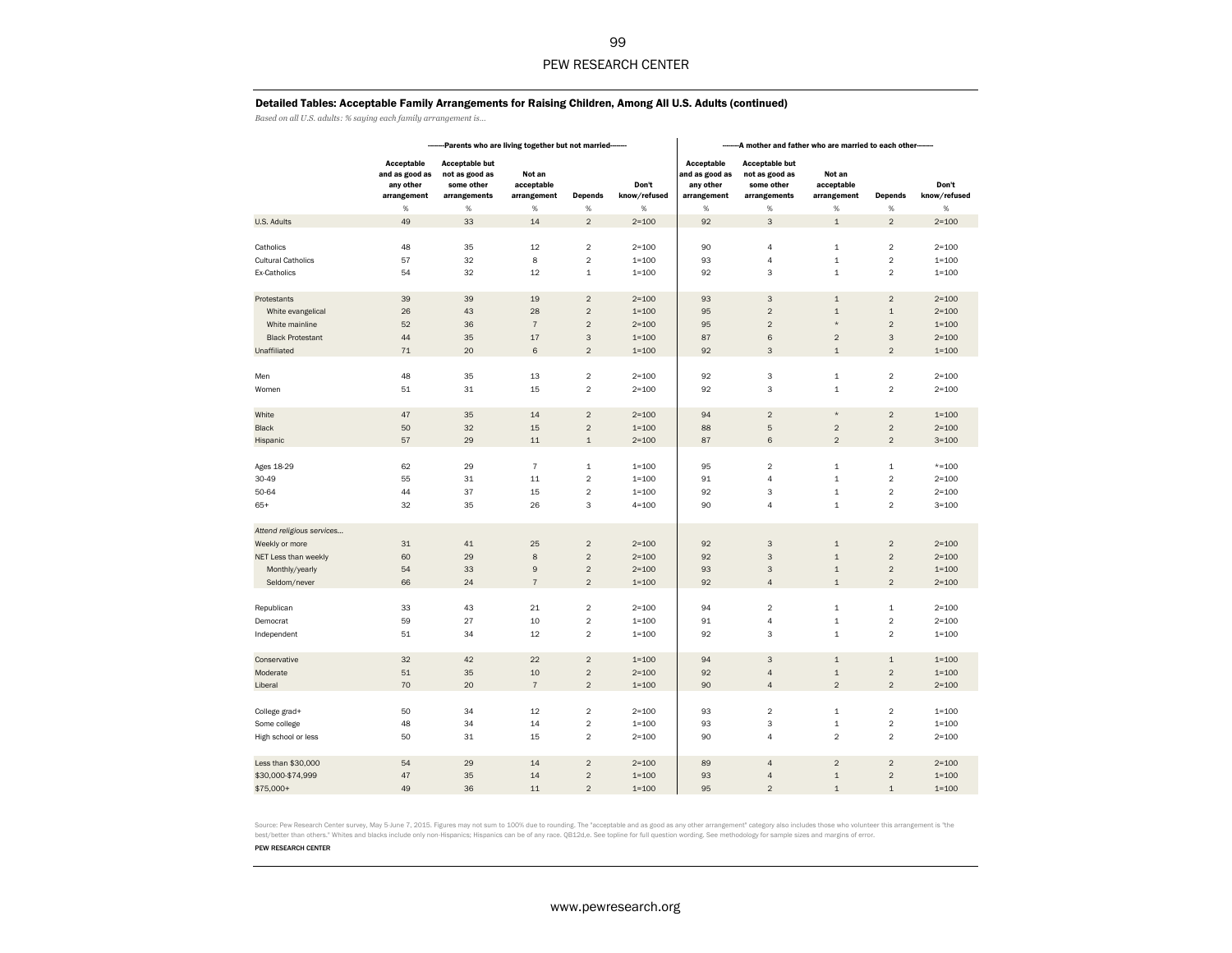### Detailed Tables: Acceptable Family Arrangements for Raising Children, Among Catholics

*Based on Catholics: % saying each family arrangement is…*

| <b>Acceptable and Acceptable but not</b><br><b>Acceptable and Acceptable but not</b><br><b>Acceptable and Acceptable but not</b><br>Not an<br>Not an<br>as good as any as good as some<br>as good as any<br>as good as some<br>Not an<br>as good as any as good as some<br>other<br>acceptable<br>Don't<br>other<br>acceptable<br>Don't<br>other<br>acceptable<br>Don't<br>other<br>other<br>other<br>know/refused<br>know/refused<br>arrangement<br><b>Depends</b><br>know/refused<br>arrangement<br><b>Depends</b><br>arrangement<br><b>Depends</b><br>arrangement<br>arrangements<br>arrangement<br>arrangements<br>arrangement<br>arrangements<br>$\%$<br>Among U.S. Catholics<br>%<br>%<br>$\%$<br>%<br>%<br>%<br>%<br>$\%$<br>%<br>%<br>%<br>%<br>%<br>%<br>52<br>10<br>23<br>27<br>38<br>49<br>$\,6\,$<br>$2 = 100$<br>31<br>$\overline{4}$<br>$2 = 100$<br>43<br>$\overline{2}$<br>$4 = 100$<br>$\overline{4}$<br>Total<br>26<br>55<br>12<br>23<br>35<br>3<br>57<br>8<br>$\overline{4}$<br>$3 = 100$<br>36<br>$4 = 100$<br>27<br>$\overline{4}$<br>$3 = 100$<br>Men<br>35<br>50<br>9<br>23<br>48<br>42<br>$\overline{4}$<br>$2 = 100$<br>49<br>21<br>$\overline{2}$<br>$4 = 100$<br>$\overline{4}$<br>$\overline{4}$<br>$2 = 100$<br>Women<br>White<br>25<br>5<br>32<br>56<br>6<br>$\overline{4}$<br>$2 = 100$<br>46<br>24<br>$\overline{2}$<br>$3 = 100$<br>36<br>53<br>$\overline{4}$<br>$1 = 100$<br>30<br>46<br>19<br>38<br>21<br>43<br>$\mathbf{3}$<br>$3 = 100$<br>34<br>$\overline{2}$<br>$5 = 100$<br>40<br>9<br>$\overline{4}$<br>$4 = 100$<br>Hispanic<br>61<br>$\mathbf{3}$<br>20<br>38<br>Ages 18-29<br>24<br>10<br>$2 = 100$<br>60<br>16<br>$\mathbf{1}$<br>$3 = 100$<br>54<br>$\mathbf{1}$<br>$3 = 100$<br>$\overline{4}$<br>32<br>52<br>5<br>25<br>24<br>30-49<br>11<br>$1 = 100$<br>45<br>3<br>$3 = 100$<br>41<br>48<br>6<br>$\overline{4}$<br>$1 = 100$<br>50<br>8<br>3<br>21<br>50-64<br>34<br>$4 = 100$<br>42<br>31<br>3<br>$3 = 100$<br>41<br>48<br>6<br>$\overline{4}$<br>$2 = 100$<br>29<br>51<br>12<br>27<br>36<br>$\overline{2}$<br>32<br>48<br>9<br>6<br>$4 = 100$<br>$65+$<br>$\overline{7}$<br>$2 = 100$<br>29<br>$6 = 100$<br>Attend religious services<br>25<br>26<br>56<br>$3 = 100$<br>34<br>36<br>$\overline{2}$<br>$3 = 100$<br>31<br>53<br>$\overline{7}$<br>6<br>$3 = 100$<br>Weekly or more<br>11<br>$\overline{4}$<br>50<br>22<br>34<br>10<br>49<br>22<br>43<br>46<br>NET Less than weekly<br>$\overline{4}$<br>$2 = 100$<br>$\overline{2}$<br>$5 = 100$<br>6<br>3<br>$2 = 100$<br>33<br>52<br>22<br>23<br>$\overline{3}$<br>Monthly/yearly<br>10<br>$1 = 100$<br>48<br>$\overline{2}$<br>$5 = 100$<br>43<br>46<br>5<br>$3 = 100$<br>$\overline{4}$<br>38<br>45<br>10<br>5<br>$3 = 100$<br>51<br>23<br>18<br>$\mathbf{3}$<br>45<br>$\overline{7}$<br>$\mathbf{3}$<br>$1 = 100$<br>Seldom/never<br>$5 = 100$<br>44<br>20<br>65<br>8<br>$3 = 100$<br>27<br>31<br>37<br>$\overline{2}$<br>$2 = 100$<br>26<br>60<br>8<br>3<br>$3 = 100$<br>Republican<br>$\overline{4}$<br>37<br>47<br>9<br>56<br>19<br>20<br>43<br>$2 = 100$<br>$\overline{2}$<br>48<br>$\overline{4}$<br>$1 = 100$<br>$\overline{4}$<br>$4 = 100$<br>$\overline{4}$<br>Democrat<br>33<br>49<br>11<br>23<br>29<br>$\overline{2}$<br>37<br>49<br>$\overline{7}$<br>$\overline{4}$<br>$2 = 100$<br>43<br>$3 = 100$<br>$\overline{4}$<br>$3 = 100$<br>Independent<br>24<br>56<br>12<br>$\overline{4}$<br>$3 = 100$<br>28<br>28<br>39<br>$\overline{2}$<br>$3 = 100$<br>31<br>52<br>11<br>3<br>$3 = 100$<br>Conservative<br>33<br>54<br>8<br>5<br>26<br>20<br>$\overline{2}$<br>40<br>51<br>5<br>$1 = 100$<br>49<br>$3 = 100$<br>$\mathbf{3}$<br>$1 = 100$<br>Moderate<br>38<br>49<br>$\overline{2}$<br>15<br>45<br>$\mathsf{9}$<br>$2 = 100$<br>60<br>19<br>$\overline{4}$<br>$2 = 100$<br>44<br>$\overline{4}$<br>$\overline{4}$<br>$2 = 100$<br>Liberal<br>58<br>5<br>8<br>57<br>$\sqrt{5}$<br>5<br>27<br>$2 = 100$<br>49<br>24<br>20<br>32<br>College grad+<br>$\overline{4}$<br>$3 = 100$<br>$1 = 100$<br>30<br>59<br>$\overline{7}$<br>$\overline{2}$<br>21<br>25<br>38<br>53<br>Some college<br>$2 = 100$<br>49<br>$4 = 100$<br>3<br>$\overline{4}$<br>$1 = 100$<br>$\mathbf{1}$<br>35<br>44<br>15<br>$\overline{3}$<br>24<br>33<br>3<br>$3 = 100$<br>36<br>$\overline{2}$<br>$5 = 100$<br>43<br>41<br>9<br>$3 = 100$<br>High school or less<br>48<br>Less than \$30,000<br>33<br>14<br>$\overline{3}$<br>$2 = 100$<br>39<br>26<br>29<br>$\overline{2}$<br>$4 = 100$<br>47<br>42<br>$\overline{7}$<br>$\overline{2}$<br>$2 = 100$<br>54<br>21<br>\$30,000-\$74,999<br>31<br>$\overline{7}$<br>$\overline{4}$<br>$4 = 100$<br>42<br>31<br>$\overline{2}$<br>$4 = 100$<br>36<br>49<br>8<br>6<br>$2 = 100$<br>$\overline{4}$ |           |    |    | -Divorced parents- |   |           |    |    | -- A gay or lesbian couple-- |                |           |    |    | -- A single parent-- |              |           |
|----------------------------------------------------------------------------------------------------------------------------------------------------------------------------------------------------------------------------------------------------------------------------------------------------------------------------------------------------------------------------------------------------------------------------------------------------------------------------------------------------------------------------------------------------------------------------------------------------------------------------------------------------------------------------------------------------------------------------------------------------------------------------------------------------------------------------------------------------------------------------------------------------------------------------------------------------------------------------------------------------------------------------------------------------------------------------------------------------------------------------------------------------------------------------------------------------------------------------------------------------------------------------------------------------------------------------------------------------------------------------------------------------------------------------------------------------------------------------------------------------------------------------------------------------------------------------------------------------------------------------------------------------------------------------------------------------------------------------------------------------------------------------------------------------------------------------------------------------------------------------------------------------------------------------------------------------------------------------------------------------------------------------------------------------------------------------------------------------------------------------------------------------------------------------------------------------------------------------------------------------------------------------------------------------------------------------------------------------------------------------------------------------------------------------------------------------------------------------------------------------------------------------------------------------------------------------------------------------------------------------------------------------------------------------------------------------------------------------------------------------------------------------------------------------------------------------------------------------------------------------------------------------------------------------------------------------------------------------------------------------------------------------------------------------------------------------------------------------------------------------------------------------------------------------------------------------------------------------------------------------------------------------------------------------------------------------------------------------------------------------------------------------------------------------------------------------------------------------------------------------------------------------------------------------------------------------------------------------------------------------------------------------------------------------------------------------------------------------------------------------------------------------------------------------------------------------------------------------------------------------------------------------------------------------------------------------------------------------------------------------------------------------------------------------------------------------------------------------------------------------------------------------------------------------------------------------------------------------------------------------------------------------------------------------------------------------------------------------------------------------------------------------------------------------------------------------------------------------------------------------------------------------------------------------------------------------------------------------------------------------------------------------------------------------------------------------------------------------------------|-----------|----|----|--------------------|---|-----------|----|----|------------------------------|----------------|-----------|----|----|----------------------|--------------|-----------|
|                                                                                                                                                                                                                                                                                                                                                                                                                                                                                                                                                                                                                                                                                                                                                                                                                                                                                                                                                                                                                                                                                                                                                                                                                                                                                                                                                                                                                                                                                                                                                                                                                                                                                                                                                                                                                                                                                                                                                                                                                                                                                                                                                                                                                                                                                                                                                                                                                                                                                                                                                                                                                                                                                                                                                                                                                                                                                                                                                                                                                                                                                                                                                                                                                                                                                                                                                                                                                                                                                                                                                                                                                                                                                                                                                                                                                                                                                                                                                                                                                                                                                                                                                                                                                                                                                                                                                                                                                                                                                                                                                                                                                                                                                                                                        |           |    |    |                    |   |           |    |    |                              |                |           |    |    |                      |              |           |
|                                                                                                                                                                                                                                                                                                                                                                                                                                                                                                                                                                                                                                                                                                                                                                                                                                                                                                                                                                                                                                                                                                                                                                                                                                                                                                                                                                                                                                                                                                                                                                                                                                                                                                                                                                                                                                                                                                                                                                                                                                                                                                                                                                                                                                                                                                                                                                                                                                                                                                                                                                                                                                                                                                                                                                                                                                                                                                                                                                                                                                                                                                                                                                                                                                                                                                                                                                                                                                                                                                                                                                                                                                                                                                                                                                                                                                                                                                                                                                                                                                                                                                                                                                                                                                                                                                                                                                                                                                                                                                                                                                                                                                                                                                                                        |           |    |    |                    |   |           |    |    |                              |                |           |    |    |                      |              |           |
|                                                                                                                                                                                                                                                                                                                                                                                                                                                                                                                                                                                                                                                                                                                                                                                                                                                                                                                                                                                                                                                                                                                                                                                                                                                                                                                                                                                                                                                                                                                                                                                                                                                                                                                                                                                                                                                                                                                                                                                                                                                                                                                                                                                                                                                                                                                                                                                                                                                                                                                                                                                                                                                                                                                                                                                                                                                                                                                                                                                                                                                                                                                                                                                                                                                                                                                                                                                                                                                                                                                                                                                                                                                                                                                                                                                                                                                                                                                                                                                                                                                                                                                                                                                                                                                                                                                                                                                                                                                                                                                                                                                                                                                                                                                                        |           |    |    |                    |   |           |    |    |                              |                |           |    |    |                      |              |           |
|                                                                                                                                                                                                                                                                                                                                                                                                                                                                                                                                                                                                                                                                                                                                                                                                                                                                                                                                                                                                                                                                                                                                                                                                                                                                                                                                                                                                                                                                                                                                                                                                                                                                                                                                                                                                                                                                                                                                                                                                                                                                                                                                                                                                                                                                                                                                                                                                                                                                                                                                                                                                                                                                                                                                                                                                                                                                                                                                                                                                                                                                                                                                                                                                                                                                                                                                                                                                                                                                                                                                                                                                                                                                                                                                                                                                                                                                                                                                                                                                                                                                                                                                                                                                                                                                                                                                                                                                                                                                                                                                                                                                                                                                                                                                        |           |    |    |                    |   |           |    |    |                              |                |           |    |    |                      |              |           |
|                                                                                                                                                                                                                                                                                                                                                                                                                                                                                                                                                                                                                                                                                                                                                                                                                                                                                                                                                                                                                                                                                                                                                                                                                                                                                                                                                                                                                                                                                                                                                                                                                                                                                                                                                                                                                                                                                                                                                                                                                                                                                                                                                                                                                                                                                                                                                                                                                                                                                                                                                                                                                                                                                                                                                                                                                                                                                                                                                                                                                                                                                                                                                                                                                                                                                                                                                                                                                                                                                                                                                                                                                                                                                                                                                                                                                                                                                                                                                                                                                                                                                                                                                                                                                                                                                                                                                                                                                                                                                                                                                                                                                                                                                                                                        |           |    |    |                    |   |           |    |    |                              |                |           |    |    |                      |              |           |
|                                                                                                                                                                                                                                                                                                                                                                                                                                                                                                                                                                                                                                                                                                                                                                                                                                                                                                                                                                                                                                                                                                                                                                                                                                                                                                                                                                                                                                                                                                                                                                                                                                                                                                                                                                                                                                                                                                                                                                                                                                                                                                                                                                                                                                                                                                                                                                                                                                                                                                                                                                                                                                                                                                                                                                                                                                                                                                                                                                                                                                                                                                                                                                                                                                                                                                                                                                                                                                                                                                                                                                                                                                                                                                                                                                                                                                                                                                                                                                                                                                                                                                                                                                                                                                                                                                                                                                                                                                                                                                                                                                                                                                                                                                                                        |           |    |    |                    |   |           |    |    |                              |                |           |    |    |                      |              |           |
|                                                                                                                                                                                                                                                                                                                                                                                                                                                                                                                                                                                                                                                                                                                                                                                                                                                                                                                                                                                                                                                                                                                                                                                                                                                                                                                                                                                                                                                                                                                                                                                                                                                                                                                                                                                                                                                                                                                                                                                                                                                                                                                                                                                                                                                                                                                                                                                                                                                                                                                                                                                                                                                                                                                                                                                                                                                                                                                                                                                                                                                                                                                                                                                                                                                                                                                                                                                                                                                                                                                                                                                                                                                                                                                                                                                                                                                                                                                                                                                                                                                                                                                                                                                                                                                                                                                                                                                                                                                                                                                                                                                                                                                                                                                                        |           |    |    |                    |   |           |    |    |                              |                |           |    |    |                      |              |           |
|                                                                                                                                                                                                                                                                                                                                                                                                                                                                                                                                                                                                                                                                                                                                                                                                                                                                                                                                                                                                                                                                                                                                                                                                                                                                                                                                                                                                                                                                                                                                                                                                                                                                                                                                                                                                                                                                                                                                                                                                                                                                                                                                                                                                                                                                                                                                                                                                                                                                                                                                                                                                                                                                                                                                                                                                                                                                                                                                                                                                                                                                                                                                                                                                                                                                                                                                                                                                                                                                                                                                                                                                                                                                                                                                                                                                                                                                                                                                                                                                                                                                                                                                                                                                                                                                                                                                                                                                                                                                                                                                                                                                                                                                                                                                        |           |    |    |                    |   |           |    |    |                              |                |           |    |    |                      |              |           |
|                                                                                                                                                                                                                                                                                                                                                                                                                                                                                                                                                                                                                                                                                                                                                                                                                                                                                                                                                                                                                                                                                                                                                                                                                                                                                                                                                                                                                                                                                                                                                                                                                                                                                                                                                                                                                                                                                                                                                                                                                                                                                                                                                                                                                                                                                                                                                                                                                                                                                                                                                                                                                                                                                                                                                                                                                                                                                                                                                                                                                                                                                                                                                                                                                                                                                                                                                                                                                                                                                                                                                                                                                                                                                                                                                                                                                                                                                                                                                                                                                                                                                                                                                                                                                                                                                                                                                                                                                                                                                                                                                                                                                                                                                                                                        |           |    |    |                    |   |           |    |    |                              |                |           |    |    |                      |              |           |
|                                                                                                                                                                                                                                                                                                                                                                                                                                                                                                                                                                                                                                                                                                                                                                                                                                                                                                                                                                                                                                                                                                                                                                                                                                                                                                                                                                                                                                                                                                                                                                                                                                                                                                                                                                                                                                                                                                                                                                                                                                                                                                                                                                                                                                                                                                                                                                                                                                                                                                                                                                                                                                                                                                                                                                                                                                                                                                                                                                                                                                                                                                                                                                                                                                                                                                                                                                                                                                                                                                                                                                                                                                                                                                                                                                                                                                                                                                                                                                                                                                                                                                                                                                                                                                                                                                                                                                                                                                                                                                                                                                                                                                                                                                                                        |           |    |    |                    |   |           |    |    |                              |                |           |    |    |                      |              |           |
|                                                                                                                                                                                                                                                                                                                                                                                                                                                                                                                                                                                                                                                                                                                                                                                                                                                                                                                                                                                                                                                                                                                                                                                                                                                                                                                                                                                                                                                                                                                                                                                                                                                                                                                                                                                                                                                                                                                                                                                                                                                                                                                                                                                                                                                                                                                                                                                                                                                                                                                                                                                                                                                                                                                                                                                                                                                                                                                                                                                                                                                                                                                                                                                                                                                                                                                                                                                                                                                                                                                                                                                                                                                                                                                                                                                                                                                                                                                                                                                                                                                                                                                                                                                                                                                                                                                                                                                                                                                                                                                                                                                                                                                                                                                                        |           |    |    |                    |   |           |    |    |                              |                |           |    |    |                      |              |           |
|                                                                                                                                                                                                                                                                                                                                                                                                                                                                                                                                                                                                                                                                                                                                                                                                                                                                                                                                                                                                                                                                                                                                                                                                                                                                                                                                                                                                                                                                                                                                                                                                                                                                                                                                                                                                                                                                                                                                                                                                                                                                                                                                                                                                                                                                                                                                                                                                                                                                                                                                                                                                                                                                                                                                                                                                                                                                                                                                                                                                                                                                                                                                                                                                                                                                                                                                                                                                                                                                                                                                                                                                                                                                                                                                                                                                                                                                                                                                                                                                                                                                                                                                                                                                                                                                                                                                                                                                                                                                                                                                                                                                                                                                                                                                        |           |    |    |                    |   |           |    |    |                              |                |           |    |    |                      |              |           |
|                                                                                                                                                                                                                                                                                                                                                                                                                                                                                                                                                                                                                                                                                                                                                                                                                                                                                                                                                                                                                                                                                                                                                                                                                                                                                                                                                                                                                                                                                                                                                                                                                                                                                                                                                                                                                                                                                                                                                                                                                                                                                                                                                                                                                                                                                                                                                                                                                                                                                                                                                                                                                                                                                                                                                                                                                                                                                                                                                                                                                                                                                                                                                                                                                                                                                                                                                                                                                                                                                                                                                                                                                                                                                                                                                                                                                                                                                                                                                                                                                                                                                                                                                                                                                                                                                                                                                                                                                                                                                                                                                                                                                                                                                                                                        |           |    |    |                    |   |           |    |    |                              |                |           |    |    |                      |              |           |
|                                                                                                                                                                                                                                                                                                                                                                                                                                                                                                                                                                                                                                                                                                                                                                                                                                                                                                                                                                                                                                                                                                                                                                                                                                                                                                                                                                                                                                                                                                                                                                                                                                                                                                                                                                                                                                                                                                                                                                                                                                                                                                                                                                                                                                                                                                                                                                                                                                                                                                                                                                                                                                                                                                                                                                                                                                                                                                                                                                                                                                                                                                                                                                                                                                                                                                                                                                                                                                                                                                                                                                                                                                                                                                                                                                                                                                                                                                                                                                                                                                                                                                                                                                                                                                                                                                                                                                                                                                                                                                                                                                                                                                                                                                                                        |           |    |    |                    |   |           |    |    |                              |                |           |    |    |                      |              |           |
|                                                                                                                                                                                                                                                                                                                                                                                                                                                                                                                                                                                                                                                                                                                                                                                                                                                                                                                                                                                                                                                                                                                                                                                                                                                                                                                                                                                                                                                                                                                                                                                                                                                                                                                                                                                                                                                                                                                                                                                                                                                                                                                                                                                                                                                                                                                                                                                                                                                                                                                                                                                                                                                                                                                                                                                                                                                                                                                                                                                                                                                                                                                                                                                                                                                                                                                                                                                                                                                                                                                                                                                                                                                                                                                                                                                                                                                                                                                                                                                                                                                                                                                                                                                                                                                                                                                                                                                                                                                                                                                                                                                                                                                                                                                                        |           |    |    |                    |   |           |    |    |                              |                |           |    |    |                      |              |           |
|                                                                                                                                                                                                                                                                                                                                                                                                                                                                                                                                                                                                                                                                                                                                                                                                                                                                                                                                                                                                                                                                                                                                                                                                                                                                                                                                                                                                                                                                                                                                                                                                                                                                                                                                                                                                                                                                                                                                                                                                                                                                                                                                                                                                                                                                                                                                                                                                                                                                                                                                                                                                                                                                                                                                                                                                                                                                                                                                                                                                                                                                                                                                                                                                                                                                                                                                                                                                                                                                                                                                                                                                                                                                                                                                                                                                                                                                                                                                                                                                                                                                                                                                                                                                                                                                                                                                                                                                                                                                                                                                                                                                                                                                                                                                        |           |    |    |                    |   |           |    |    |                              |                |           |    |    |                      |              |           |
|                                                                                                                                                                                                                                                                                                                                                                                                                                                                                                                                                                                                                                                                                                                                                                                                                                                                                                                                                                                                                                                                                                                                                                                                                                                                                                                                                                                                                                                                                                                                                                                                                                                                                                                                                                                                                                                                                                                                                                                                                                                                                                                                                                                                                                                                                                                                                                                                                                                                                                                                                                                                                                                                                                                                                                                                                                                                                                                                                                                                                                                                                                                                                                                                                                                                                                                                                                                                                                                                                                                                                                                                                                                                                                                                                                                                                                                                                                                                                                                                                                                                                                                                                                                                                                                                                                                                                                                                                                                                                                                                                                                                                                                                                                                                        |           |    |    |                    |   |           |    |    |                              |                |           |    |    |                      |              |           |
|                                                                                                                                                                                                                                                                                                                                                                                                                                                                                                                                                                                                                                                                                                                                                                                                                                                                                                                                                                                                                                                                                                                                                                                                                                                                                                                                                                                                                                                                                                                                                                                                                                                                                                                                                                                                                                                                                                                                                                                                                                                                                                                                                                                                                                                                                                                                                                                                                                                                                                                                                                                                                                                                                                                                                                                                                                                                                                                                                                                                                                                                                                                                                                                                                                                                                                                                                                                                                                                                                                                                                                                                                                                                                                                                                                                                                                                                                                                                                                                                                                                                                                                                                                                                                                                                                                                                                                                                                                                                                                                                                                                                                                                                                                                                        |           |    |    |                    |   |           |    |    |                              |                |           |    |    |                      |              |           |
|                                                                                                                                                                                                                                                                                                                                                                                                                                                                                                                                                                                                                                                                                                                                                                                                                                                                                                                                                                                                                                                                                                                                                                                                                                                                                                                                                                                                                                                                                                                                                                                                                                                                                                                                                                                                                                                                                                                                                                                                                                                                                                                                                                                                                                                                                                                                                                                                                                                                                                                                                                                                                                                                                                                                                                                                                                                                                                                                                                                                                                                                                                                                                                                                                                                                                                                                                                                                                                                                                                                                                                                                                                                                                                                                                                                                                                                                                                                                                                                                                                                                                                                                                                                                                                                                                                                                                                                                                                                                                                                                                                                                                                                                                                                                        |           |    |    |                    |   |           |    |    |                              |                |           |    |    |                      |              |           |
|                                                                                                                                                                                                                                                                                                                                                                                                                                                                                                                                                                                                                                                                                                                                                                                                                                                                                                                                                                                                                                                                                                                                                                                                                                                                                                                                                                                                                                                                                                                                                                                                                                                                                                                                                                                                                                                                                                                                                                                                                                                                                                                                                                                                                                                                                                                                                                                                                                                                                                                                                                                                                                                                                                                                                                                                                                                                                                                                                                                                                                                                                                                                                                                                                                                                                                                                                                                                                                                                                                                                                                                                                                                                                                                                                                                                                                                                                                                                                                                                                                                                                                                                                                                                                                                                                                                                                                                                                                                                                                                                                                                                                                                                                                                                        |           |    |    |                    |   |           |    |    |                              |                |           |    |    |                      |              |           |
|                                                                                                                                                                                                                                                                                                                                                                                                                                                                                                                                                                                                                                                                                                                                                                                                                                                                                                                                                                                                                                                                                                                                                                                                                                                                                                                                                                                                                                                                                                                                                                                                                                                                                                                                                                                                                                                                                                                                                                                                                                                                                                                                                                                                                                                                                                                                                                                                                                                                                                                                                                                                                                                                                                                                                                                                                                                                                                                                                                                                                                                                                                                                                                                                                                                                                                                                                                                                                                                                                                                                                                                                                                                                                                                                                                                                                                                                                                                                                                                                                                                                                                                                                                                                                                                                                                                                                                                                                                                                                                                                                                                                                                                                                                                                        |           |    |    |                    |   |           |    |    |                              |                |           |    |    |                      |              |           |
|                                                                                                                                                                                                                                                                                                                                                                                                                                                                                                                                                                                                                                                                                                                                                                                                                                                                                                                                                                                                                                                                                                                                                                                                                                                                                                                                                                                                                                                                                                                                                                                                                                                                                                                                                                                                                                                                                                                                                                                                                                                                                                                                                                                                                                                                                                                                                                                                                                                                                                                                                                                                                                                                                                                                                                                                                                                                                                                                                                                                                                                                                                                                                                                                                                                                                                                                                                                                                                                                                                                                                                                                                                                                                                                                                                                                                                                                                                                                                                                                                                                                                                                                                                                                                                                                                                                                                                                                                                                                                                                                                                                                                                                                                                                                        |           |    |    |                    |   |           |    |    |                              |                |           |    |    |                      |              |           |
|                                                                                                                                                                                                                                                                                                                                                                                                                                                                                                                                                                                                                                                                                                                                                                                                                                                                                                                                                                                                                                                                                                                                                                                                                                                                                                                                                                                                                                                                                                                                                                                                                                                                                                                                                                                                                                                                                                                                                                                                                                                                                                                                                                                                                                                                                                                                                                                                                                                                                                                                                                                                                                                                                                                                                                                                                                                                                                                                                                                                                                                                                                                                                                                                                                                                                                                                                                                                                                                                                                                                                                                                                                                                                                                                                                                                                                                                                                                                                                                                                                                                                                                                                                                                                                                                                                                                                                                                                                                                                                                                                                                                                                                                                                                                        |           |    |    |                    |   |           |    |    |                              |                |           |    |    |                      |              |           |
|                                                                                                                                                                                                                                                                                                                                                                                                                                                                                                                                                                                                                                                                                                                                                                                                                                                                                                                                                                                                                                                                                                                                                                                                                                                                                                                                                                                                                                                                                                                                                                                                                                                                                                                                                                                                                                                                                                                                                                                                                                                                                                                                                                                                                                                                                                                                                                                                                                                                                                                                                                                                                                                                                                                                                                                                                                                                                                                                                                                                                                                                                                                                                                                                                                                                                                                                                                                                                                                                                                                                                                                                                                                                                                                                                                                                                                                                                                                                                                                                                                                                                                                                                                                                                                                                                                                                                                                                                                                                                                                                                                                                                                                                                                                                        |           |    |    |                    |   |           |    |    |                              |                |           |    |    |                      |              |           |
|                                                                                                                                                                                                                                                                                                                                                                                                                                                                                                                                                                                                                                                                                                                                                                                                                                                                                                                                                                                                                                                                                                                                                                                                                                                                                                                                                                                                                                                                                                                                                                                                                                                                                                                                                                                                                                                                                                                                                                                                                                                                                                                                                                                                                                                                                                                                                                                                                                                                                                                                                                                                                                                                                                                                                                                                                                                                                                                                                                                                                                                                                                                                                                                                                                                                                                                                                                                                                                                                                                                                                                                                                                                                                                                                                                                                                                                                                                                                                                                                                                                                                                                                                                                                                                                                                                                                                                                                                                                                                                                                                                                                                                                                                                                                        |           |    |    |                    |   |           |    |    |                              |                |           |    |    |                      |              |           |
|                                                                                                                                                                                                                                                                                                                                                                                                                                                                                                                                                                                                                                                                                                                                                                                                                                                                                                                                                                                                                                                                                                                                                                                                                                                                                                                                                                                                                                                                                                                                                                                                                                                                                                                                                                                                                                                                                                                                                                                                                                                                                                                                                                                                                                                                                                                                                                                                                                                                                                                                                                                                                                                                                                                                                                                                                                                                                                                                                                                                                                                                                                                                                                                                                                                                                                                                                                                                                                                                                                                                                                                                                                                                                                                                                                                                                                                                                                                                                                                                                                                                                                                                                                                                                                                                                                                                                                                                                                                                                                                                                                                                                                                                                                                                        |           |    |    |                    |   |           |    |    |                              |                |           |    |    |                      |              |           |
|                                                                                                                                                                                                                                                                                                                                                                                                                                                                                                                                                                                                                                                                                                                                                                                                                                                                                                                                                                                                                                                                                                                                                                                                                                                                                                                                                                                                                                                                                                                                                                                                                                                                                                                                                                                                                                                                                                                                                                                                                                                                                                                                                                                                                                                                                                                                                                                                                                                                                                                                                                                                                                                                                                                                                                                                                                                                                                                                                                                                                                                                                                                                                                                                                                                                                                                                                                                                                                                                                                                                                                                                                                                                                                                                                                                                                                                                                                                                                                                                                                                                                                                                                                                                                                                                                                                                                                                                                                                                                                                                                                                                                                                                                                                                        |           |    |    |                    |   |           |    |    |                              |                |           |    |    |                      |              |           |
|                                                                                                                                                                                                                                                                                                                                                                                                                                                                                                                                                                                                                                                                                                                                                                                                                                                                                                                                                                                                                                                                                                                                                                                                                                                                                                                                                                                                                                                                                                                                                                                                                                                                                                                                                                                                                                                                                                                                                                                                                                                                                                                                                                                                                                                                                                                                                                                                                                                                                                                                                                                                                                                                                                                                                                                                                                                                                                                                                                                                                                                                                                                                                                                                                                                                                                                                                                                                                                                                                                                                                                                                                                                                                                                                                                                                                                                                                                                                                                                                                                                                                                                                                                                                                                                                                                                                                                                                                                                                                                                                                                                                                                                                                                                                        |           |    |    |                    |   |           |    |    |                              |                |           |    |    |                      |              |           |
|                                                                                                                                                                                                                                                                                                                                                                                                                                                                                                                                                                                                                                                                                                                                                                                                                                                                                                                                                                                                                                                                                                                                                                                                                                                                                                                                                                                                                                                                                                                                                                                                                                                                                                                                                                                                                                                                                                                                                                                                                                                                                                                                                                                                                                                                                                                                                                                                                                                                                                                                                                                                                                                                                                                                                                                                                                                                                                                                                                                                                                                                                                                                                                                                                                                                                                                                                                                                                                                                                                                                                                                                                                                                                                                                                                                                                                                                                                                                                                                                                                                                                                                                                                                                                                                                                                                                                                                                                                                                                                                                                                                                                                                                                                                                        |           |    |    |                    |   |           |    |    |                              |                |           |    |    |                      |              |           |
|                                                                                                                                                                                                                                                                                                                                                                                                                                                                                                                                                                                                                                                                                                                                                                                                                                                                                                                                                                                                                                                                                                                                                                                                                                                                                                                                                                                                                                                                                                                                                                                                                                                                                                                                                                                                                                                                                                                                                                                                                                                                                                                                                                                                                                                                                                                                                                                                                                                                                                                                                                                                                                                                                                                                                                                                                                                                                                                                                                                                                                                                                                                                                                                                                                                                                                                                                                                                                                                                                                                                                                                                                                                                                                                                                                                                                                                                                                                                                                                                                                                                                                                                                                                                                                                                                                                                                                                                                                                                                                                                                                                                                                                                                                                                        |           |    |    |                    |   |           |    |    |                              |                |           |    |    |                      |              |           |
|                                                                                                                                                                                                                                                                                                                                                                                                                                                                                                                                                                                                                                                                                                                                                                                                                                                                                                                                                                                                                                                                                                                                                                                                                                                                                                                                                                                                                                                                                                                                                                                                                                                                                                                                                                                                                                                                                                                                                                                                                                                                                                                                                                                                                                                                                                                                                                                                                                                                                                                                                                                                                                                                                                                                                                                                                                                                                                                                                                                                                                                                                                                                                                                                                                                                                                                                                                                                                                                                                                                                                                                                                                                                                                                                                                                                                                                                                                                                                                                                                                                                                                                                                                                                                                                                                                                                                                                                                                                                                                                                                                                                                                                                                                                                        |           |    |    |                    |   |           |    |    |                              |                |           |    |    |                      |              |           |
|                                                                                                                                                                                                                                                                                                                                                                                                                                                                                                                                                                                                                                                                                                                                                                                                                                                                                                                                                                                                                                                                                                                                                                                                                                                                                                                                                                                                                                                                                                                                                                                                                                                                                                                                                                                                                                                                                                                                                                                                                                                                                                                                                                                                                                                                                                                                                                                                                                                                                                                                                                                                                                                                                                                                                                                                                                                                                                                                                                                                                                                                                                                                                                                                                                                                                                                                                                                                                                                                                                                                                                                                                                                                                                                                                                                                                                                                                                                                                                                                                                                                                                                                                                                                                                                                                                                                                                                                                                                                                                                                                                                                                                                                                                                                        |           |    |    |                    |   |           |    |    |                              |                |           |    |    |                      |              |           |
|                                                                                                                                                                                                                                                                                                                                                                                                                                                                                                                                                                                                                                                                                                                                                                                                                                                                                                                                                                                                                                                                                                                                                                                                                                                                                                                                                                                                                                                                                                                                                                                                                                                                                                                                                                                                                                                                                                                                                                                                                                                                                                                                                                                                                                                                                                                                                                                                                                                                                                                                                                                                                                                                                                                                                                                                                                                                                                                                                                                                                                                                                                                                                                                                                                                                                                                                                                                                                                                                                                                                                                                                                                                                                                                                                                                                                                                                                                                                                                                                                                                                                                                                                                                                                                                                                                                                                                                                                                                                                                                                                                                                                                                                                                                                        |           |    |    |                    |   |           |    |    |                              |                |           |    |    |                      |              |           |
|                                                                                                                                                                                                                                                                                                                                                                                                                                                                                                                                                                                                                                                                                                                                                                                                                                                                                                                                                                                                                                                                                                                                                                                                                                                                                                                                                                                                                                                                                                                                                                                                                                                                                                                                                                                                                                                                                                                                                                                                                                                                                                                                                                                                                                                                                                                                                                                                                                                                                                                                                                                                                                                                                                                                                                                                                                                                                                                                                                                                                                                                                                                                                                                                                                                                                                                                                                                                                                                                                                                                                                                                                                                                                                                                                                                                                                                                                                                                                                                                                                                                                                                                                                                                                                                                                                                                                                                                                                                                                                                                                                                                                                                                                                                                        |           |    |    |                    |   |           |    |    |                              |                |           |    |    |                      |              |           |
|                                                                                                                                                                                                                                                                                                                                                                                                                                                                                                                                                                                                                                                                                                                                                                                                                                                                                                                                                                                                                                                                                                                                                                                                                                                                                                                                                                                                                                                                                                                                                                                                                                                                                                                                                                                                                                                                                                                                                                                                                                                                                                                                                                                                                                                                                                                                                                                                                                                                                                                                                                                                                                                                                                                                                                                                                                                                                                                                                                                                                                                                                                                                                                                                                                                                                                                                                                                                                                                                                                                                                                                                                                                                                                                                                                                                                                                                                                                                                                                                                                                                                                                                                                                                                                                                                                                                                                                                                                                                                                                                                                                                                                                                                                                                        | \$75,000+ | 29 | 59 | $\mathbf 6$        | 5 | $2 = 100$ | 49 | 27 | 20                           | $\overline{2}$ | $2 = 100$ | 32 | 59 |                      | $\mathbf{3}$ | $2 = 100$ |

Source: Pew Research Center survey, May 5-June 7, 2015. Figures may not sum to 100% due to rounding. The "acceptable and as good as any other arrangement" categoy also includes those who volunteer this arrangement is "the topline for full question wording. See methodology for sample sizes and margins of error.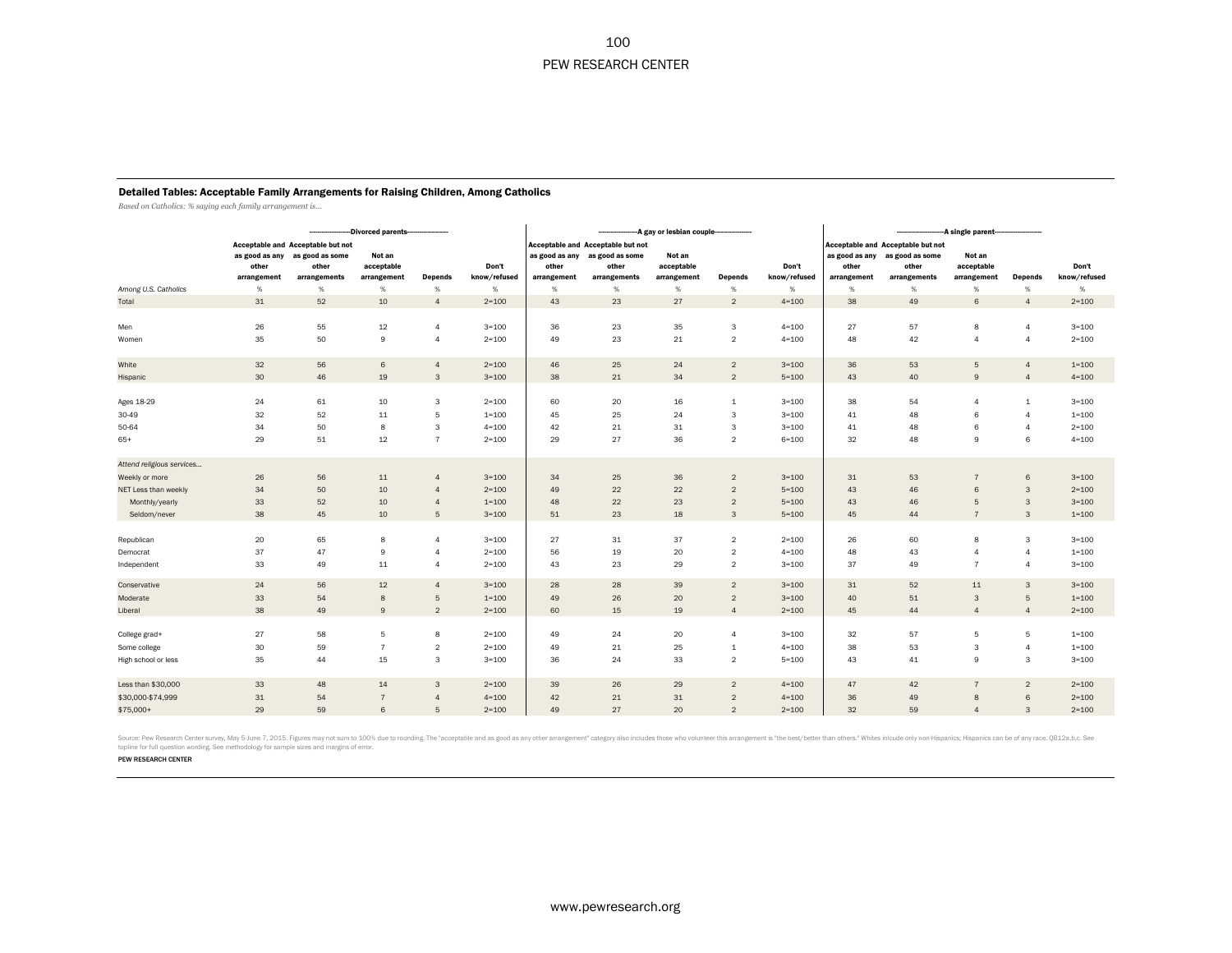$\Delta$ 

## Detailed Tables: Acceptable Family Arrangements for Raising Children, Among Catholics (continued)

*Based on Catholics: % saying each family arrangement is…*

|                           |                                                          | -Parents who are living together but not married------                |                                     |                |                       |                                                          | --- A mother and father who are married to each other-                |                                     |                |                       |
|---------------------------|----------------------------------------------------------|-----------------------------------------------------------------------|-------------------------------------|----------------|-----------------------|----------------------------------------------------------|-----------------------------------------------------------------------|-------------------------------------|----------------|-----------------------|
|                           | Acceptable<br>and as good as<br>any other<br>arrangement | <b>Acceptable but</b><br>not as good as<br>some other<br>arrangements | Not an<br>acceptable<br>arrangement | <b>Depends</b> | Don't<br>know/refused | Acceptable<br>and as good as<br>any other<br>arrangement | <b>Acceptable but</b><br>not as good as<br>some other<br>arrangements | Not an<br>acceptable<br>arrangement | <b>Depends</b> | Don't<br>know/refused |
| Among U.S. Catholics      | $\%$                                                     | $\%$                                                                  | $\%$                                | $\%$           | $\%$                  | $\%$                                                     | $\%$                                                                  | $\%$                                | $\%$           | $\%$                  |
| Total                     | 48                                                       | 35                                                                    | 12                                  | $\overline{2}$ | $2 = 100$             | 90                                                       | $\overline{4}$                                                        | $1\,$                               | $\overline{2}$ | $2 = 100$             |
|                           |                                                          |                                                                       |                                     |                |                       |                                                          |                                                                       |                                     |                |                       |
| Men                       | 45                                                       | 39                                                                    | 12                                  | 3              | $1 = 100$             | 92                                                       | 3                                                                     | $\mathtt 1$                         | $\mathbf 1$    | $3 = 100$             |
| Women                     | 51                                                       | 32                                                                    | 12                                  | $\mathbf 1$    | $3 = 100$             | 89                                                       | 5                                                                     | $\mathbf{1}$                        | 3              | $2 = 100$             |
| White                     | 43                                                       | 40                                                                    | 14                                  | $\overline{2}$ | $2 = 100$             | 94                                                       | $\overline{2}$                                                        | $\star$                             | $\overline{2}$ | $1 = 100$             |
| Hispanic                  | 59                                                       | 29                                                                    | 9                                   | $\mathbf{1}$   | $2 = 100$             | 85                                                       | $\overline{7}$                                                        | $\overline{2}$                      | 3              | $4 = 100$             |
|                           |                                                          |                                                                       |                                     |                |                       |                                                          |                                                                       |                                     |                |                       |
| Ages 18-29                | 61                                                       | 30                                                                    | 8                                   | $\mathbf 0$    | $1 = 100$             | 96                                                       | $\mathbf{1}$                                                          | $\mathbf 1$                         | $\mathbf{1}$   | $1 = 100$             |
| 30-49                     | 58                                                       | 30                                                                    | 8                                   | 3              | $1 = 100$             | 89                                                       | 6                                                                     | $\mathbf 1$                         | $\overline{2}$ | $1 = 100$             |
| 50-64                     | 45                                                       | 42                                                                    | 10                                  | $\overline{2}$ | $1 = 100$             | 90                                                       | 4                                                                     | $\mathbf{1}$                        | $\overline{2}$ | $3 = 100$             |
| $65+$                     | 29                                                       | 38                                                                    | 25                                  | 3              | $6 = 100$             | 88                                                       | 3                                                                     | $\mathbf 1$                         | 3              | $5 = 100$             |
| Attend religious services |                                                          |                                                                       |                                     |                |                       |                                                          |                                                                       |                                     |                |                       |
| Weekly or more            | 38                                                       | 41                                                                    | 16                                  | $\overline{2}$ | $3 = 100$             | 90                                                       | 3                                                                     | $1\,$                               | $\overline{2}$ | $3 = 100$             |
| NET Less than weekly      | 55                                                       | 31                                                                    | 9                                   | $\overline{2}$ | $2 = 100$             | 91                                                       | 5                                                                     | $\mathbf 1$                         | $\overline{2}$ | $2 = 100$             |
| Monthly/yearly            | 54                                                       | 30                                                                    | 10                                  | $\overline{2}$ | $3 = 100$             | 91                                                       | $\overline{4}$                                                        | $\star$                             | $\overline{2}$ | $2 = 100$             |
| Seldom/never              | 56                                                       | 35                                                                    | $\overline{7}$                      | $\overline{2}$ | $0 = 100$             | 89                                                       | $5\phantom{.0}$                                                       | $\overline{2}$                      | $\overline{2}$ | $2 = 100$             |
|                           |                                                          |                                                                       |                                     |                |                       |                                                          |                                                                       |                                     |                |                       |
| Republican                | 34                                                       | 43                                                                    | 18                                  | $\overline{2}$ | $2 = 100$             | 94                                                       | $\overline{2}$                                                        | $\mathbf{1}$                        | $\mathbf{1}$   | $2 = 100$             |
| Democrat                  | 55                                                       | 32                                                                    | 10                                  | $\overline{2}$ | $2 = 100$             | 89                                                       | 4                                                                     | $\mathbf 1$                         | $\sqrt{2}$     | $3 = 100$             |
| Independent               | 51                                                       | 34                                                                    | 11                                  | $\overline{2}$ | $2 = 100$             | 90                                                       | 5                                                                     | $\mathbf{1}$                        | $\overline{2}$ | $2 = 100$             |
|                           |                                                          |                                                                       |                                     |                |                       |                                                          |                                                                       |                                     |                |                       |
| Conservative              | 38                                                       | 40                                                                    | 18                                  | $\overline{2}$ | $3 = 100$             | 92                                                       | $\overline{4}$                                                        | $1\,$                               | $\mathbf{1}$   | $2 = 100$             |
| Moderate                  | 48                                                       | 39                                                                    | 11                                  | $\mathbf{1}$   | $1 = 100$             | 92                                                       | 4                                                                     | $\mathbf{1}$                        | $\overline{2}$ | $1 = 100$             |
| Liberal                   | 63                                                       | 27                                                                    | 5                                   | 3              | $2 = 100$             | 87                                                       | $\mathbf 5$                                                           | $\overline{2}$                      | $\overline{2}$ | $4 = 100$             |
|                           |                                                          |                                                                       |                                     |                |                       |                                                          |                                                                       |                                     |                |                       |
| College grad+             | 43                                                       | 38                                                                    | 13                                  | $\overline{4}$ | $2 = 100$             | 91                                                       | 3                                                                     | $\star$                             | $\overline{4}$ | $2 = 100$             |
| Some college              | 52                                                       | 32                                                                    | 13                                  | $\mathbf{1}$   | $2 = 100$             | 95                                                       | $\overline{c}$                                                        | $\mathsf O$                         | $\mathbf{1}$   | $1 = 100$             |
| High school or less       | 49                                                       | 36                                                                    | 11                                  | $\mathbf{1}$   | $3 = 100$             | 87                                                       | 6                                                                     | $\overline{2}$                      | $\overline{2}$ | $4 = 100$             |
|                           |                                                          |                                                                       |                                     |                |                       |                                                          |                                                                       |                                     |                |                       |
| Less than \$30,000        | 55                                                       | 31                                                                    | 10                                  | $\mathbf{1}$   | $3 = 100$             | 86                                                       | 6                                                                     | $\overline{2}$<br>$\star$           | 3              | $3 = 100$             |
| \$30,000-\$74,999         | 48                                                       | 38                                                                    | 11                                  | 3              | $1 = 100$             | 91                                                       | 5                                                                     |                                     | $\overline{2}$ | $2 = 100$             |
| \$75,000+                 | 46                                                       | 40                                                                    | 11                                  | 2              | $1 = 100$             | 95                                                       | $\overline{2}$                                                        | $\mathbf{1}$                        | $\mathbf{1}$   | $1 = 100$             |

Source: Pew Research Center survey, May 5-June 7, 2015. Figures may not sum to 100% due to rounding. The "acceptable and as good as any other arrangement" category also includes those who volunteer this arrangement is "the best/better than others." Whites inlcude only non-Hispanics; Hispanics can be of any race. QB12d,e. See topline for full question wording. See methodology for sample sizes and margins of error.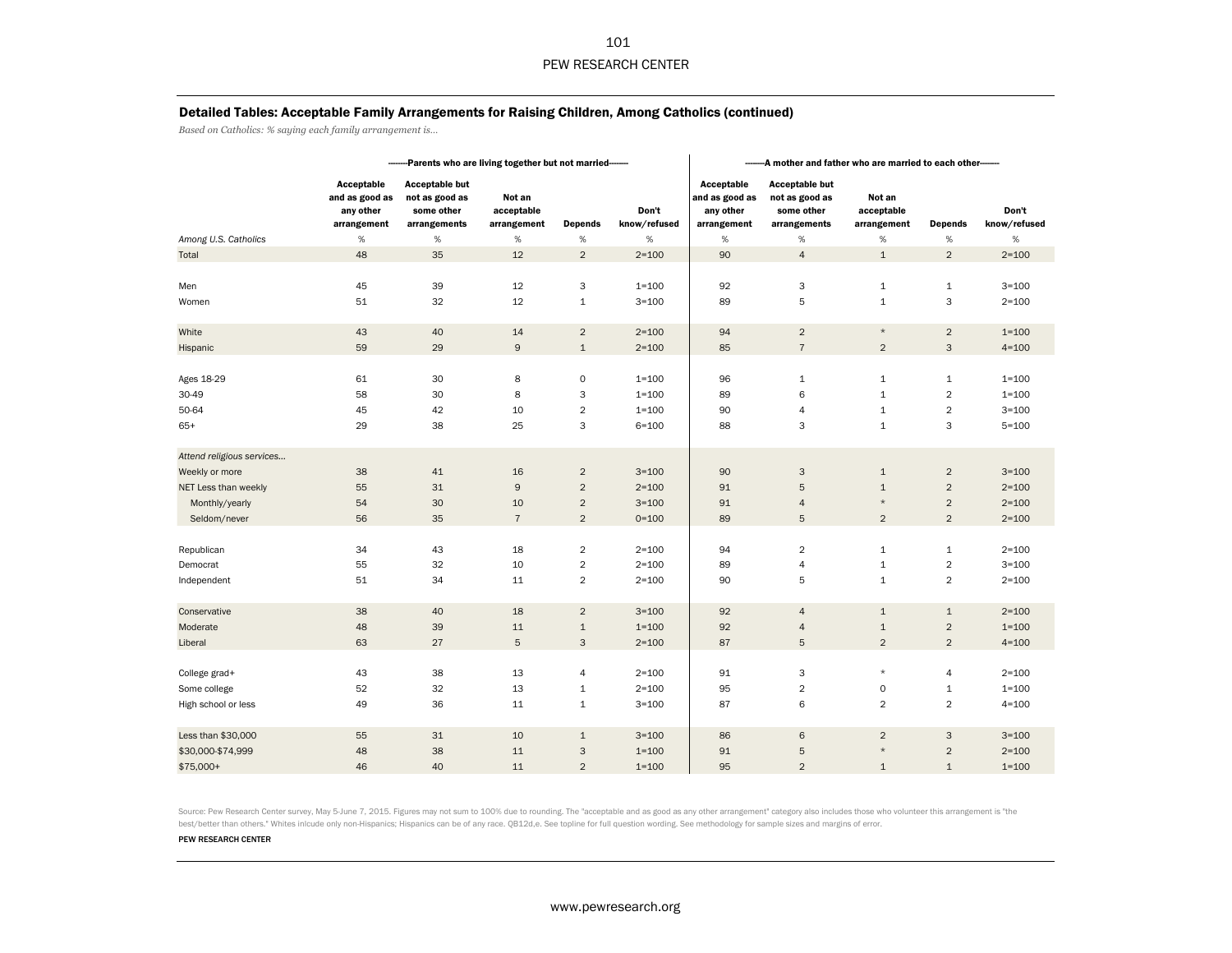### Detailed Tables: Acceptable Living Arrangements for Adults, Among All U.S. Adults

*Based on all U.S. adults: % saying each arrangement is…*

|                                           | Acceptable<br>and as good as<br>any other way<br>of life | A man and woman in a romantic relationship living together without being married<br><b>Acceptable but</b><br>not as good as<br>some other ways<br>of life | Not an<br>acceptable way<br>of life | <b>Depends</b>               | Don't<br>know/refused  | Acceptable<br>and as good as<br>any other way<br>of life | ---- A same-sex couple in a romantic relationship living together----<br><b>Acceptable but</b><br>not as good as<br>some other ways<br>of life | Not an<br>acceptable way<br>of life | Depends                     | Don't<br>know/refused  | Acceptable<br>and as good as<br>any other way<br>of life | ---- A husband and wife who choose not to have children-----<br><b>Acceptable but</b><br>not as good as<br>some other ways<br>of life | Not an<br>acceptable way<br>of life | <b>Depends</b>               | Don't<br>know/refused  |
|-------------------------------------------|----------------------------------------------------------|-----------------------------------------------------------------------------------------------------------------------------------------------------------|-------------------------------------|------------------------------|------------------------|----------------------------------------------------------|------------------------------------------------------------------------------------------------------------------------------------------------|-------------------------------------|-----------------------------|------------------------|----------------------------------------------------------|---------------------------------------------------------------------------------------------------------------------------------------|-------------------------------------|------------------------------|------------------------|
|                                           | $\%$                                                     | $\%$                                                                                                                                                      | $\%$                                | $\%$                         | $\%$                   | %                                                        | %                                                                                                                                              | $\%$                                | $\%$                        | %                      | %                                                        | $\%$                                                                                                                                  | %                                   | $\%$                         | $\%$                   |
| U.S. Adults                               | 55                                                       | 26                                                                                                                                                        | 17                                  | $1\,$                        | $2 = 100$              | 47                                                       | 18                                                                                                                                             | 30                                  | $\mathbf{1}$                | $4 = 100$              | 76                                                       | 15                                                                                                                                    | 5                                   | $\overline{c}$               | $3 = 100$              |
|                                           |                                                          |                                                                                                                                                           |                                     |                              |                        |                                                          |                                                                                                                                                |                                     |                             |                        |                                                          |                                                                                                                                       |                                     |                              |                        |
| Catholics                                 | 55                                                       | 31                                                                                                                                                        | 11                                  | $\mathbf{1}$                 | $2 = 100$              | 46                                                       | 24                                                                                                                                             | 25                                  | $\mathbf{1}$                | $4 = 100$              | 70                                                       | 18                                                                                                                                    | 8                                   | $\overline{2}$               | $3 = 100$              |
| <b>Cultural Catholics</b>                 | 63                                                       | 23                                                                                                                                                        | 10                                  | $\overline{2}$               | $2 = 100$              | 58                                                       | 17                                                                                                                                             | 21                                  | $\overline{2}$              | $3 = 100$              | 79                                                       | 13                                                                                                                                    | 5                                   | $\mathbf 1$                  | $2 = 100$              |
| <b>Ex-Catholics</b>                       | 65                                                       | 19                                                                                                                                                        | 14                                  | $\star$                      | $1 = 100$              | 55                                                       | 15                                                                                                                                             | 26                                  | $\mathbf{1}$                | $3 = 100$              | 81                                                       | 11                                                                                                                                    | 3                                   | 3                            | $2 = 100$              |
|                                           |                                                          |                                                                                                                                                           |                                     |                              |                        |                                                          |                                                                                                                                                |                                     |                             |                        |                                                          |                                                                                                                                       |                                     |                              |                        |
| Protestants                               | 41<br>27                                                 | 31<br>35                                                                                                                                                  | 25<br>36                            | $1\,$<br>$\star$             | $2 = 100$              | 33                                                       | 20<br>20                                                                                                                                       | 41<br>53                            | $\mathbf{1}$<br>$\star$     | $5 = 100$              | 74<br>75                                                 | 16<br>18                                                                                                                              | $\overline{4}$<br>$\overline{2}$    | $\sqrt{2}$<br>$\overline{c}$ | $4 = 100$              |
| White evangelical                         | 61                                                       | 27                                                                                                                                                        | $\mathsf{9}$                        |                              | $1 = 100$<br>$2 = 100$ | 21<br>55                                                 | 21                                                                                                                                             | 18                                  | $\overline{2}$              | $4 = 100$              | 85                                                       | $\mathsf g$                                                                                                                           | $\overline{2}$                      | $\mathbf 1$                  | $3 = 100$<br>$4 = 100$ |
| White mainline<br><b>Black Protestant</b> | 42                                                       | 27                                                                                                                                                        | 28                                  | $\mathbf{1}$<br>$\mathbf{1}$ | $2 = 100$              | 30                                                       | 19                                                                                                                                             | 46                                  | $\mathbf{1}$                | $4 = 100$<br>$4 = 100$ | 69                                                       | 16                                                                                                                                    | 8                                   | $\overline{2}$               | $5 = 100$              |
| Unaffiliated                              | 81                                                       | 13                                                                                                                                                        | $\overline{4}$                      | $\mathbf{1}$                 | $1 = 100$              | 74                                                       | $\overline{9}$                                                                                                                                 | 14                                  | $\mathbf{1}$                | $3 = 100$              | 88                                                       | $\overline{7}$                                                                                                                        | $\overline{2}$                      | $\mathbf{1}$                 | $1 = 100$              |
|                                           |                                                          |                                                                                                                                                           |                                     |                              |                        |                                                          |                                                                                                                                                |                                     |                             |                        |                                                          |                                                                                                                                       |                                     |                              |                        |
| Men                                       | 57                                                       | 26                                                                                                                                                        | 14                                  | $\mathbf{1}$                 | $1 = 100$              | 45                                                       | 19                                                                                                                                             | 30                                  | $\mathbf{1}$                | $4 = 100$              | 75                                                       | 16                                                                                                                                    | 5                                   | $\mathbf 2$                  | $3 = 100$              |
| Women                                     | 53                                                       | 25                                                                                                                                                        | 19                                  | $\mathbf 1$                  | $2 = 100$              | 50                                                       | 16                                                                                                                                             | 29                                  | $\mathbf{1}$                | $4 = 100$              | 78                                                       | 13                                                                                                                                    | $\overline{4}$                      | $\overline{c}$               | $3 = 100$              |
|                                           |                                                          |                                                                                                                                                           |                                     |                              |                        |                                                          |                                                                                                                                                |                                     |                             |                        |                                                          |                                                                                                                                       |                                     |                              |                        |
| White                                     | 55                                                       | 26                                                                                                                                                        | 17                                  | $\mathbf{1}$                 | $1 = 100$              | 50                                                       | 17                                                                                                                                             | 28                                  | $\mathbf{1}$                | $4 = 100$              | 82                                                       | 12                                                                                                                                    | $\overline{2}$                      | $\overline{2}$               | $2 = 100$              |
| Black                                     | 47                                                       | 28                                                                                                                                                        | 22                                  | $\overline{2}$               | $2 = 100$              | 36                                                       | 17                                                                                                                                             | 41                                  | $\mathbf{1}$                | $4 = 100$              | 70                                                       | 15                                                                                                                                    | 8                                   | $\overline{2}$               | $4 = 100$              |
| Hispanic                                  | 58                                                       | 26                                                                                                                                                        | 13                                  | $\mathbf 1$                  | $2 = 100$              | 41                                                       | 21                                                                                                                                             | 33                                  | $\mathbf{1}$                | $4 = 100$              | 60                                                       | 24                                                                                                                                    | 11                                  | $\mathsf 3$                  | $3 = 100$              |
|                                           |                                                          |                                                                                                                                                           |                                     |                              |                        |                                                          |                                                                                                                                                |                                     |                             |                        |                                                          |                                                                                                                                       |                                     |                              |                        |
| Ages 18-29                                | 72                                                       | 16                                                                                                                                                        | 10                                  | $\mathbf{1}$                 | $1 = 100$              | 68                                                       | 12                                                                                                                                             | 16                                  | $\mathbf{1}$                | $3 = 100$              | 82                                                       | 12                                                                                                                                    | $\overline{4}$                      | $\mathbf 1$                  | $1 = 100$              |
| 30-49                                     | 58                                                       | 26                                                                                                                                                        | 14                                  | $\mathbf{1}$                 | $1 = 100$              | 50                                                       | 18                                                                                                                                             | 27                                  | $\mathbf{1}$                | $4 = 100$              | 77                                                       | 15                                                                                                                                    | 5                                   | $\mathbf 2$                  | $2 = 100$              |
| 50-64                                     | 49                                                       | 31                                                                                                                                                        | 17                                  | 1                            | $1 = 100$              | 40                                                       | 20                                                                                                                                             | 35                                  | $\mathbf{1}$                | $4 = 100$              | 78                                                       | 13                                                                                                                                    | $\overline{4}$                      | $\overline{c}$               | $2 = 100$              |
| $65+$                                     | 37                                                       | 29                                                                                                                                                        | 30                                  | $\overline{2}$               | $2 = 100$              | 29                                                       | 20                                                                                                                                             | 43                                  | $\mathbf{1}$                | $6 = 100$              | 66                                                       | 19                                                                                                                                    | 6                                   | 3                            | $6 = 100$              |
|                                           |                                                          |                                                                                                                                                           |                                     |                              |                        |                                                          |                                                                                                                                                |                                     |                             |                        |                                                          |                                                                                                                                       |                                     |                              |                        |
| Attend religious services                 |                                                          |                                                                                                                                                           |                                     |                              |                        |                                                          |                                                                                                                                                |                                     |                             |                        |                                                          |                                                                                                                                       |                                     |                              |                        |
| Weekly or more                            | 29<br>69                                                 | 34<br>21                                                                                                                                                  | 34<br>$\overline{7}$                | $\mathbf{1}$                 | $2 = 100$              | 25                                                       | 21<br>16                                                                                                                                       | 49<br>19                            | $\mathbf{1}$<br>$\mathbf 1$ | $4 = 100$              | 65                                                       | 21                                                                                                                                    | $\overline{7}$<br>3                 | 3<br>$\mathbf 1$             | $4 = 100$              |
| NET Less than weekly                      |                                                          |                                                                                                                                                           | $\bf8$                              | $\mathbf{1}$                 | $1 = 100$<br>$1 = 100$ | 60<br>53                                                 | 19                                                                                                                                             | 22                                  | $\mathbf{1}$                | $4 = 100$              | 82<br>79                                                 | 11<br>13                                                                                                                              | $\overline{4}$                      | $\overline{2}$               | $2 = 100$              |
| Monthly/yearly                            | 64<br>75                                                 | 26<br>16                                                                                                                                                  | $\,$ 6                              | $\mathbf{1}$<br>$\mathbf{1}$ | $1 = 100$              | 68                                                       | 13                                                                                                                                             | 15                                  | $\mathbf{1}$                | $5 = 100$<br>$3 = 100$ | 86                                                       | 9                                                                                                                                     | $\overline{2}$                      | $\mathbf{1}$                 | $2 = 100$<br>$2 = 100$ |
| Seldom/never                              |                                                          |                                                                                                                                                           |                                     |                              |                        |                                                          |                                                                                                                                                |                                     |                             |                        |                                                          |                                                                                                                                       |                                     |                              |                        |
| Republican                                | 39                                                       | 31                                                                                                                                                        | 28                                  | $\mathbf{1}$                 | $1 = 100$              | 30                                                       | 22                                                                                                                                             | 43                                  | $\mathbf{1}$                | $4 = 100$              | 73                                                       | 16                                                                                                                                    | 5                                   | $\sqrt{2}$                   | $3 = 100$              |
| Democrat                                  | 65                                                       | 22                                                                                                                                                        | 11                                  | 1                            | $1 = 100$              | 58                                                       | 15                                                                                                                                             | 23                                  | $\mathbf{1}$                | $3 = 100$              | 79                                                       | 12                                                                                                                                    | 5                                   | $\,$ 1                       | $2 = 100$              |
| Independent                               | 58                                                       | 27                                                                                                                                                        | 13                                  | $\mathbf{1}$                 | $2 = 100$              | 52                                                       | 18                                                                                                                                             | 25                                  | $\mathbf{1}$                | $4 = 100$              | 77                                                       | 15                                                                                                                                    | $\overline{4}$                      | $\overline{2}$               | $2 = 100$              |
|                                           |                                                          |                                                                                                                                                           |                                     |                              |                        |                                                          |                                                                                                                                                |                                     |                             |                        |                                                          |                                                                                                                                       |                                     |                              |                        |
| Conservative                              | 35                                                       | 34                                                                                                                                                        | 28                                  | $\mathbf{1}$                 | $1 = 100$              | 27                                                       | 21                                                                                                                                             | 47                                  | $\mathbf{1}$                | $4 = 100$              | 68                                                       | 22                                                                                                                                    | 5                                   | $\overline{c}$               | $3 = 100$              |
| Moderate                                  | 59                                                       | 27                                                                                                                                                        | 12                                  | $\mathbf{1}$                 | $2 = 100$              | 53                                                       | 20                                                                                                                                             | 21                                  | $\mathbf{1}$                | $4 = 100$              | 80                                                       | 12                                                                                                                                    | $\overline{4}$                      | $\overline{2}$               | $2 = 100$              |
| Liberal                                   | $77\,$                                                   | 15                                                                                                                                                        | $\,$ 6                              | $\mathbf{1}$                 | $1 = 100$              | 70                                                       | 12                                                                                                                                             | 15                                  | $\mathbf{1}$                | $3 = 100$              | 85                                                       | $\bf8$                                                                                                                                | $\overline{4}$                      | $\mathbf{1}$                 | $1 = 100$              |
|                                           |                                                          |                                                                                                                                                           |                                     |                              |                        |                                                          |                                                                                                                                                |                                     |                             |                        |                                                          |                                                                                                                                       |                                     |                              |                        |
| College grad+                             | 57                                                       | 25                                                                                                                                                        | 16                                  | $\mathbf 1$                  | $1 = 100$              | 56                                                       | 18                                                                                                                                             | 22                                  | $\mathbf{1}$                | $3 = 100$              | 82                                                       | 12                                                                                                                                    | 3                                   | $\,$ 1                       | $2 = 100$              |
| Some college                              | 54                                                       | 26                                                                                                                                                        | 17                                  | 1                            | $2 = 100$              | 48                                                       | 18                                                                                                                                             | 28                                  | $\mathbf 1$                 | $5 = 100$              | 78                                                       | 15                                                                                                                                    | 3                                   | $\mathbf 1$                  | $3 = 100$              |
| High school or less                       | 54                                                       | 26                                                                                                                                                        | 18                                  | 1                            | $2 = 100$              | 41                                                       | 18                                                                                                                                             | 36                                  | $\mathbf{1}$                | $4 = 100$              | 71                                                       | 16                                                                                                                                    | $\overline{7}$                      | 3                            | $3 = 100$              |
| Less than \$30,000                        | 57                                                       | 24                                                                                                                                                        | 17                                  | $\mathbf{1}$                 | $1 = 100$              | 45                                                       | 17                                                                                                                                             | 34                                  | $\mathbf{1}$                | $3 = 100$              | 72                                                       | 17                                                                                                                                    | $\overline{7}$                      | $\sqrt{2}$                   | $3 = 100$              |
| \$30,000-\$74,999                         | 52                                                       | 29                                                                                                                                                        | 17                                  | $\mathbf{1}$                 | $1 = 100$              | 45                                                       | 19                                                                                                                                             | 31                                  | $\mathbf{1}$                | $4 = 100$              | 76                                                       | 16                                                                                                                                    | $\overline{4}$                      | $\sqrt{2}$                   | $2 = 100$              |
| \$75,000+                                 | 59                                                       | 25                                                                                                                                                        | 14                                  | $1\,$                        | $1 = 100$              | 55                                                       | 19                                                                                                                                             | 22                                  | $\mathbf{1}$                | $3 = 100$              | 83                                                       | 11                                                                                                                                    | $\overline{2}$                      | $\mathbf{1}$                 | $2 = 100$              |
|                                           |                                                          |                                                                                                                                                           |                                     |                              |                        |                                                          |                                                                                                                                                |                                     |                             |                        |                                                          |                                                                                                                                       |                                     |                              |                        |

Source: Pew Research Center survey, May 5-June 7, 2015. Figures may not sum to 100% due to rounding. The "acceptable and as good as any other way of life" category also includes those who volunteer this way of life is "the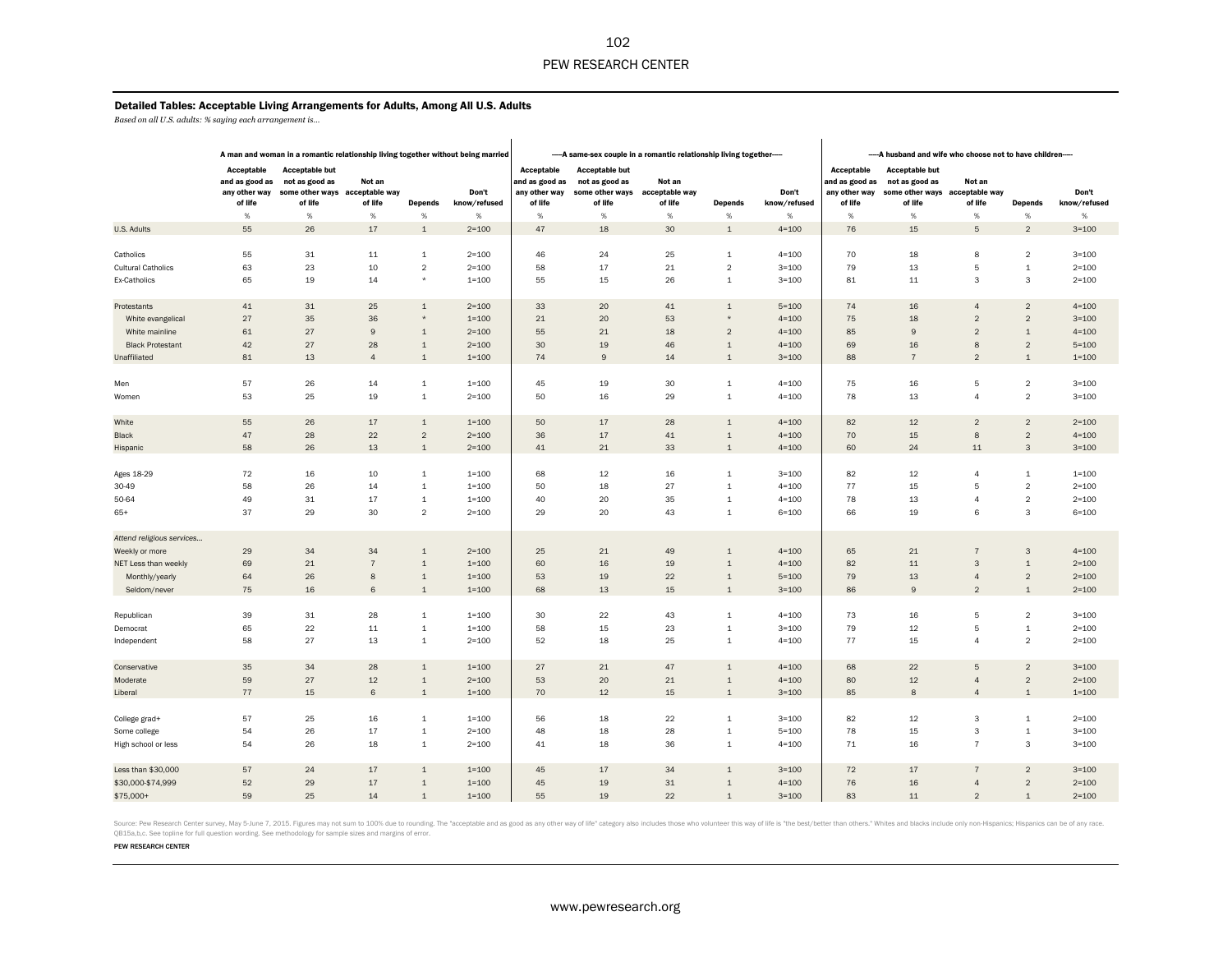### Detailed Tables: Acceptable Living Arrangements for Adults, Among Catholics

*Based on Catholics: % saying each arrangement is…*

|                                                      |                                                          | A man and woman in a romantic relationship living together without being married     |                    |                                                |                                                  |                                        | ------A same-sex couple in a romantic relationship living together-----    |                                     |                                              |                                                  |                                                          | ---- A husband and wife who choose not to have children----                          |                                        |                                                  |                                                  |
|------------------------------------------------------|----------------------------------------------------------|--------------------------------------------------------------------------------------|--------------------|------------------------------------------------|--------------------------------------------------|----------------------------------------|----------------------------------------------------------------------------|-------------------------------------|----------------------------------------------|--------------------------------------------------|----------------------------------------------------------|--------------------------------------------------------------------------------------|----------------------------------------|--------------------------------------------------|--------------------------------------------------|
|                                                      | Acceptable<br>and as good as<br>any other way<br>of life | <b>Acceptable but</b><br>not as good as<br>some other ways acceptable way<br>of life | Not an<br>of life  | <b>Depends</b>                                 | Don't<br>know/refused                            | Acceptable<br>any other way<br>of life | and as good as Acceptable but not<br>as good as some<br>other ways of life | Not an<br>acceptable way<br>of life | <b>Depends</b>                               | Don't<br>know/refused                            | Acceptable<br>and as good as<br>any other way<br>of life | <b>Acceptable but</b><br>not as good as<br>some other ways acceptable way<br>of life | Not an<br>of life                      | <b>Depends</b>                                   | Don't<br>know/refused                            |
| Among U.S. Catholics                                 | $\%$                                                     | $\%$                                                                                 | $\%$               | $\%$                                           | $\%$                                             | $\%$                                   | %                                                                          | $\%$                                | $\%$                                         | $\%$                                             | $\%$                                                     | %                                                                                    | $\%$                                   | $\%$                                             | $\%$                                             |
| Total                                                | 55                                                       | 31                                                                                   | 11                 | $\mathbf{1}$                                   | $2 = 100$                                        | 46                                     | 24                                                                         | 25                                  | $\mathbf{1}$                                 | $4 = 100$                                        | 70                                                       | 18                                                                                   | 8                                      | $\overline{2}$                                   | $3 = 100$                                        |
| Men<br>Women                                         | 56<br>54                                                 | 32<br>30                                                                             | 9<br>13            | $\overline{2}$<br>1                            | $1 = 100$<br>$2 = 100$                           | 42<br>50                               | 25<br>23                                                                   | 28<br>23                            | $\mathbf{1}$<br>$\star$                      | $4 = 100$<br>$5 = 100$                           | 69<br>70                                                 | 19<br>17                                                                             | $\overline{7}$<br>9                    | $\overline{2}$<br>$\mathbf{1}$                   | $3 = 100$<br>$3 = 100$                           |
| White                                                | 54                                                       | 31                                                                                   | 13                 | $\mathbf{1}$                                   | $1 = 100$                                        | 51                                     | 22                                                                         | 23                                  | $1\,$                                        | $4 = 100$                                        | 78                                                       | 14                                                                                   | $\overline{4}$                         | $\overline{2}$                                   | $2 = 100$                                        |
| Hispanic                                             | 57                                                       | 30                                                                                   | 8                  | $\overline{2}$                                 | $3 = 100$                                        | 37                                     | 27                                                                         | 29                                  | $\mathbf{1}$                                 | $5 = 100$                                        | 56                                                       | 25                                                                                   | 15                                     | $\mathbf{1}$                                     | $2 = 100$                                        |
| Ages 18-29<br>30-49<br>50-64<br>$65+$                | 67<br>61<br>54<br>39                                     | 23<br>28<br>35<br>33                                                                 | 9<br>8<br>9<br>21  | $\mathsf{o}$<br>$\overline{2}$<br>$\star$<br>3 | $2 = 100$<br>$1 = 100$<br>$2 = 100$<br>$4 = 100$ | 63<br>52<br>45<br>27                   | 18<br>23<br>27<br>25                                                       | 16<br>22<br>24<br>38                | $\circ$<br>$\star$<br>$\,$ 1<br>$\mathbf{1}$ | $4 = 100$<br>$2 = 100$<br>$3 = 100$<br>$8 = 100$ | 76<br>69<br>73<br>60                                     | 15<br>20<br>14<br>22                                                                 | 6<br>6<br>10<br>10                     | $\circ$<br>$\overline{2}$<br>$\mathbf{1}$<br>3   | $3 = 100$<br>$2 = 100$<br>$2 = 100$<br>$4 = 100$ |
| Attend religious services                            |                                                          |                                                                                      |                    |                                                |                                                  |                                        |                                                                            |                                     |                                              |                                                  |                                                          |                                                                                      |                                        |                                                  |                                                  |
| Weekly or more                                       | 37                                                       | 40                                                                                   | 19                 | $\overline{2}$                                 | $2 = 100$                                        | 33                                     | 27                                                                         | 34                                  | $\star$                                      | $5 = 100$                                        | 58                                                       | 22                                                                                   | 13                                     | $\overline{2}$                                   | $5 = 100$                                        |
| NET Less than weekly                                 | 66                                                       | 24                                                                                   | $\overline{7}$     | $\mathbf{1}$                                   | $2 = 100$                                        | 55                                     | 21                                                                         | 19                                  | $\mathbf{1}$                                 | $4 = 100$                                        | 77                                                       | 15                                                                                   | $5\phantom{.0}$                        | $1\,$                                            | $1 = 100$                                        |
| Monthly/yearly                                       | 65                                                       | 26                                                                                   | $\overline{7}$     | $1\,$                                          | $2 = 100$                                        | 53                                     | 24                                                                         | 19                                  | $\mathbf{1}$                                 | $3 = 100$                                        | 76                                                       | 16                                                                                   | $6\phantom{1}6$                        | $1\,$                                            | $1 = 100$                                        |
| Seldom/never                                         | 70                                                       | 21                                                                                   | $\mathbf 5$        | $\mathbf{1}$                                   | $3 = 100$                                        | 59                                     | 14                                                                         | 20                                  | $\star$                                      | $6 = 100$                                        | 81                                                       | 13                                                                                   | $\overline{4}$                         | $\mathbf{1}$                                     | $2 = 100$                                        |
| Republican<br>Democrat<br>Independent                | 43<br>62<br>58                                           | 35<br>27<br>29                                                                       | 20<br>9<br>9       | $\mathbf 2$<br>$\mathbf{1}$<br>$\mathbf{1}$    | $1 = 100$<br>$2 = 100$<br>$3 = 100$              | 35<br>55<br>51                         | 29<br>20<br>21                                                             | 32<br>20<br>23                      | $\mathbf{1}$<br>$\mathbf{1}$<br>$\mathbf{1}$ | $3 = 100$<br>$5 = 100$<br>$3 = 100$              | 68<br>74<br>70                                           | 18<br>15<br>18                                                                       | 10<br>$\overline{7}$<br>9              | $\mathbf{1}$<br>$\mathbf{1}$<br>$\overline{2}$   | $3 = 100$<br>$2 = 100$<br>$1 = 100$              |
| Conservative                                         | 42                                                       | 37                                                                                   | 18                 | $\mathbf{1}$                                   | $1 = 100$                                        | 32                                     | 27                                                                         | 36                                  | $\star$                                      | $4 = 100$                                        | 61                                                       | 21                                                                                   | 12                                     | $\overline{2}$                                   | $4 = 100$                                        |
| Moderate                                             | 57                                                       | 32                                                                                   | 8                  | $\overline{2}$                                 | $2 = 100$                                        | 52                                     | 23                                                                         | 19                                  | $\mathbf{1}$                                 | $4 = 100$                                        | 75                                                       | 17                                                                                   | $\overline{4}$                         | $\overline{2}$                                   | $2 = 100$                                        |
| Liberal                                              | 71                                                       | 22                                                                                   | $5\phantom{.0}$    | $\mathbf{1}$                                   | $2 = 100$                                        | 64                                     | 19                                                                         | 14                                  | $\mathbf{1}$                                 | $3 = 100$                                        | 79                                                       | 11                                                                                   | 8                                      | $\mathbf{1}$                                     | $* = 100$                                        |
| College grad+<br>Some college<br>High school or less | 53<br>59<br>54                                           | 31<br>28<br>32                                                                       | 13<br>$11\,$<br>11 | $\overline{2}$<br>$\mathbf 1$<br>$\mathbf{1}$  | $2 = 100$<br>$1 = 100$<br>$3 = 100$              | 56<br>52<br>37                         | 21<br>22<br>27                                                             | 19<br>22<br>31                      | $\mathbf{1}$<br>$1\,$<br>$\mathbf{1}$        | $4 = 100$<br>$4 = 100$<br>$5 = 100$              | 78<br>72<br>63                                           | 13<br>20<br>19                                                                       | $\overline{4}$<br>$\overline{4}$<br>13 | $\overline{2}$<br>$\overline{2}$<br>$\mathbf{1}$ | $3 = 100$<br>$2 = 100$<br>$3 = 100$              |
| Less than \$30,000                                   | 57                                                       | 30                                                                                   | 11                 | $\mathbf{1}$                                   | $2 = 100$                                        | 39                                     | 28                                                                         | 29                                  | $\mathbf{1}$                                 | $3 = 100$                                        | 61                                                       | 23                                                                                   | 11                                     | $\overline{2}$                                   | $2 = 100$                                        |
| \$30,000-\$74,999                                    | 53                                                       | 31                                                                                   | 12                 | $\overline{2}$                                 | $3 = 100$                                        | 44                                     | 23                                                                         | 29                                  | $\star$                                      | $4 = 100$                                        | 68                                                       | 19                                                                                   | 8                                      | $\overline{2}$                                   | $3 = 100$                                        |
| \$75,000+                                            | 57                                                       | 33                                                                                   | $\mathbf{8}$       | $\star$                                        | $1 = 100$                                        | 56                                     | 22                                                                         | 18                                  | $\mathbf{1}$                                 | $2 = 100$                                        | 81                                                       | 13                                                                                   | $\Delta$                               | $\star$                                          | $2 = 100$                                        |

Source: Pew Research Center survey, May 5-June 7, 2015. Figures may not sum to 100% due to rounding. The "acceptable and as good as any other way of life" category also includes those who volunteer this way of life is "the full question wording. See methodology for sample sizes and margins of error.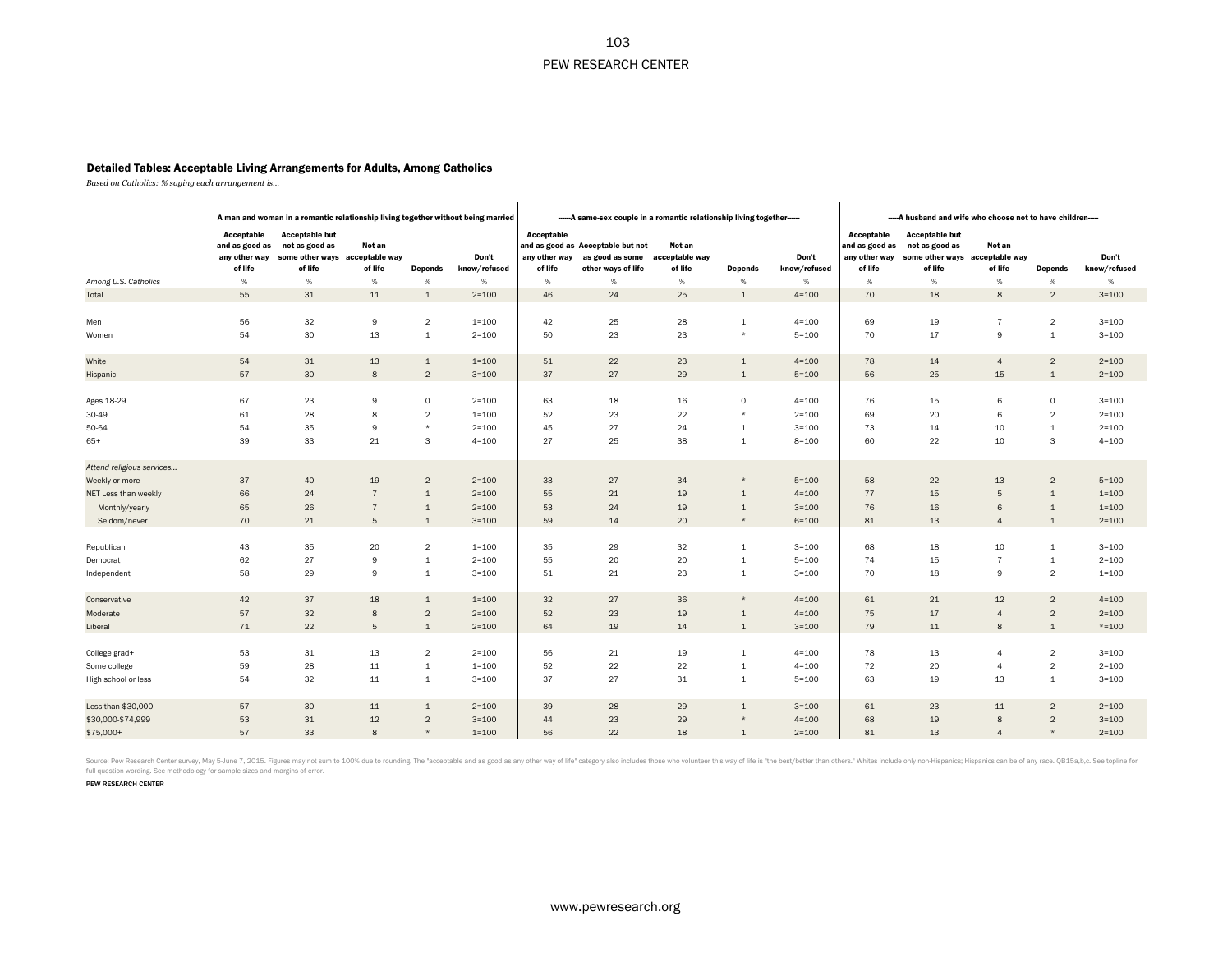# Detailed Tables: Desire for Changes in the Catholic Church, Among Catholics

*Based on Catholics: % saying the Catholic Church should or should not…*

|                           |             | -------- Allow priests to get married-------- |                   |             | ----- Allow women to become priests----- |                       |             | ----- Allow Catholics to use birth control----- |                    |
|---------------------------|-------------|-----------------------------------------------|-------------------|-------------|------------------------------------------|-----------------------|-------------|-------------------------------------------------|--------------------|
|                           | Yes, should | No, should not                                | Don't             | Yes, should | No, should not                           | Don't<br>know/refused | Yes, should | No, should not                                  | Don't know/refused |
|                           | $\%$        | $\%$                                          | know/refused<br>% | $\%$        | $\%$                                     | %                     | $\%$        | $\%$                                            | $\%$               |
| Among U.S. Catholics      |             |                                               |                   |             |                                          |                       |             |                                                 |                    |
| Total                     | 62          | 33                                            | $5 = 100$         | 59          | 35                                       | $6 = 100$             | 76          | 19                                              | $5 = 100$          |
|                           |             |                                               |                   |             |                                          |                       |             |                                                 |                    |
| Men                       | 61          | 35                                            | $4 = 100$         | 60          | 33                                       | $6 = 100$             | 73          | 22                                              | $6 = 100$          |
| Women                     | 63          | 32                                            | $5 = 100$         | 58          | 36                                       | $6 = 100$             | 79          | 17                                              | $4 = 100$          |
| White                     | 67          | 28                                            | $5 = 100$         | 61          | 34                                       | $5 = 100$             | 80          | 15                                              | $5 = 100$          |
| Hispanic                  | 56          | 40                                            | $5 = 100$         | 55          | 36                                       | $9 = 100$             | 70          | 25                                              | $5 = 100$          |
|                           |             |                                               |                   |             |                                          |                       |             |                                                 |                    |
| Ages 18-29                | 56          | 40                                            | $5 = 100$         | 63          | 29                                       | $8 = 100$             | 74          | 23                                              | $3 = 100$          |
| 30-49                     | 59          | 37                                            | $4 = 100$         | 58          | 36                                       | $6 = 100$             | 79          | 18                                              | $3 = 100$          |
| 50-64                     | 69          | 28                                            | $2 = 100$         | 65          | 31                                       | $4 = 100$             | 80          | 15                                              | $5 = 100$          |
| $65+$                     | 63          | 29                                            | $8 = 100$         | 51          | 40                                       | $9 = 100$             | 69          | 24                                              | $7 = 100$          |
|                           |             |                                               |                   |             |                                          |                       |             |                                                 |                    |
| Attend religious services |             |                                               |                   |             |                                          |                       |             |                                                 |                    |
| Weekly or more            | 48          | 45                                            | $7 = 100$         | 45          | 49                                       | $6 = 100$             | 65          | 27                                              | $7 = 100$          |
| NET Less than weekly      | 71          | 25                                            | $3 = 100$         | 68          | 26                                       | $6 = 100$             | 83          | 14                                              | $3 = 100$          |
| Monthly/yearly            | 71          | 26                                            | $3 = 100$         | 68          | 25                                       | $7 = 100$             | 84          | 13                                              | $3 = 100$          |
| Seldom/never              | 72          | 24                                            | $3 = 100$         | 68          | 28                                       | $4 = 100$             | 83          | 15                                              | $3 = 100$          |
|                           |             |                                               |                   |             |                                          |                       |             |                                                 |                    |
| Republican                | 58          | 37                                            | $5 = 100$         | 53          | 43                                       | $4 = 100$             | 73          | 25                                              | $2 = 100$          |
| Democrat                  | 69          | 27                                            | $4 = 100$         | 61          | 31                                       | $8 = 100$             | 80          | 15                                              | $5 = 100$          |
| Independent               | 63          | 34                                            | $2 = 100$         | 66          | 29                                       | $4 = 100$             | 78          | 17                                              | $6 = 100$          |
|                           |             |                                               |                   |             |                                          |                       |             |                                                 |                    |
| Conservative              | 54          | 40                                            | $6 = 100$         | 50          | 46                                       | $4 = 100$             | 70          | 25                                              | $5 = 100$          |
| Moderate                  | 67          | 32                                            | $1 = 100$         | 66          | 28                                       | $6 = 100$             | 84          | 13                                              | $3 = 100$          |
| Liberal                   | 66          | 28                                            | $6 = 100$         | 67          | 26                                       | $7 = 100$             | 78          | 19                                              | $3 = 100$          |
|                           |             |                                               |                   |             |                                          |                       |             |                                                 |                    |
| College grad+             | 66          | 29                                            | $5 = 100$         | 64          | 32                                       | $4 = 100$             | 81          | 15                                              | $4 = 100$          |
| Some college              | 67          | 29                                            | $3 = 100$         | 60          | 34                                       | $5 = 100$             | 80          | $17\,$                                          | $3 = 100$          |
| High school or less       | 57          | 38                                            | $5 = 100$         | 55          | 37                                       | $8 = 100$             | 72          | 23                                              | $6 = 100$          |
|                           |             |                                               |                   |             |                                          |                       |             |                                                 |                    |
| Less than \$30,000        | 56          | 41                                            | $3 = 100$         | 53          | 40                                       | $7 = 100$             | 74          | 20                                              | $5 = 100$          |
| \$30,000-\$74,999         | 61          | 37                                            | $2 = 100$         | 58          | 37                                       | $5 = 100$             | 78          | 18                                              | $4 = 100$          |
| \$75,000+                 | 72          | 25                                            | $4 = 100$         | 68          | 28                                       | $4 = 100$             | 81          | 16                                              | $2 = 100$          |

Source: Pew Research Center survey, May 5-June 7, 2015. Figures may not sum to 100% due to rounding. Whites include only non-Hispanics; Hispanics can be of any race. QJ31a,b,c. See topline for full question wording. See me sizes and margins of error.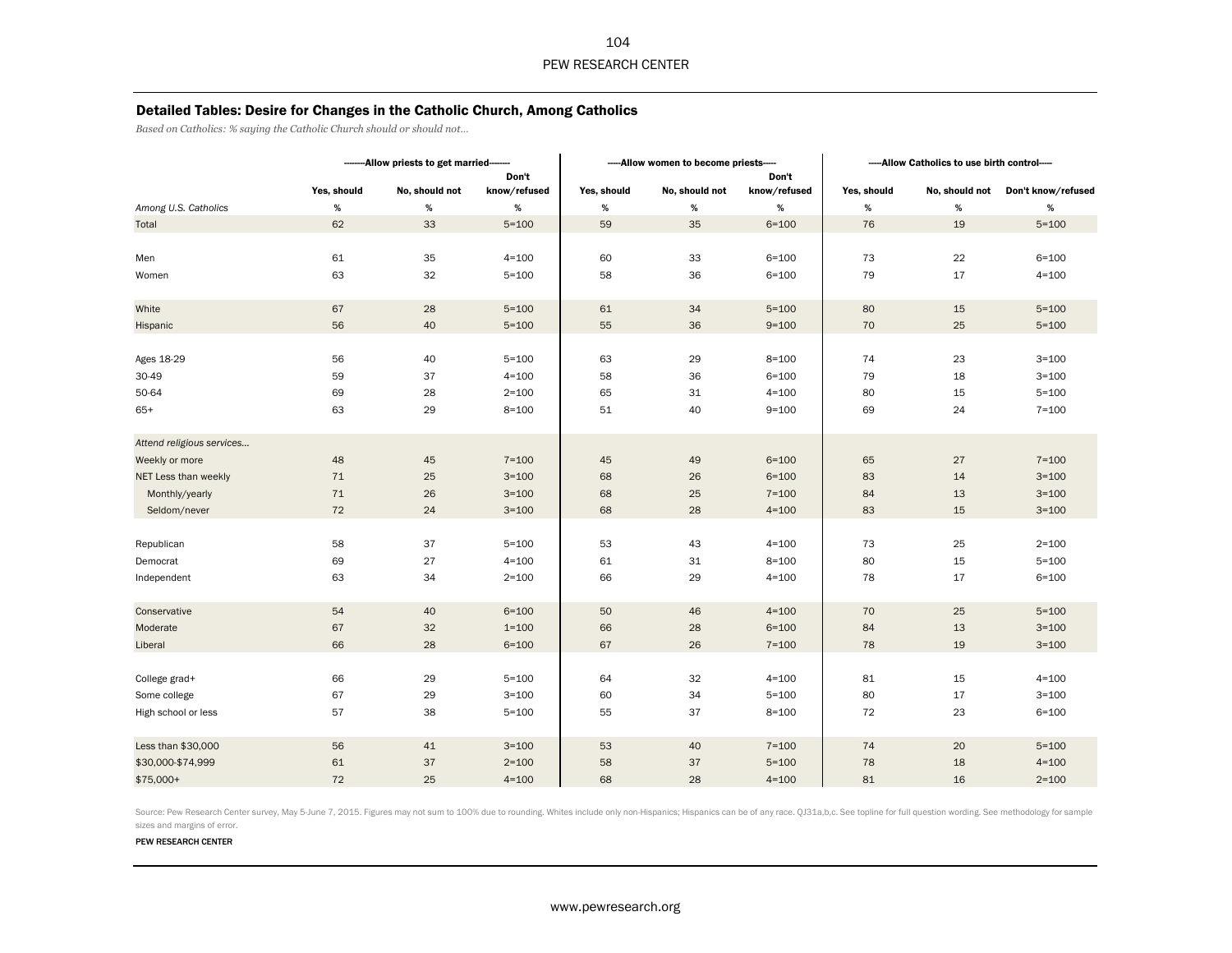$\mathbf{r}$ 

# Detailed Tables: Desire for Changes in the Catholic Church, Among Catholics (continued)

*Based on Catholics: % saying the Catholic Church should or should not…*

|                           |             | Recognize the marriages of gay and lesbian couples |                    |             | annulment to receive Communion | Allow divorced Catholics who remarry without getting an |             | being married to receive Communion | Allow Catholics who are living with a romantic partner without |
|---------------------------|-------------|----------------------------------------------------|--------------------|-------------|--------------------------------|---------------------------------------------------------|-------------|------------------------------------|----------------------------------------------------------------|
|                           | Yes, should | No, should not                                     | Don't know/refused | Yes, should | No, should not                 | Don't know/refused                                      | Yes, should | No, should not                     | Don't know/refused                                             |
| Among U.S. Catholics      | $\%$        | $\%$                                               | $\%$               | $\%$        | $\%$                           | %                                                       | $\%$        | $\%$                               | $\%$                                                           |
| Total                     | 46          | 46                                                 | $8 = 100$          | 62          | 31                             | $7 = 100$                                               | 61          | 34                                 | $5 = 100$                                                      |
|                           |             |                                                    |                    |             |                                |                                                         |             |                                    |                                                                |
| Men                       | 42          | 51                                                 | $7 = 100$          | 62          | 30                             | $8 = 100$                                               | 64          | 32                                 | $4 = 100$                                                      |
| Women                     | 50          | 42                                                 | $8 = 100$          | 63          | 31                             | $6 = 100$                                               | 58          | 36                                 | $5 = 100$                                                      |
| White                     | 50          | 42                                                 | $8 = 100$          | 74          | 23                             | $4 = 100$                                               | 69          | 27                                 | $4 = 100$                                                      |
| Hispanic                  | 39          | 53                                                 | $9 = 100$          | 44          | 46                             | $10 = 100$                                              | 49          | 45                                 | $6 = 100$                                                      |
|                           |             |                                                    |                    |             |                                |                                                         |             |                                    |                                                                |
| Ages 18-29                | 58          | 35                                                 | $6 = 100$          | 56          | 34                             | $10 = 100$                                              | 66          | 29                                 | $5 = 100$                                                      |
| 30-49                     | 48          | 43                                                 | $9 = 100$          | 60          | 36                             | $4 = 100$                                               | 59          | 38                                 | $3 = 100$                                                      |
| 50-64                     | 45          | 48                                                 | $6 = 100$          | 72          | 23                             | $5 = 100$                                               | 69          | 28                                 | $3 = 100$                                                      |
| $65+$                     | 36          | 55                                                 | $9 = 100$          | 58          | 32                             | $9 = 100$                                               | 50          | 40                                 | $9 = 100$                                                      |
| Attend religious services |             |                                                    |                    |             |                                |                                                         |             |                                    |                                                                |
| Weekly or more            | 37          | 54                                                 | $9 = 100$          | 50          | 42                             | $8 = 100$                                               | 46          | 48                                 | $6 = 100$                                                      |
| NET Less than weekly      | 52          | 41                                                 | $7 = 100$          | 70          | 24                             | $5 = 100$                                               | 71          | 26                                 | $4 = 100$                                                      |
| Monthly/yearly            | 50          | 44                                                 | $6 = 100$          | 70          | 25                             | $4 = 100$                                               | 69          | 27                                 | $4 = 100$                                                      |
| Seldom/never              | 56          | 33                                                 | $11 = 100$         | 70          | 20                             | $9 = 100$                                               | 74          | 22                                 | $3 = 100$                                                      |
|                           |             |                                                    |                    |             |                                |                                                         |             |                                    |                                                                |
| Republican                | 31          | 62                                                 | $7 = 100$          | 62          | 35                             | $3 = 100$                                               | 59          | 38                                 | $4 = 100$                                                      |
| Democrat                  | 57          | 37                                                 | $6 = 100$          | 67          | 26                             | $7 = 100$                                               | 65          | 30                                 | $5 = 100$                                                      |
| Independent               | 50          | 43                                                 | $7 = 100$          | 64          | 30                             | $6 = 100$                                               | 64          | 33                                 | $3 = 100$                                                      |
|                           |             |                                                    |                    |             |                                |                                                         |             |                                    |                                                                |
| Conservative              | 31          | 59                                                 | $10 = 100$         | 56          | 38                             | $6 = 100$                                               | 53          | 43                                 | $4 = 100$                                                      |
| Moderate                  | 52          | 41                                                 | $7 = 100$          | 68          | 27                             | $5 = 100$                                               | 65          | 31                                 | $4 = 100$                                                      |
| Liberal                   | 64          | 34                                                 | $2 = 100$          | 70          | 25                             | $5 = 100$                                               | 70          | 27                                 | $3 = 100$                                                      |
|                           |             |                                                    |                    |             |                                |                                                         |             |                                    |                                                                |
| College grad+             | 54          | 35                                                 | $12 = 100$         | 72          | 24                             | $4 = 100$                                               | 70          | 25                                 | $5 = 100$                                                      |
| Some college              | 44          | 51                                                 | $5 = 100$          | 66          | 27                             | $6 = 100$                                               | 68          | 28                                 | $3 = 100$                                                      |
| High school or less       | 43          | 50                                                 | $8 = 100$          | 55          | 37                             | $8 = 100$                                               | 51          | 43                                 | $5 = 100$                                                      |
|                           |             |                                                    |                    |             |                                |                                                         |             |                                    |                                                                |
| Less than \$30,000        | 43          | 50                                                 | $7 = 100$          | 53          | 40                             | $7 = 100$                                               | 52          | 44                                 | $4 = 100$                                                      |
| \$30,000-\$74,999         | 46          | 50                                                 | $5 = 100$          | 61          | 33                             | $6 = 100$                                               | 61          | 35                                 | $4 = 100$                                                      |
| \$75,000+                 | 52          | 41                                                 | $7 = 100$          | 76          | 22                             | $2 = 100$                                               | 70          | 28                                 | $3 = 100$                                                      |

Source: Pew Research Center survey, May 5-June 7, 2015. Figures may not sum to 100% due to rounding. Whites include only non-Hispanics; Hispanics can be of any race. QJ31d,e,f. See topline for full question wording. See me error.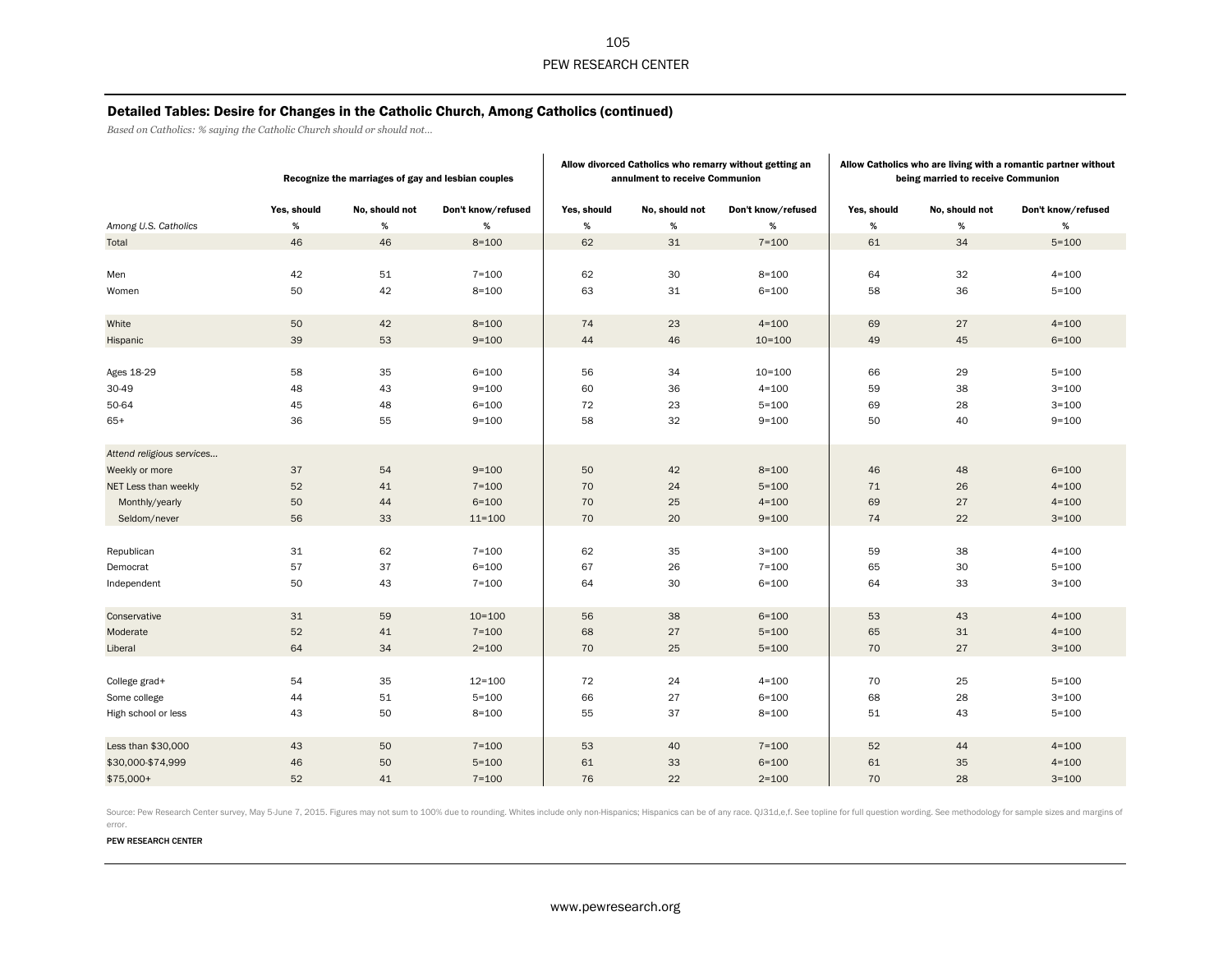#### Detailed Tables: Expectations of the Catholic Church, Among Catholics

*Based on Catholics: In the next 35 years or so, how likely do you think it is that the Church will \_\_\_\_\_\_\_\_\_\_\_\_\_?*

|                           |                 |                    | ---------------  |                               | -Allow priests to marry--- | ---------              |                   |                 |                    | -------------    |                               | -Ordain women as priests--- | ----------             |                   |                 |                    |                            |             |                        | -------------Change position on family planning to allow birth control------------ |                   |
|---------------------------|-----------------|--------------------|------------------|-------------------------------|----------------------------|------------------------|-------------------|-----------------|--------------------|------------------|-------------------------------|-----------------------------|------------------------|-------------------|-----------------|--------------------|----------------------------|-------------|------------------------|------------------------------------------------------------------------------------|-------------------|
|                           | <b>NET Will</b> | Will<br>definitely | Will<br>probably | <b>NET Will</b><br><b>NOT</b> | Will probably              | Will definitely        | Don't             | <b>NET Will</b> | Will<br>definitely | Will<br>probably | <b>NET Will</b><br><b>NOT</b> | <b>Will probably</b>        | Will definitely        | Don't             | <b>NET Will</b> | Will<br>definitely | Will probably NET Will NOT |             | Will probably          | Will definitely                                                                    | Don't             |
| Among U.S. Catholics      | happer          | happen<br>%        | happen<br>%      | happen<br>%                   | <b>NOT happen</b><br>%     | <b>NOT happen</b><br>% | know/refused<br>% | happen<br>%     | happen<br>%        | happen<br>%      | happen<br>%                   | <b>NOT happen</b><br>%      | <b>NOT happen</b><br>% | know/refused<br>% | happen<br>%     | happen<br>%        | happen<br>%                | happen<br>% | <b>NOT happen</b><br>% | <b>NOT happen</b><br>%                                                             | know/refused<br>% |
| Total                     | %<br>46         | 8                  | 38               | 52                            | 36                         | 16                     | $3 = 100$         | 41              |                    | 35               | 56                            | 40                          | 16                     | $3 = 100$         | 59              | 8                  | 51                         | 37          | 27                     | 10                                                                                 | $4 = 100$         |
|                           |                 |                    |                  |                               |                            |                        |                   |                 |                    |                  |                               |                             |                        |                   |                 |                    |                            |             |                        |                                                                                    |                   |
| Men                       | 48              | 9                  | 39               | 50                            | 34                         | 16                     | $2 = 100$         | 46              |                    | 38               | 51                            | 36                          | 15                     | $2 = 100$         | 58              | 8                  | 50                         | 38          | 26                     | 12                                                                                 | $5 = 100$         |
| Women                     | 44              | 6                  | 38               | 53                            | 38                         | 15                     | $3 = 100$         | 37              | $\Delta$           | 33               | 60                            | 44                          | 16                     | $3 = 100$         | 60              | 9                  | 51                         | 37          | 28                     | 9                                                                                  | $3 = 100$         |
| White                     | 44              | 9                  | 35               | 55                            | 40                         | 15                     | $1 = 100$         | 38              | 6                  | 32               | 60                            | 44                          | 16                     | $1 = 100$         | 58              | 10                 | 48                         | 40          | 30                     | 11                                                                                 | $2 = 100$         |
| Hispanic                  | 50              | 6                  | 44               | 45                            | 30                         | 16                     | $5 = 100$         | 48              |                    | 40               | 47                            | 34                          | 13                     | $6 = 100$         | 63              | $\overline{7}$     | 57                         | 29          | 20                     | 10                                                                                 | $7 = 100$         |
| Ages 18-29                | 34              | 3                  | 30               | 65                            | 45                         | 21                     | $1 = 100$         | 35              |                    | 29               | 62                            | 47                          | 14                     | $3 = 100$         | 60              | 8                  | 52                         | 35          | 28                     | 8                                                                                  | $4 = 100$         |
| 30-49                     | 40              | 5                  | 34               | 58                            | 42                         | 16                     | $2 = 100$         | 40              |                    | 35               | 58                            | 43                          | 15                     | $2 = 100$         | 56              | $\overline{7}$     | 49                         | 41          | 30                     | 11                                                                                 | $3 = 100$         |
| $50 - 64$                 | 50              | 11                 | 39               | 48                            | 32                         | 16                     | $2 = 100$         | 45              | 6                  | 39               | 54                            | 37                          | 17                     | $1 = 100$         | 60              | 10                 | 50                         | 38          | 27                     | 11                                                                                 | $3 = 100$         |
| $65+$                     | 57              | 9                  | 48               | 38                            | 27                         | 11                     | $4 = 100$         | 45              |                    | 37               | 50                            | 34                          | 16                     | $6 = 100$         | 61              | 10                 | 51                         | 32          | 22                     | 10                                                                                 | $8 = 100$         |
| Attend religious services |                 |                    |                  |                               |                            |                        |                   |                 |                    |                  |                               |                             |                        |                   |                 |                    |                            |             |                        |                                                                                    |                   |
| Weekly or more            | 40              | 9                  | 31               | 56                            | 37                         | 19                     | $3 = 100$         | 36              |                    | 32               | 61                            | 38                          | 23                     | $3 = 100$         | 55              | 10                 | 46                         | 40          | 27                     | 14                                                                                 | $4 = 100$         |
| NET Less than weekly      | 49              | 6                  | 42               | 49                            | 36                         | 13                     | $2 = 100$         | 45              |                    | 38               | 52                            | 41                          | 11                     | $3 = 100$         | 61              | 8                  | 54                         | 35          | 27                     | 8                                                                                  | $4 = 100$         |
| Monthly/yearly            | 50              |                    | 44               | 47                            | 35                         | 13                     | $2 = 100$         | 45              | 6                  | 39               | 52                            | 42                          | 11                     | $2 = 100$         | 61              | 8                  | 53                         | 35          | 28                     |                                                                                    | $4 = 100$         |
| Seldom/never              | 45              | 6                  | 39               | 53                            | 38                         | 15                     | $3 = 100$         | 44              | $\alpha$           | 35               | 52                            | 40                          | 12                     | $3 = 100$         | 62              | $\overline{7}$     | 56                         | 34          | 25                     | $\overline{9}$                                                                     | $4 = 100$         |
| Republican                | 43              | $\mathbf{g}$       | 35               | 55                            | 38                         | 18                     | $2 = 100$         | 37              |                    | 33               | 61                            | 39                          | 22                     | $2 = 100$         | 54              | 8                  | 46                         | 43          | 27                     | 16                                                                                 | $3 = 100$         |
| Democrat                  | 50              | 6                  | 44               | 49                            | 35                         | 13                     | $1 = 100$         | 43              |                    | 36               | 56                            | 42                          | 14                     | $1 = 100$         | 63              | 9                  | 54                         | 34          | 26                     | $\overline{7}$                                                                     | $3 = 100$         |
| Independent               | 44              | 9                  | 36               | 53                            | 37                         | 16                     | $3 = 100$         | 46              | 8                  | 39               | 52                            | 38                          | 14                     | $2 = 100$         | 60              | 10                 | 50                         | 37          | 28                     | 9                                                                                  | $4 = 100$         |
| Conservative              | 49              | 8                  | 42               | 48                            | 30                         | 18                     | $2 = 100$         | 45              |                    | 39               | 52                            | 32                          | 21                     | $2 = 100$         | 58              | 9                  | 48                         | 40          | 26                     | 13                                                                                 | $3 = 100$         |
| Moderate                  | 43              | 8                  | 35               | 56                            | 43                         | 13                     | $1 = 100$         | 40              | 6                  | 33               | 59                            | 45                          | 14                     | $1 = 100$         | 65              | 8                  | 57                         | 33          | 28                     | 5                                                                                  | $2 = 100$         |
| Liberal                   | 45              | $\overline{7}$     | 37               | 54                            | 40                         | 14                     | $2 = 100$         | 40              | $\overline{4}$     | 36               | 59                            | 46                          | 13                     | $1 = 100$         | 58              | $\boldsymbol{8}$   | 50                         | 39          | 26                     | 13                                                                                 | $3 = 100$         |
| College grad+             | 39              |                    | 32               | 60                            | 46                         | 14                     | $1 = 100$         | 35              |                    | 30               | 64                            | 46                          | 18                     | $1 = 100$         | 58              | 10                 | 48                         | 41          | 29                     | 12                                                                                 | $1 = 100$         |
| Some college              | 45              | 5                  | 39               | 54                            | 39                         | 15                     | $1 = 100$         | 35              |                    | 31               | 64                            | 46                          | 18                     | $1 = 100$         | 58              | 9                  | 49                         | 40          | 32                     | 8                                                                                  | $2 = 100$         |
| High school or less       | 51              | 9                  | 41               | 45                            | 28                         | 17                     | $4 = 100$         | 49              | 8                  | 41               | 46                            | 33                          | 13                     | $5 = 100$         | 60              | $\overline{7}$     | 53                         | 33          | 23                     | 10                                                                                 | $7 = 100$         |
| Less than \$30,000        | 51              | 6                  | 45               | 47                            | 32                         | 15                     | $2 = 100$         | 46              |                    | 40               | $51\,$                        | 36                          | 14                     | $4 = 100$         | 62              | 8                  | 54                         | 34          | 25                     | 9                                                                                  | $4 = 100$         |
| \$30,000-\$74,999         | 43              |                    | 34               | 56                            | 41                         | 14                     | $1 = 100$         | 42              |                    | 37               | 57                            | 39                          | 18                     | $1 = 100$         | 56              | 8                  | 48                         | 40          | 28                     | 12                                                                                 | $4 = 100$         |
| \$75,000+                 | 42              |                    | 34               | 57                            | 40                         | 17                     | $1 = 100$         | 35              |                    | 31               | 65                            | 49                          | 16                     | $* = 100$         | 61              | $\mathbf{g}$       | 53                         | 39          | 29                     | 10                                                                                 | $* = 100$         |

Source: Pew Research Center survey, May 5-June 7, 2015. Figures may not sum to 100% or subtotals indicated due to rounding. Whites include only non-Hispanics; Hispanics can be of any race. QJ32a,b,c. See topline for full q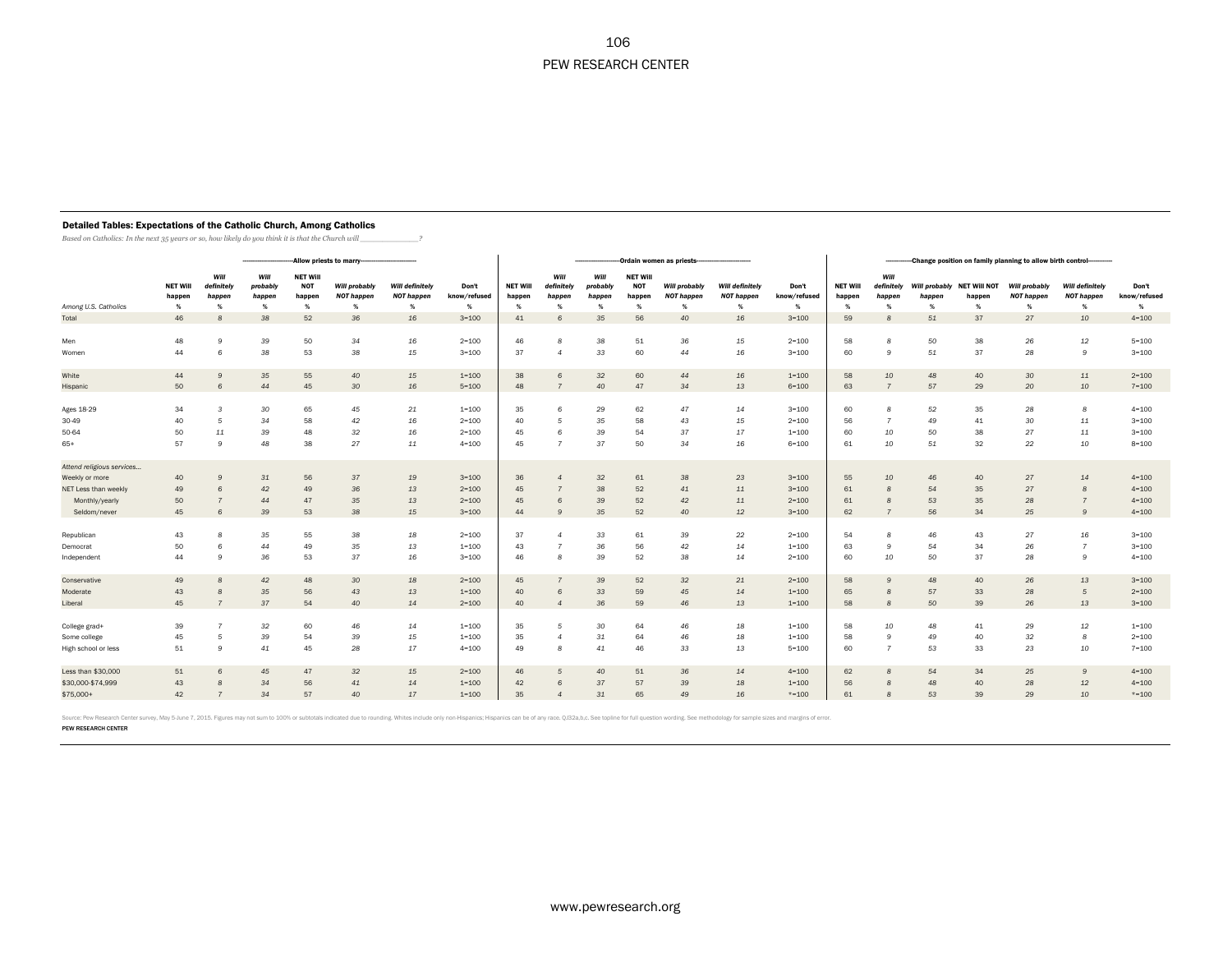### Detailed Tables: Expectations of the Catholic Church, Among Catholics (continued)

*Based on Catholics: In the next 35 years or so, how likely do you think it is that the Church will \_\_\_\_\_\_\_\_\_\_\_\_\_?*

|                           |                    | $\overline{\phantom{a}}$ |        |                                      |                                           | --Recognize the marriages of gay and lesbian couples-------------- |                              |                           |                      |                         |                                      |                                    | Allow divorced Catholics who have remarried without getting an annulment to receive Communion |                       |                           |                      |                    |                                      | Communion                                 | Allow Catholics who are living together with a romantic partner without being married to receive |                              |
|---------------------------|--------------------|--------------------------|--------|--------------------------------------|-------------------------------------------|--------------------------------------------------------------------|------------------------------|---------------------------|----------------------|-------------------------|--------------------------------------|------------------------------------|-----------------------------------------------------------------------------------------------|-----------------------|---------------------------|----------------------|--------------------|--------------------------------------|-------------------------------------------|--------------------------------------------------------------------------------------------------|------------------------------|
|                           |                    | Will                     |        |                                      |                                           |                                                                    |                              |                           | Will                 |                         |                                      |                                    |                                                                                               |                       |                           | Will                 | Will               |                                      |                                           |                                                                                                  |                              |
|                           | NET Will<br>happen | definitely<br>happer     | happen | Will probably NET Will NOT<br>happen | <b>Will probably</b><br><b>NOT happen</b> | Will definitely<br><b>NOT happen</b>                               | <b>Don't</b><br>know/refused | <b>NET Will</b><br>happen | definitely<br>happen | Will probably<br>happen | <b>NET Will</b><br><b>NOT happen</b> | Will probably<br><b>NOT happen</b> | Will definitely<br><b>NOT happen</b>                                                          | Don't<br>know/refused | <b>NET Will</b><br>happen | definitely<br>happen | probably<br>happen | <b>NET Will</b><br><b>NOT happer</b> | <b>Will probably</b><br><b>NOT happen</b> | Will definitely<br><b>NOT happen</b>                                                             | <b>Don't</b><br>know/refused |
| Among U.S. Catholics      | %                  | %                        | %      | %                                    | %                                         | %                                                                  | %                            | %                         | %                    | %                       | %                                    | %                                  | %                                                                                             | %                     | %                         | %                    | - %                | %                                    | %                                         | %                                                                                                | %                            |
| Total                     | 36                 | 6                        | 30     | 62                                   | 41                                        | 21                                                                 | $3 = 100$                    | 54                        | 9                    | 46                      | 42                                   | 31                                 | 11                                                                                            | $4 = 100$             | 56                        | 11                   | 45                 | 41                                   | 31                                        | 10                                                                                               | $3 = 100$                    |
|                           |                    |                          |        |                                      |                                           |                                                                    |                              |                           |                      |                         |                                      |                                    |                                                                                               |                       |                           |                      |                    |                                      |                                           |                                                                                                  |                              |
| Men                       | 36                 | 6                        | 30     | 62                                   | 41                                        | 21                                                                 | $2 = 100$                    | 54                        | 9                    | 45                      | 41                                   | 31                                 | 10                                                                                            | $4 = 100$             | 57                        | 12                   | 45                 | 40                                   | 31                                        | 10                                                                                               | $2 = 100$                    |
| Women                     | 36                 | 6                        | 29     | 61                                   | 40                                        | 21                                                                 | $3 = 100$                    | 54                        | 8                    | 46                      | 42                                   | 31                                 | 11                                                                                            | $4 = 100$             | 55                        | 10                   | 45                 | 42                                   | 32                                        | 11                                                                                               | $3 = 100$                    |
|                           |                    |                          |        |                                      |                                           |                                                                    |                              |                           |                      |                         |                                      |                                    |                                                                                               |                       |                           |                      |                    |                                      |                                           |                                                                                                  |                              |
| White                     | 33                 | 6                        | 27     | 66                                   | 45                                        | 21                                                                 | $1 = 100$                    | 59                        | 11                   | 48                      | 38                                   | 30                                 | 8                                                                                             | $2 = 100$             | 57                        | 13                   | 43                 | 42                                   | 32                                        | 10                                                                                               | $2 = 100$                    |
| Hispanic                  | 40                 | 6                        | 34     | 55                                   | 35                                        | 20                                                                 | $5 = 100$                    | 46                        | $\sqrt{5}$           | 42                      | 48                                   | 32                                 | 16                                                                                            | $6 = 100$             | 55                        |                      | 49                 | 41                                   | 31                                        | 11                                                                                               | $3 = 100$                    |
|                           |                    |                          |        |                                      |                                           |                                                                    |                              |                           |                      |                         |                                      |                                    |                                                                                               |                       |                           |                      |                    |                                      |                                           |                                                                                                  |                              |
| Ages 18-29                | 42                 | 12                       | 30     | 55                                   | 40                                        | 16                                                                 | $3 = 100$                    | 48                        | $\overline{7}$       | 41                      | 49                                   | 38                                 | 11                                                                                            | $3 = 100$             | 55                        | -7                   | 48                 | 43                                   | 34                                        | 9                                                                                                | $2 = 100$                    |
| 30-49                     | 34                 | 5                        | 29     | 64                                   | 45                                        | 19                                                                 | $2 = 100$                    | 50                        | 6                    | 44                      | 46                                   | 32                                 | 13                                                                                            | $4 = 100$             | 60                        | 10                   | 50                 | 39                                   | 28                                        | 10                                                                                               | $1 = 100$                    |
| 50-64                     | 31                 | 6                        | 25     | 67                                   | 42                                        | 26                                                                 | $2 = 100$                    | 57                        | 9                    | 48                      | 41                                   | 32                                 | 9                                                                                             | $2 = 100$             | 52                        | 11                   | 41                 | 46                                   | 37                                        | 9                                                                                                | $2 = 100$                    |
| $65+$                     | 40                 | 4                        | 36     | 57                                   | 35                                        | 22                                                                 | $3 = 100$                    | 61                        | 12                   | 49                      | 32                                   | 21                                 | 10                                                                                            | $7 = 100$             | 57                        | 13                   | 44                 | 39                                   | 27                                        | 11                                                                                               | $5 = 100$                    |
|                           |                    |                          |        |                                      |                                           |                                                                    |                              |                           |                      |                         |                                      |                                    |                                                                                               |                       |                           |                      |                    |                                      |                                           |                                                                                                  |                              |
| Attend religious services |                    |                          |        |                                      |                                           |                                                                    |                              |                           |                      |                         |                                      |                                    |                                                                                               |                       |                           |                      |                    |                                      |                                           |                                                                                                  |                              |
| Weekly or more            | 33                 | 5                        | 28     | 64                                   | 40                                        | 24                                                                 | $3 = 100$                    | 49                        | 9                    | 39                      | 47                                   | 34                                 | 13                                                                                            | $5 = 100$             | 46                        | 12                   | 34                 | 50                                   | 35                                        | 15                                                                                               | $4 = 100$                    |
| NET Less than weekly      | 37                 |                          | 31     | 60                                   | 41                                        | 19                                                                 | $2 = 100$                    | 58                        | 8                    | 50                      | 39                                   | 29                                 | 9                                                                                             | $4=100$               | 63                        | 10                   | 53                 | 36                                   | 29                                        | $\overline{7}$                                                                                   | $2 = 100$                    |
| Monthly/yearly            | 37                 | 6                        | 31     | 62                                   | 41                                        | 21                                                                 | $2 = 100$                    | 58                        | $\overline{7}$       | 51                      | 38                                   | 30                                 | 8                                                                                             | $3=100$               | 63                        |                      | 55                 | 35                                   | 29                                        | 6                                                                                                | $2 = 100$                    |
| Seldom/never              | 40                 | 9                        | 31     | 56                                   | 42                                        | 15                                                                 | $4 = 100$                    | 57                        | 11                   | 46                      | 39                                   | 26                                 | 13                                                                                            | $5 = 100$             | 61                        | 14                   | 47                 | 37                                   | 26                                        | 11                                                                                               | $2 = 100$                    |
|                           |                    |                          |        |                                      |                                           |                                                                    |                              |                           |                      |                         |                                      |                                    |                                                                                               |                       |                           |                      |                    |                                      |                                           |                                                                                                  |                              |
| Republican                | 24                 | $\boldsymbol{2}$         | 22     | 74                                   | 44                                        | 30                                                                 | $1 = 100$                    | 55                        | 10                   | 46                      | 43                                   | 33                                 | 10                                                                                            | $2 = 100$             | 54                        | 9                    | 45                 | 44                                   | 28                                        | 16                                                                                               | $1 = 100$                    |
| Democrat                  | 38                 |                          | 31     | 59                                   | 42                                        | 17                                                                 | $2 = 100$                    | 59                        | 8                    | 51                      | 39                                   | 29                                 | 11                                                                                            | $2 = 100$             | 56                        | 12                   | 43                 | 43                                   | 34                                        | 8                                                                                                | $2 = 100$                    |
| Independent               | 41                 | 9                        | 32     | 57                                   | 38                                        | 19                                                                 | $2 = 100$                    | 53                        | 10                   | 42                      | 42                                   | 32                                 | 10                                                                                            | $5 = 100$             | 60                        | 12                   | 47                 | 39                                   | 31                                        | 8                                                                                                | $2 = 100$                    |
|                           |                    |                          |        |                                      |                                           |                                                                    |                              |                           |                      |                         |                                      |                                    |                                                                                               |                       |                           |                      |                    |                                      |                                           |                                                                                                  |                              |
| Conservative              | 33                 | 6                        | 27     | 64                                   | 37                                        | 27                                                                 | $3 = 100$                    | 51                        | 10                   | 41                      | 46                                   | 30                                 | 16                                                                                            | $3 = 100$             | 52                        | 10                   | 42                 | 45                                   | 29                                        | 17                                                                                               | $2 = 100$                    |
| Moderate                  | 36                 | 5                        | 31     | 63                                   | 47                                        | 16                                                                 | $1 = 100$                    | 58                        | 10                   | 49                      | 40                                   | 33                                 |                                                                                               | $2 = 100$             | 58                        | 11                   | 47                 | 40                                   | 35                                        | 5                                                                                                | $2 = 100$                    |
| Liberal                   | 41                 | $\mathcal{G}$            | 32     | 57                                   | 37                                        | 19                                                                 | $3 = 100$                    | 56                        | $\overline{7}$       | 49                      | 42                                   | 33                                 | $\mathcal{G}$                                                                                 | $2 = 100$             | 60                        | 11                   | 49                 | 39                                   | 31                                        | 8                                                                                                | $1 = 100$                    |
|                           |                    |                          |        |                                      |                                           |                                                                    |                              |                           |                      |                         |                                      |                                    |                                                                                               |                       |                           |                      |                    |                                      |                                           |                                                                                                  |                              |
| College grad+             | 29                 | $\overline{4}$           | 25     | 70                                   | 46                                        | 24                                                                 | $1 = 100$                    | 61                        | 12                   | 49                      | 36                                   | 28                                 | $\overline{7}$                                                                                | $3 = 100$             | 58                        | 13                   | 45                 | 40                                   | 31                                        | 9                                                                                                | $1 = 100$                    |
| Some college              | 33                 | 6                        | 27     | 65                                   | 42                                        | 22                                                                 | $2 = 100$                    | 52                        | $\overline{7}$       | 45                      | 46                                   | 34                                 | 12                                                                                            | $2 = 100$             | 51                        | 10                   | 41                 | 47                                   | 35                                        | 11                                                                                               | $2 = 100$                    |
| High school or less       | 41                 | 8                        | 34     | 55                                   | 37                                        | 18                                                                 | $4 = 100$                    | 51                        | $\overline{7}$       | 44                      | 43                                   | 31                                 | 12                                                                                            | $5 = 100$             | 57                        | 10                   | 48                 | 39                                   | 29                                        | 10                                                                                               | $3 = 100$                    |
|                           |                    |                          |        |                                      |                                           |                                                                    |                              |                           |                      |                         |                                      |                                    |                                                                                               |                       |                           |                      |                    |                                      |                                           |                                                                                                  |                              |
| Less than \$30,000        | 40                 | 6                        | 34     | 58                                   | 41                                        | 16                                                                 | $2 = 100$                    | 51                        | $\sqrt{5}$           | 45                      | 46                                   | 32                                 | 14                                                                                            | $4 = 100$             | 54                        | 10                   | 44                 | 43                                   | 33                                        | 10                                                                                               | $3 = 100$                    |
| \$30,000-\$74,999         | 33                 |                          | 26     | 65                                   | 39                                        | 26                                                                 | $2 = 100$                    | 56                        | 10                   | 46                      | 40                                   | 29                                 | 11                                                                                            | $3 = 100$             | 56                        | 11                   | 45                 | 42                                   | 31                                        | 10                                                                                               | $2 = 100$                    |
| \$75,000+                 | 32                 | 5                        | 27     | 67                                   | 46                                        | 22                                                                 | $1 = 100$                    | 58                        | $\alpha$             | 49                      | 41                                   | 33                                 | $\mathcal{S}_{\mathcal{S}}$                                                                   | $2 = 100$             | 57                        | $\circ$              | 48                 | 43                                   | 34                                        | 9                                                                                                | $0 = 100$                    |

Source: Pew Research Center survey, May 5-June 7, 2015. Figures may not sum to 100% or to subtotals indicated due to rounding. Whites include only non-Hispanics; Hispanics can be of any race. QJ32d,e.f. See topline for ful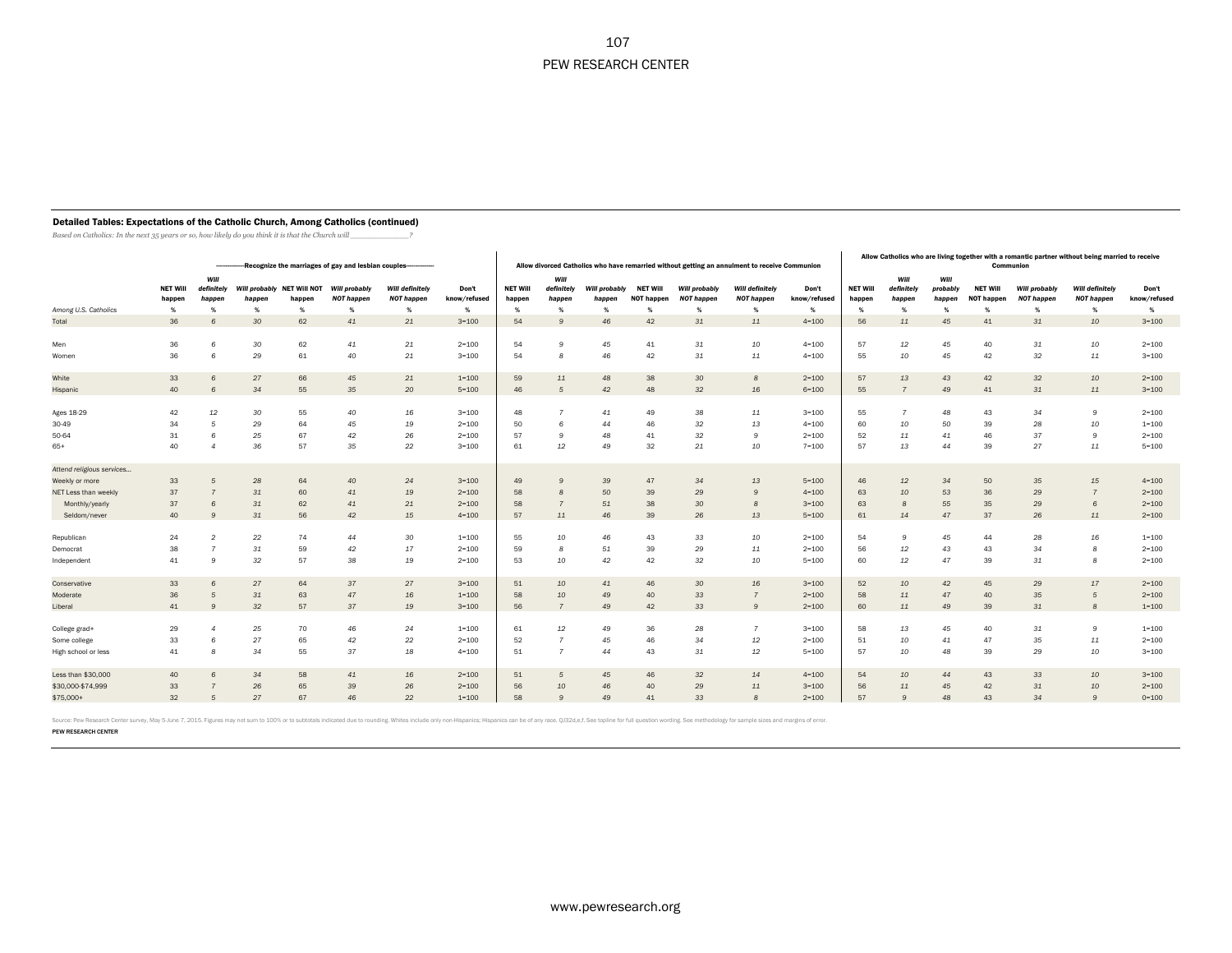# Detailed Tables: Belief in Sin

*% saying…*

|                                                  |                                | --U.S. adults-                       |                               |                                | -Catholics-                          |                               |
|--------------------------------------------------|--------------------------------|--------------------------------------|-------------------------------|--------------------------------|--------------------------------------|-------------------------------|
|                                                  | Yes, believe in<br>sin<br>$\%$ | No, do not<br>believe in sin<br>$\%$ | Don't<br>know/refused<br>$\%$ | Yes, believe in<br>sin<br>$\%$ | No, do not<br>believe in sin<br>$\%$ | Don't<br>know/refused<br>$\%$ |
| Total                                            | 78                             | 19                                   | $3 = 100$                     | 89                             | 9                                    | $2 = 100$                     |
| <b>Cultural Catholics</b><br><b>Ex-Catholics</b> | 81<br>68                       | 17<br>30                             | $2 = 100$<br>$2 = 100$        |                                |                                      |                               |
|                                                  |                                |                                      |                               |                                |                                      |                               |
| Protestants                                      | 91                             | $\overline{7}$                       | $2 = 100$                     |                                |                                      |                               |
| White evangelical                                | 94                             | 4                                    | $2 = 100$                     |                                |                                      |                               |
| White mainline                                   | 87                             | 11<br>9                              | $2 = 100$                     |                                |                                      |                               |
| <b>Black Protestant</b><br>Unaffiliated          | 90<br>49                       | 47                                   | $1 = 100$<br>$4 = 100$        |                                |                                      |                               |
|                                                  |                                |                                      |                               |                                |                                      |                               |
| Men                                              | 76                             | 21                                   | $3 = 100$                     | 88                             | 10                                   | $2 = 100$                     |
| Women                                            | 81                             | 17                                   | $2 = 100$                     | 89                             | 8                                    | $3 = 100$                     |
| White                                            | 77                             | 20                                   | $3=100$                       | 89                             | 9                                    | $2 = 100$                     |
| <b>Black</b>                                     | 85                             | 13                                   | $1 = 100$                     | ä,                             | $\frac{1}{2}$                        | $\overline{\phantom{a}}$      |
| Hispanic                                         | 84                             | 14                                   | $2 = 100$                     | 88                             | 9                                    | $3 = 100$                     |
|                                                  |                                |                                      |                               |                                |                                      |                               |
| Ages 18-29                                       | 71                             | 28                                   | $1 = 100$                     | 92                             | $\,$ 8                               | $0 = 100$                     |
| 30-49                                            | 80                             | 18                                   | $2 = 100$                     | 89                             | 10                                   | $1 = 100$                     |
| 50-64                                            | 83                             | 14                                   | $2 = 100$                     | 88                             | $\mathsf 9$                          | $3 = 100$                     |
| $65+$                                            | 77                             | 17                                   | $5 = 100$                     | 86                             | 8                                    | $5 = 100$                     |
| Attend religious services                        |                                |                                      |                               |                                |                                      |                               |
| Weekly or more                                   | 92                             | 6                                    | $2 = 100$                     | 94                             | $\overline{4}$                       | $2 = 100$                     |
|                                                  | 71                             | 26                                   |                               |                                | 12                                   |                               |
| NET Less than weekly                             |                                |                                      | $3=100$                       | 85                             |                                      | $3 = 100$                     |
| Monthly/yearly                                   | 84                             | 13                                   | $3=100$                       | 87                             | 10                                   | $3 = 100$                     |
| Seldom/never                                     | 57                             | 40                                   | $3=100$                       | 79                             | 20                                   | $2 = 100$                     |
| Republican                                       | 88                             | 10                                   | $2 = 100$                     | 94                             | $\overline{4}$                       | $2 = 100$                     |
| Democrat                                         | 74                             | 24                                   | $2 = 100$                     | 86                             | 12                                   | $2 = 100$                     |
| Independent                                      | 77                             | 20                                   | $2 = 100$                     | 88                             | 10                                   | $2 = 100$                     |
| Conservative                                     | 90                             | 9                                    | $1 = 100$                     | 92                             | $\overline{7}$                       | $1 = 100$                     |
| Moderate                                         | 81                             | 16                                   | $2 = 100$                     | 90                             | 8                                    | $2 = 100$                     |
| Liberal                                          | 62                             | 35                                   | $3 = 100$                     | 83                             | 13                                   | $3 = 100$                     |
|                                                  |                                |                                      |                               |                                |                                      |                               |
| College grad+                                    | 73                             | $25\,$                               | $2 = 100$                     | 90                             | $\bf8$                               | $2 = 100$                     |
| Some college                                     | 81                             | $17\,$                               | $1 = 100$                     | 91                             | $\bf8$                               | $* = 100$                     |
| High school or less                              | 80                             | $17\,$                               | $3 = 100$                     | 86                             | 10                                   | $4 = 100$                     |
| Less than \$30,000                               | 79                             | 18                                   | $3 = 100$                     | 88                             | 9                                    | $3 = 100$                     |
| \$30,000-\$74,999                                | 81                             | $17\,$                               | $2 = 100$                     | 90                             | 9                                    | $1 = 100$                     |
| \$75,000+                                        | 76                             | 22                                   | $2 = 100$                     | 89                             | $\mathsf 9$                          | $1 = 100$                     |

Source: Pew Research Center survey, May 5-June 7, 2015. Figures may not sum to 100% due to rounding. Whites and blacks include only non-Hispanics; Hispanics can be of any race. QP25. See topline for full question wording. See methodology for sample sizes and margins of error.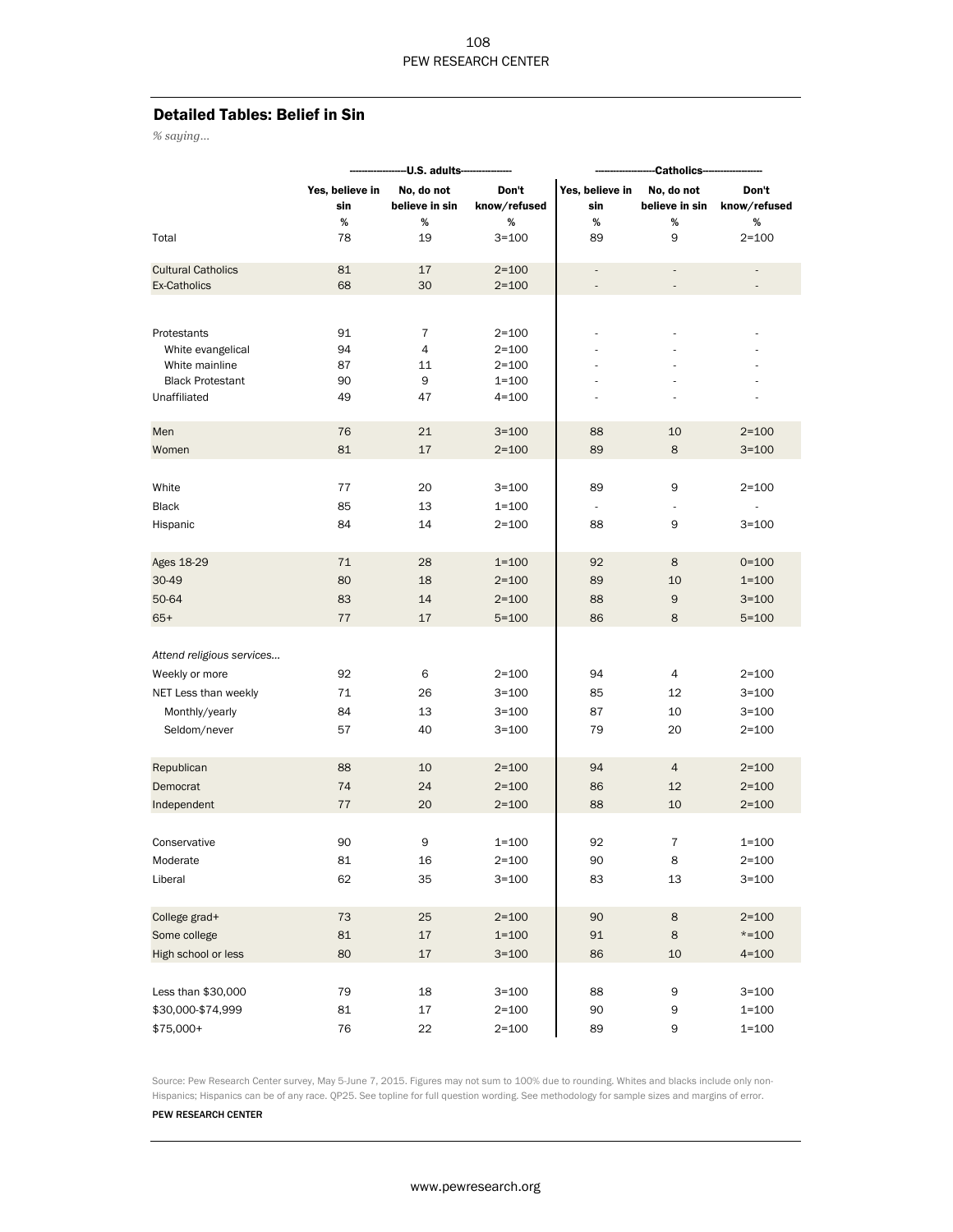### Detailed Tables: Personal Beliefs About Sin, Among All U.S. Adults

*Based on all U.S. adults: % saying it is sinful to…*

|                           |               |                  | -Engage in homosexual behavior- |               |               |    | ---Live with a romantic partner without being married--- |               |                |                  | -Use contraceptives-   |               |
|---------------------------|---------------|------------------|---------------------------------|---------------|---------------|----|----------------------------------------------------------|---------------|----------------|------------------|------------------------|---------------|
|                           |               |                  |                                 | Depends/don't |               |    |                                                          | Depends/don't |                |                  |                        | Depends/don't |
|                           | Yes, is a sin | No, is not a sin | Doesn't believe in sin          | know/refused  | Yes, is a sin |    | No, is not a sin Doesn't believe in sin                  | know/refused  | Yes, is a sin  | No, is not a sin | Doesn't believe in sin | know/refused  |
|                           | $\%$          | $\%$             | $\%$                            | $\%$          | $\%$          | %  | $\%$                                                     | $\%$          | $\%$           | $\%$             | $\%$                   | %             |
| U.S. Adults               | 45            | 29               | 22                              | $5 = 100$     | 36            | 40 | 22                                                       | $3 = 100$     | 10             | 63               | 22                     | $6 = 100$     |
|                           |               |                  |                                 |               |               |    |                                                          |               |                |                  |                        |               |
| Catholics                 | 44            | 39               | 11                              | $6 = 100$     | 33            | 54 | 11                                                       | $2 = 100$     | 17             | 66               | $11\,$                 | $5 = 100$     |
| <b>Cultural Catholics</b> | 37            | 40               | 19                              | $5 = 100$     | 27            | 53 | 19                                                       | $1 = 100$     | 11             | 67               | 19                     | $3 = 100$     |
| Ex-Catholics              | 38            | 27               | 32                              | $3 = 100$     | 31            | 34 | 32                                                       | $2 = 100$     | $\overline{7}$ | 56               | 32                     | $4 = 100$     |
|                           |               |                  |                                 |               |               |    |                                                          |               |                |                  |                        |               |
| Protestants               | 62            | 24               | 9                               | $5 = 100$     | 52            | 36 | 9                                                        | $4 = 100$     | 10             | 74               | $\mathsf{9}$           | $7 = 100$     |
| White evangelical         | 76            | 15               | $\,6\,$                         | $3 = 100$     | 64            | 26 | 6                                                        | $4 = 100$     | 9              | 78               | 6                      | $7 = 100$     |
| White mainline            | 35            | 45               | 13                              | $7 = 100$     | 26            | 58 | 13                                                       | $3 = 100$     | 5              | 78               | 13                     | $4 = 100$     |
| <b>Black Protestant</b>   | 71            | 13               | 10                              | $6 = 100$     | 57            | 29 | 10                                                       | $4 = 100$     | 15             | 65               | 10                     | $10 = 100$    |
| Unaffiliated              | 18            | 29               | $51\,$                          | $3 = 100$     | 12            | 36 | $51\,$                                                   | $1 = 100$     | $\overline{7}$ | 39               | 51                     | $3 = 100$     |
|                           |               |                  |                                 |               |               |    |                                                          |               |                |                  |                        |               |
|                           |               |                  |                                 |               |               |    |                                                          |               |                |                  |                        |               |
| Men                       | 47            | 25               | 24                              | $4 = 100$     | 33            | 41 | 24                                                       | $2 = 100$     | $11\,$         | 59               | 24                     | $7 = 100$     |
| Women                     | 44            | 32               | 19                              | $5 = 100$     | 39            | 39 | 19                                                       | $3 = 100$     | 10             | 66               | 19                     | $4 = 100$     |
|                           |               |                  |                                 |               |               |    |                                                          |               |                |                  |                        |               |
| White                     | 42            | 32               | 23                              | $4 = 100$     | 33            | 42 | 23                                                       | $3 = 100$     | $\overline{7}$ | 65               | 23                     | $5 = 100$     |
| <b>Black</b>              | 62            | 18               | 15                              | $5 = 100$     | 48            | 34 | 15                                                       | $3 = 100$     | 15             | 61               | 15                     | $9 = 100$     |
| Hispanic                  | 56            | 24               | 16                              | $4 = 100$     | 45            | 38 | 16                                                       | $1 = 100$     | 20             | 59               | 16                     | $6 = 100$     |
|                           |               |                  |                                 |               |               |    |                                                          |               |                |                  |                        |               |
| Ages 18-29                | 35            | 33               | 29                              | $3 = 100$     | 27            | 42 | 29                                                       | $2 = 100$     | 12             | 49               | 29                     | $9 = 100$     |
| 30-49                     | 47            | 29               | 20                              | $4 = 100$     | 39            | 39 | 20                                                       | $2 = 100$     | 10             | 67               | 20                     | $4 = 100$     |
| 50-64                     | 50            | 28               | 17                              | $5 = 100$     | 39            | 42 | 17                                                       | $3 = 100$     | 9              | 71               | 17                     | $4 = 100$     |
| $65+$                     | 49            | 23               | 23                              | $6 = 100$     | 38            | 35 | 23                                                       | $5 = 100$     | 11             | 60               | 23                     | $6 = 100$     |
|                           |               |                  |                                 |               |               |    |                                                          |               |                |                  |                        |               |
| Attend religious services |               |                  |                                 |               |               |    |                                                          |               |                |                  |                        |               |
| Weekly or more            | 69            | 19               | $\,$ 8                          | $4 = 100$     | 61            | 28 | $\bf8$                                                   | $4 = 100$     | 16             | 69               | $\bf8$                 | $7 = 100$     |
|                           | 32            | 34               | 29                              | $5 = 100$     | 22            | 47 | 29                                                       | $2 = 100$     | $\overline{7}$ | 59               | 29                     | $4 = 100$     |
| NET Less than weekly      |               |                  |                                 |               |               |    |                                                          |               |                |                  |                        |               |
| Monthly/yearly            | 40            | 38               | 16                              | $5 = 100$     | 30            | 51 | 16                                                       | $2 = 100$     | 9              | 70               | 16                     | $5 = 100$     |
| Seldom/never              | 24            | 30               | 43                              | $4 = 100$     | 14            | 41 | 43                                                       | $2 = 100$     | $\sqrt{5}$     | 47               | 43                     | $4 = 100$     |
|                           |               |                  |                                 |               |               |    |                                                          |               |                |                  |                        |               |
| Republican                | 61            | 23               | 12                              | $4 = 100$     | 47            | 39 | $12\,$                                                   | $3 = 100$     | 11             | 72               | 12                     | $6 = 100$     |
| Democrat                  | 37            | 33               | 26                              | $4 = 100$     | 28            | 44 | 26                                                       | $2 = 100$     | 10             | 59               | 26                     | $5 = 100$     |
| Independent               | 43            | 30               | 23                              | $4 = 100$     | 35            | 40 | 23                                                       | $2 = 100$     | 10             | 63               | 23                     | $5 = 100$     |
|                           |               |                  |                                 |               |               |    |                                                          |               |                |                  |                        |               |
| Conservative              | 67            | 19               | 10                              | $4 = 100$     | 53            | 34 | 10                                                       | $3 = 100$     | 14             | 70               | 10                     | $6 = 100$     |
| Moderate                  | 41            | 35               | 19                              | $5 = 100$     | 32            | 46 | 19                                                       | $3 = 100$     | $\bf8$         | 69               | 19                     | $4 = 100$     |
| Liberal                   | 23            | 36               | 38                              | $2 = 100$     | 18            | 42 | 38                                                       | $1 = 100$     | 8              | 51               | 38                     | $3 = 100$     |
|                           |               |                  |                                 |               |               |    |                                                          |               |                |                  |                        |               |
| College grad+             | 36            | 33               | 27                              | $4 = 100$     | 30            | 40 | 27                                                       | $2 = 100$     | 6              | 65               | 27                     | $3 = 100$     |
| Some college              | 47            | 29               | 19                              | $5 = 100$     | 38            | 41 | 19                                                       | $3 = 100$     | 8              | 67               | 19                     | $6 = 100$     |
| High school or less       | 51            | 25               | 20                              | $4 = 100$     | 39            | 39 | 20                                                       | $3 = 100$     | 15             | 58               | 20                     | $8 = 100$     |
|                           |               |                  |                                 |               |               |    |                                                          |               |                |                  |                        |               |
|                           |               |                  |                                 |               |               |    |                                                          |               |                |                  |                        |               |
| Less than \$30,000        | 50            | 25               | 21                              | $4 = 100$     | 40            | 37 | 21                                                       | $2 = 100$     | 15             | 57               | 21                     | $7 = 100$     |
| \$30,000-\$74,999         | 48            | 29               | 19                              | $3 = 100$     | 39            | 40 | 19                                                       | $2 = 100$     | 11             | 67               | 19                     | $3 = 100$     |
| \$75,000+                 | 37            | 35               | 24                              | $4 = 100$     | 28            | 45 | 24                                                       | $3 = 100$     | 5              | 68               | 24                     | $3 = 100$     |

Source: Pew Research Center survey, May 5-June 7, 2015. Figures may not sum to 100% due to rounding. The "doesn't believe in sin" categoy also includes those who said "don't know" when asked, "Do you believe in the concept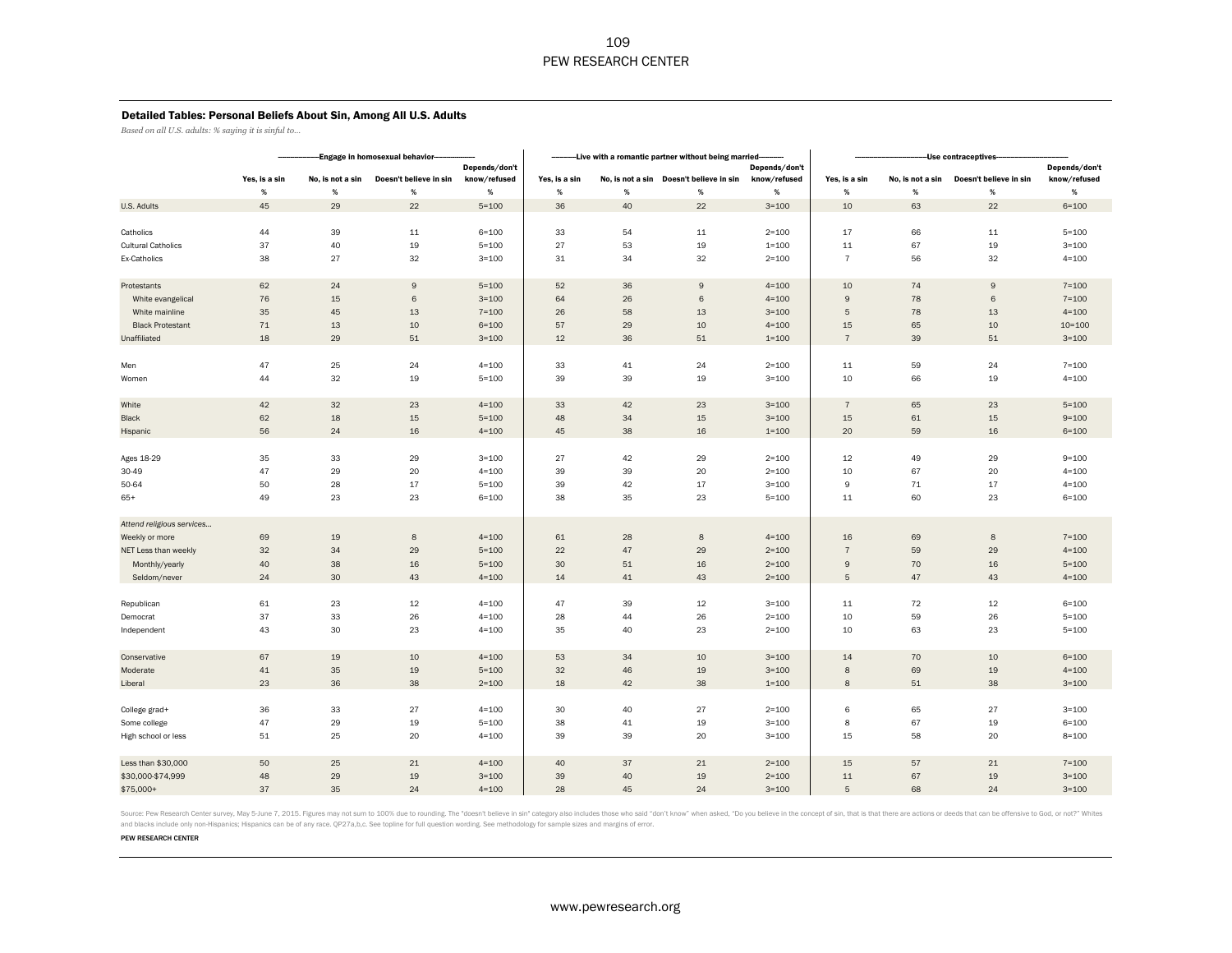### Detailed Tables: Personal Beliefs About Sin, Among All U.S. Adults (continued)

*Based on all U.S. adults: % saying it is sinful to…*

|                           |               |                  | -Get a divorce-        |               |               |                  | -Have an abortion-     |               | Use electricity, gasoline, and other forms of energy without concern for your<br>impact on the environment |                  |                        |               |  |
|---------------------------|---------------|------------------|------------------------|---------------|---------------|------------------|------------------------|---------------|------------------------------------------------------------------------------------------------------------|------------------|------------------------|---------------|--|
|                           |               |                  |                        | Depends/don't |               |                  |                        | Depends/don't |                                                                                                            |                  |                        | Depends/don't |  |
|                           | Yes, is a sin | No, is not a sin | Doesn't believe in sin | know/refused  | Yes, is a sin | No, is not a sin | Doesn't believe in sin | know/refused  | Yes, is a sin                                                                                              | No, is not a sin | Doesn't believe in sin | know/refused  |  |
|                           | $\%$          | $\%$             | %                      | $\%$          | $\%$          | $\%$             | $\%$                   | %             | $\%$                                                                                                       | $\%$             | $\%$                   | $\%$          |  |
| U.S. Adults               | 19            | 51               | 22                     | $9 = 100$     | 48            | 22               | 22                     | $9 = 100$     | 19                                                                                                         | 56               | 22                     | $4 = 100$     |  |
|                           |               |                  |                        |               |               |                  |                        |               |                                                                                                            |                  |                        |               |  |
| Catholics                 | 21            | 61               | 11                     | $6 = 100$     | 57            | 23               | 11                     | $9 = 100$     | 23                                                                                                         | 61               | 11                     | $4 = 100$     |  |
| <b>Cultural Catholics</b> | 17            | 60               | 19                     | $5 = 100$     | 39            | 33               | 19                     | $9 = 100$     | 27                                                                                                         | 53               | 19                     | $2 = 100$     |  |
| Ex-Catholics              | 15            | 44               | 32                     | $8 = 100$     | 43            | 19               | 32                     | $6 = 100$     | 19                                                                                                         | 46               | 32                     | $2 = 100$     |  |
|                           |               |                  |                        |               |               |                  |                        |               |                                                                                                            |                  |                        |               |  |
| Protestants               | 26            | 52               | $\mathsf 9$            | $14 = 100$    | 60            | 20               | $\mathsf 9$            | $10 = 100$    | 19                                                                                                         | 66               | $\mathsf 9$            | $6 = 100$     |  |
| White evangelical         | 32            | 45               | $\,$ 6                 | $18 = 100$    | 72            | 13               | 6                      | $9 = 100$     | 18                                                                                                         | $71$             | 6                      | $5 = 100$     |  |
| White mainline            | 12            | 67               | 13                     | $8 = 100$     | 39            | 35               | 13                     | $14 = 100$    | 19                                                                                                         | 64               | 13                     | $4 = 100$     |  |
| <b>Black Protestant</b>   | 26            | 51               | 10                     | $12 = 100$    | 59            | 20               | 10                     | $11 = 100$    | 17                                                                                                         | 66               | 10                     | $7 = 100$     |  |
| Unaffiliated              | $9\,$         | 39               | 51                     | $2 = 100$     | 22            | 21               | 51                     | $5 = 100$     | 13                                                                                                         | 34               | 51                     | $2 = 100$     |  |
|                           |               |                  |                        |               |               |                  |                        |               |                                                                                                            |                  |                        |               |  |
| Men                       | 21            | 48               | 24                     | $8 = 100$     | 46            | 21               | 24                     | $9 = 100$     | 18                                                                                                         | 54               | 24                     | $4 = 100$     |  |
| Women                     | 18            | 54               | 19                     | $9 = 100$     | 50            | 22               | 19                     | $9 = 100$     | 19                                                                                                         | 57               | 19                     | $4 = 100$     |  |
|                           |               |                  |                        |               |               |                  |                        |               |                                                                                                            |                  |                        |               |  |
| White                     | 16            | 53               | 23                     | $8 = 100$     | 44            | 23               | 23                     | $10 = 100$    | 16                                                                                                         | 57               | 23                     | $4 = 100$     |  |
| <b>Black</b>              | 24            | 51               | 15                     | $10 = 100$    | 53            | 22               | 15                     | $10 = 100$    | 16                                                                                                         | 63               | 15                     | $6 = 100$     |  |
| Hispanic                  | 28            | 49               | 16                     | $7 = 100$     | 65            | 14               | 16                     | $5 = 100$     | 31                                                                                                         | 49               | 16                     | $4 = 100$     |  |
|                           |               |                  |                        |               |               |                  |                        |               |                                                                                                            |                  |                        |               |  |
| Ages 18-29                | 21            | 44               | 29                     | $5 = 100$     | 43            | 22               | 29                     | $5 = 100$     | 20                                                                                                         | 48               | 29                     | $2 = 100$     |  |
| 30-49                     | 22            | 50               | 20                     | $8 = 100$     | 54            | 19               | 20                     | $8 = 100$     | 22                                                                                                         | 55               | 20                     | $3 = 100$     |  |
| 50-64                     | 17            | 57               | 17                     | $10 = 100$    | 48            | 25               | $17\,$                 | $10 = 100$    | 17                                                                                                         | 62               | $17$                   | $4 = 100$     |  |
| $65+$                     | 15            | 51               | 23                     | $11 = 100$    | 42            | 21               | 23                     | $15 = 100$    | 13                                                                                                         | 57               | 23                     | $7 = 100$     |  |
|                           |               |                  |                        |               |               |                  |                        |               |                                                                                                            |                  |                        |               |  |
| Attend religious services |               |                  |                        |               |               |                  |                        |               |                                                                                                            |                  |                        |               |  |
| Weekly or more            | 29            | 48               | 8                      | $15 = 100$    | 69            | 15               | $\bf8$                 | $9 = 100$     | 21                                                                                                         | 65               | $\bf8$                 | $7 = 100$     |  |
| NET Less than weekly      | 14            | 52               | 29                     | $5 = 100$     | 36            | 25               | 29                     | $9 = 100$     | 17                                                                                                         | 51               | 29                     | $2 = 100$     |  |
| Monthly/yearly            | 19            | 59               | 16                     | $7 = 100$     | 46            | 28               | 16                     | $10 = 100$    | 21                                                                                                         | 60               | 16                     | $3 = 100$     |  |
| Seldom/never              | $9\,$         | 45               | 43                     | $3 = 100$     | 27            | 23               | 43                     | $8 = 100$     | 14                                                                                                         | 41               | 43                     | $2 = 100$     |  |
|                           |               |                  |                        |               |               |                  |                        |               |                                                                                                            |                  |                        |               |  |
| Republican                | 23            | 53               | 12                     | $12 = 100$    | 61            | 19               | 12                     | $8 = 100$     | 15                                                                                                         | 71               | 12                     | $3 = 100$     |  |
| Democrat                  | 16            | 52               | 26                     | $6 = 100$     | 38            | 26               | 26                     | $10 = 100$    | 20                                                                                                         | 49               | 26                     | $4 = 100$     |  |
| Independent               | 19            | 51               | 23                     | $7 = 100$     | 47            | 21               | 23                     | $9 = 100$     | 21                                                                                                         | 53               | 23                     | $3 = 100$     |  |
|                           |               |                  |                        |               |               |                  |                        |               |                                                                                                            |                  |                        |               |  |
| Conservative              | 27            | 50               | 10                     | $12 = 100$    | 66            | 15               | 10                     | $9 = 100$     | 17                                                                                                         | 68               | 10                     | $5 = 100$     |  |
| Moderate                  | 16            | 58               | 19                     | $8 = 100$     | 44            | 27               | 19                     | $11 = 100$    | 20                                                                                                         | 57               | 19                     | $4 = 100$     |  |
| Liberal                   | 13            | 46               | 38                     | $3 = 100$     | 28            | 27               | 38                     | $7 = 100$     | 20                                                                                                         | 40               | 38                     | $2 = 100$     |  |
|                           |               |                  |                        |               |               |                  |                        |               |                                                                                                            |                  |                        |               |  |
| College grad+             | 12            | 54               | 27                     | $7 = 100$     | 39            | 25               | 27                     | $9 = 100$     | 18                                                                                                         | 52               | 27                     | $3 = 100$     |  |
| Some college              | 20            | 51               | 19                     | $10 = 100$    | 50            | 22               | 19                     | $10 = 100$    | 17                                                                                                         | 60               | 19                     | $4 = 100$     |  |
| High school or less       | 23            | 49               | 20                     | $8 = 100$     | 52            | 19               | 20                     | $8 = 100$     | 20                                                                                                         | 55               | 20                     | $5 = 100$     |  |
|                           |               |                  |                        |               |               |                  |                        |               |                                                                                                            |                  |                        |               |  |
| Less than \$30,000        | 23            | 49               | 21                     | $8 = 100$     | 52            | 19               | 21                     | $9 = 100$     | 20                                                                                                         | 54               | 21                     | $5 = 100$     |  |
| \$30,000-\$74,999         | 20            | 51               | 19                     | $9 = 100$     | 51            | 21               | 19                     | $9 = 100$     | 20                                                                                                         | 58               | 19                     | $3 = 100$     |  |
| \$75,000+                 | 15            | 55               | 24                     | $7 = 100$     | 40            | 28               | 24                     | $8 = 100$     | 17                                                                                                         | 55               | 24                     | $3 = 100$     |  |
|                           |               |                  |                        |               |               |                  |                        |               |                                                                                                            |                  |                        |               |  |

Source: Pew Research Center survey, May 5-June 7, 2015. Figures may not sum to 100% due to rounding. The "doesn't believe in sin" category also includes those who said "don't know" when asked, "Do you believe in the concep God, or not?" Whites and blacks include only non-Hispanics; Hispanics can be of any race. QP27d,e,g. See topline for full question wording. See methodology for sample sizes and margins of error.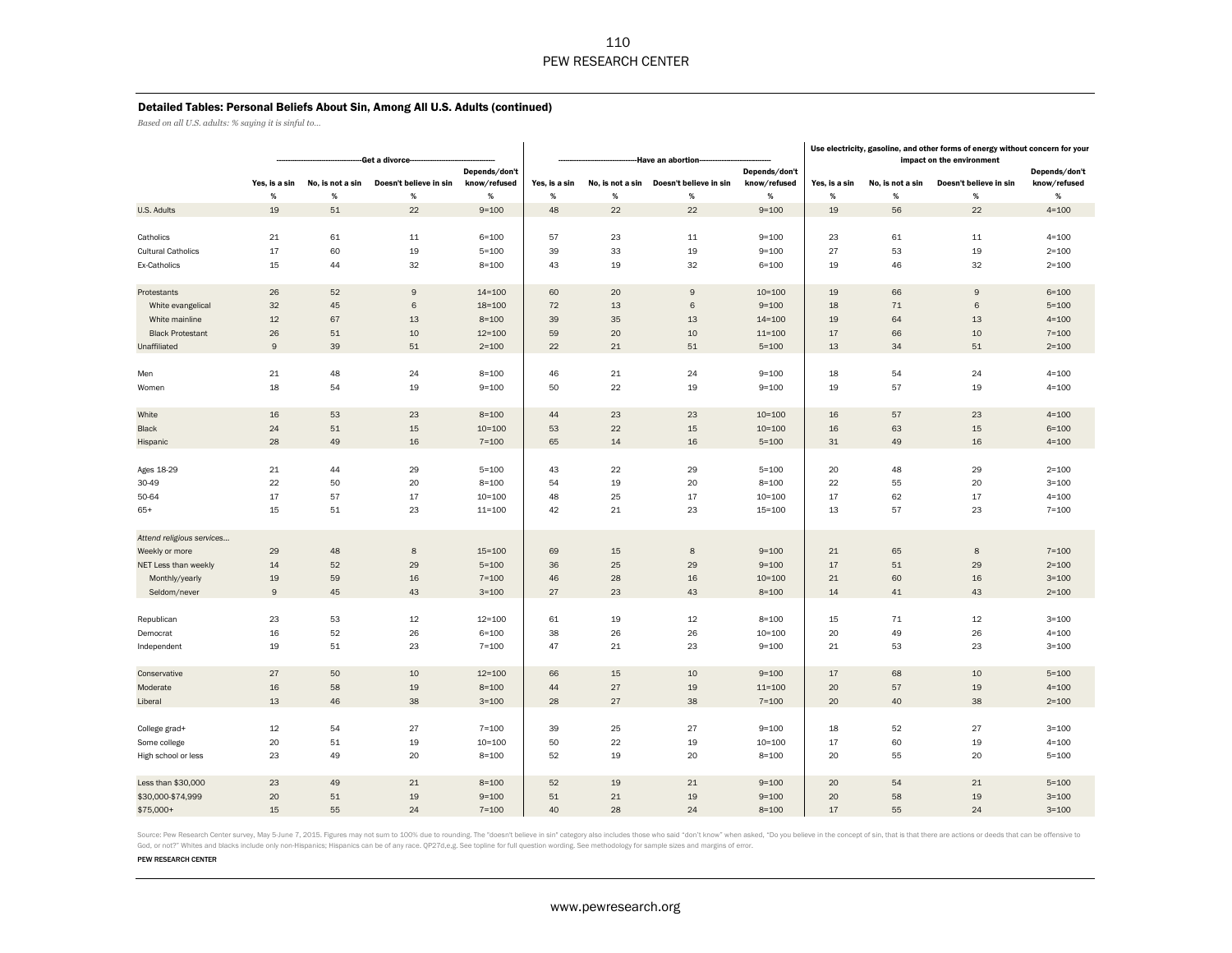### Detailed Tables: Personal Beliefs About Sin, Among All U.S. Adults (continued)

*Based on all U.S. adults: % saying it is sinful to…*

|                           |                |      | -Drink alcohol-                                 |                               |                       |      | ----Live in a house that is much larger than your family needs----- |                      |                       | --------Spend money on luxuries without also giving to the poor------- |                        |                      |
|---------------------------|----------------|------|-------------------------------------------------|-------------------------------|-----------------------|------|---------------------------------------------------------------------|----------------------|-----------------------|------------------------------------------------------------------------|------------------------|----------------------|
|                           |                |      |                                                 | Depends/don't<br>know/refused |                       |      | No, is not a sin Doesn't believe in sin                             | Depends/don't        |                       | No, is not a sin                                                       | Doesn't believe in sin | Depends/don't        |
|                           | Yes, is a sin  | $\%$ | No, is not a sin Doesn't believe in sin<br>$\%$ | $\%$                          | Yes, is a sin<br>$\%$ | $\%$ | $\%$                                                                | know/refused<br>$\%$ | Yes, is a sin<br>$\%$ | $\%$                                                                   | $\%$                   | know/refused<br>$\%$ |
|                           | $\%$           |      |                                                 |                               |                       |      |                                                                     |                      |                       |                                                                        |                        |                      |
| U.S. Adults               | 15             | 58   | 22                                              | $5 = 100$                     | $11\,$                | 64   | 22                                                                  | $4 = 100$            | 35                    | 38                                                                     | 22                     | $5 = 100$            |
| Catholics                 | 12             | 71   | $11\,$                                          | $5 = 100$                     | 12                    | 73   | $11\,$                                                              | $4 = 100$            | 41                    | 42                                                                     | $11\,$                 | $5 = 100$            |
| <b>Cultural Catholics</b> | 14             | 63   | 19                                              | $5 = 100$                     | 16                    | 63   | 19                                                                  | $3 = 100$            | 42                    | 35                                                                     | 19                     | $4 = 100$            |
| Ex-Catholics              | 17             | 46   | 32                                              | $4 = 100$                     | 13                    | 51   | 32                                                                  | $3 = 100$            | 35                    | 29                                                                     | 32                     | $3 = 100$            |
| Protestants               | 19             | 65   | $\mathsf{9}$                                    | $7 = 100$                     | 13                    | 73   | $\mathsf g$                                                         | $5 = 100$            | 41                    | 43                                                                     | $\mathsf{9}$           | $7 = 100$            |
| White evangelical         | 19             | 67   | $\,6\,$                                         | $8 = 100$                     | 13                    | 77   | $\,$ 6 $\,$                                                         | $4 = 100$            | 44                    | 42                                                                     | $\,$ 6                 | $8 = 100$            |
| White mainline            | $\mathsf g$    | 74   | 13                                              | $4 = 100$                     | 11                    | 73   | 13                                                                  | $4 = 100$            | 32                    | 48                                                                     | 13                     | $7 = 100$            |
| <b>Black Protestant</b>   | 23             | 58   | 10                                              | $9 = 100$                     | 13                    | 72   | 10                                                                  | $5 = 100$            | 36                    | 48                                                                     | 10                     | $6 = 100$            |
| Unaffiliated              | 8              | 38   | 51                                              | $2 = 100$                     | 8                     | 40   | $51\,$                                                              | $2 = 100$            | 19                    | 27                                                                     | $51\,$                 | $2 = 100$            |
|                           |                |      |                                                 |                               |                       |      |                                                                     |                      |                       |                                                                        |                        |                      |
| Men                       | 14             | 57   | 24                                              | $5 = 100$                     | 11                    | 62   | 24                                                                  | $4 = 100$            | 32                    | 40                                                                     | 24                     | $5 = 100$            |
| Women                     | 16             | 59   | 19                                              | $6 = 100$                     | 12                    | 65   | 19                                                                  | $4 = 100$            | 38                    | 37                                                                     | 19                     | $5 = 100$            |
|                           |                |      |                                                 |                               |                       |      |                                                                     |                      |                       |                                                                        |                        |                      |
| White                     | 11             | 62   | 23                                              | $5 = 100$                     | $\mathsf{9}$          | 65   | 23                                                                  | $3 = 100$            | 32                    | 40                                                                     | 23                     | $6 = 100$            |
| <b>Black</b>              | 22             | 57   | 15                                              | $7 = 100$                     | 12                    | 68   | 15                                                                  | $5 = 100$            | 35                    | 46                                                                     | 15                     | $5 = 100$            |
| Hispanic                  | 31             | 48   | 16                                              | $5 = 100$                     | 18                    | 62   | 16                                                                  | $4 = 100$            | 53                    | 28                                                                     | 16                     | $3 = 100$            |
|                           |                |      |                                                 |                               |                       |      |                                                                     |                      |                       |                                                                        |                        |                      |
| Ages 18-29                | 14             | 53   | 29                                              | $3 = 100$                     | 10                    | 57   | 29                                                                  | $3 = 100$            | 31                    | 36                                                                     | 29                     | $3 = 100$            |
| 30-49                     | 17             | 59   | 20                                              | $5 = 100$                     | 13                    | 63   | 20                                                                  | $4 = 100$            | 39                    | 37                                                                     | 20                     | $4 = 100$            |
| 50-64                     | 14             | 63   | 17                                              | $6 = 100$                     | 11                    | 69   | $17\,$                                                              | $3 = 100$            | 35                    | 43                                                                     | 17                     | $6 = 100$            |
| $65+$                     | 15             | 56   | 23                                              | $7 = 100$                     | 9                     | 64   | 23                                                                  | $4 = 100$            | 32                    | 37                                                                     | 23                     | $7 = 100$            |
|                           |                |      |                                                 |                               |                       |      |                                                                     |                      |                       |                                                                        |                        |                      |
| Attend religious services |                |      |                                                 |                               |                       |      |                                                                     |                      |                       |                                                                        |                        |                      |
| Weekly or more            | 22             | 62   | 8                                               | $8 = 100$                     | 13                    | 74   | $\bf8$                                                              | $5 = 100$            | 47                    | 39                                                                     | 8                      | $7 = 100$            |
| NET Less than weekly      | 11             | 56   | 29                                              | $3 = 100$                     | 10                    | 58   | 29                                                                  | $3 = 100$            | 28                    | 38                                                                     | 29                     | $4 = 100$            |
| Monthly/yearly            | 14             | 66   | 16                                              | $4 = 100$                     | 12                    | 69   | 16                                                                  | $4 = 100$            | 35                    | 44                                                                     | 16                     | $5 = 100$            |
| Seldom/never              | $\mathsf g$    | 46   | 43                                              | $3 = 100$                     | 8                     | 46   | 43                                                                  | $2 = 100$            | 21                    | 32                                                                     | 43                     | $4 = 100$            |
|                           |                |      |                                                 |                               |                       |      |                                                                     |                      |                       |                                                                        |                        |                      |
| Republican                | 15             | 69   | 12                                              | $5 = 100$                     | 10                    | 75   | 12                                                                  | $3 = 100$            | 33                    | 49                                                                     | 12                     | $6 = 100$            |
| Democrat                  | 13             | 56   | 26                                              | $4 = 100$                     | 11                    | 59   | 26                                                                  | $3 = 100$            | 34                    | 35                                                                     | 26                     | $4 = 100$            |
| Independent               | 15             | 57   | 23                                              | $5 = 100$                     | 13                    | 61   | 23                                                                  | $3 = 100$            | 37                    | 36                                                                     | 23                     | $4 = 100$            |
|                           |                |      |                                                 |                               |                       |      |                                                                     |                      |                       |                                                                        |                        |                      |
| Conservative              | 20             | 63   | 10                                              | $6 = 100$                     | 12                    | 74   | 10                                                                  | $4 = 100$            | 40                    | 43                                                                     | 10                     | $7 = 100$            |
| Moderate                  | 12             | 64   | 19                                              | $5 = 100$                     | 10                    | 68   | 19                                                                  | $3 = 100$            | 36                    | 42                                                                     | 19                     | $4 = 100$            |
| Liberal                   | $11\,$         | 48   | 38                                              | $2 = 100$                     | 13                    | 47   | 38                                                                  | $2 = 100$            | 29                    | 30                                                                     | 38                     | $3 = 100$            |
|                           |                |      |                                                 |                               |                       |      |                                                                     |                      |                       |                                                                        |                        |                      |
| College grad+             | $\overline{7}$ | 63   | 27                                              | $3 = 100$                     | 9                     | 61   | 27                                                                  | $3 = 100$            | 31                    | 38                                                                     | 27                     | $3 = 100$            |
| Some college              | 13             | 62   | 19                                              | $6 = 100$                     | ${\bf 11}$            | 67   | 19                                                                  | $3 = 100$            | 34                    | 41                                                                     | 19                     | $6 = 100$            |
| High school or less       | 23             | 51   | 20                                              | $6 = 100$                     | 14                    | 63   | 20                                                                  | $4 = 100$            | 38                    | 37                                                                     | 20                     | $6 = 100$            |
|                           |                |      |                                                 |                               |                       |      |                                                                     |                      |                       |                                                                        |                        |                      |
| Less than \$30,000        | 24             | 49   | 21                                              | $6 = 100$                     | 15                    | 61   | 21                                                                  | $3 = 100$            | 38                    | 35                                                                     | 21                     | $5 = 100$            |
| \$30,000-\$74,999         | 14             | 62   | 19                                              | $5 = 100$                     | 12                    | 65   | 19                                                                  | $3 = 100$            | 37                    | 39                                                                     | 19                     | $5 = 100$            |
| \$75,000+                 | $\,$ 6         | 67   | 24                                              | $4 = 100$                     | 8                     | 65   | 24                                                                  | $3 = 100$            | 30                    | 42                                                                     | 24                     | $4 = 100$            |
|                           |                |      |                                                 |                               |                       |      |                                                                     |                      |                       |                                                                        |                        |                      |

Source: Pew Research Center survey, May 5-June 7, 2015. Figures may not sum to 100% due to rounding. The "doesn't believe in sin" category also includes those who said "don't know" when asked, "Do you believe in the concep God, or not?" Whites and blacks include only non-Hispanics; Hispanics can be of any race. QP27h,i,j. See topline for full question wording. See methodology for sample sizes and margins of error.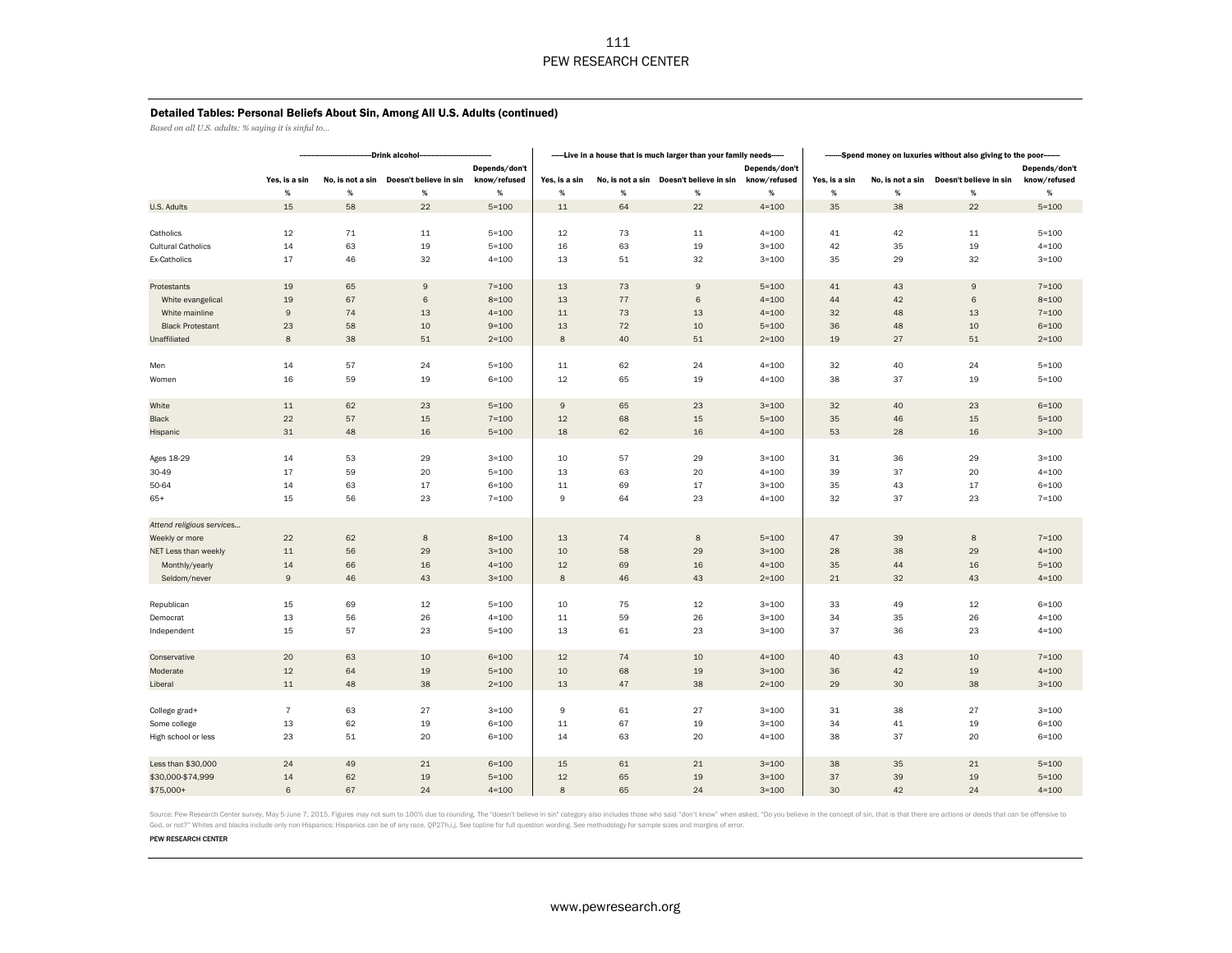## Detailed Tables: Personal Beliefs About Sin, Among Catholics

*Based on Catholics: % saying it is sinful to…*

|                           |               |                  | -Engage in homosexual behavior- |                               |               |      | --------Live with a romantic partner without being married--------- |                               |               |                  |                        |                               |
|---------------------------|---------------|------------------|---------------------------------|-------------------------------|---------------|------|---------------------------------------------------------------------|-------------------------------|---------------|------------------|------------------------|-------------------------------|
|                           | Yes, is a sin | No, is not a sin | Doesn't believe in sin          | Depends/don't<br>know/refused | Yes, is a sin |      | No, is not a sin Doesn't believe in sin                             | Depends/don't<br>know/refused | Yes, is a sin | No, is not a sin | Doesn't believe in sin | Depends/don't<br>know/refused |
| Among U.S. Catholics      | $\%$          | $\%$             | $\%$                            | %                             | $\%$          | $\%$ | $\%$                                                                | %                             | $\%$          | %                | $\%$                   | $\%$                          |
| Total                     | 44            | 39               | 11                              | $6 = 100$                     | 33            | 54   | 11                                                                  | $2 = 100$                     | 17            | 66               | 11                     | $5 = 100$                     |
|                           |               |                  |                                 |                               |               |      |                                                                     |                               |               |                  |                        |                               |
| Men                       | 50            | 34               | 12                              | $5 = 100$                     | 31            | 54   | 12                                                                  | $3 = 100$                     | 18            | 64               | 12                     | $6 = 100$                     |
| Women                     | 39            | 43               | 11                              | $7 = 100$                     | 34            | 53   | 11                                                                  | $2 = 100$                     | 17            | 67               | 11                     | $5 = 100$                     |
|                           |               |                  |                                 |                               |               |      |                                                                     |                               |               |                  |                        |                               |
| White                     | 37            | 45               | 11                              | $7 = 100$                     | 29            | 57   | 11                                                                  | $4 = 100$                     | 15            | 69               | 11                     | $6 = 100$                     |
| Hispanic                  | 59            | 25               | 12                              | $4 = 100$                     | 41            | 46   | 12                                                                  | $1 = 100$                     | 22            | 60               | 12                     | $6 = 100$                     |
|                           |               |                  |                                 |                               |               |      |                                                                     |                               |               |                  |                        |                               |
| Ages 18-29                | 39            | 51               | 8                               | $2 = 100$                     | 28            | 62   | 8                                                                   | $1 = 100$                     | 19            | 65               | 8                      | $8 = 100$                     |
| 30-49                     | 44            | 38               | 11                              | $7 = 100$                     | 35            | 53   | 11                                                                  | $1 = 100$                     | 16            | 69               | 11                     | $4 = 100$                     |
| 50-64                     | 45            | 39               | 12                              | $5 = 100$                     | 29            | 58   | $12\,$                                                              | $2 = 100$                     | 18            | 67               | $12\,$                 | $4 = 100$                     |
| $65+$                     | 49            | 31               | 14                              | $7 = 100$                     | 38            | 44   | 14                                                                  | $5 = 100$                     | 20            | 60               | 14                     | $6 = 100$                     |
|                           |               |                  |                                 |                               |               |      |                                                                     |                               |               |                  |                        |                               |
| Attend religious services |               |                  |                                 |                               |               |      |                                                                     |                               |               |                  |                        |                               |
| Weekly or more            | 59            | 30               | 6                               | $6 = 100$                     | 46            | 45   | 6                                                                   | $3 = 100$                     | 31            | 57               | 6                      | $6 = 100$                     |
| NET Less than weekly      | 35            | 45               | 15                              | $5 = 100$                     | 24            | 59   | 15                                                                  | $2 = 100$                     | 9             | 71               | 15                     | $5 = 100$                     |
| Monthly/yearly            | 36            | 46               | 13                              | $5 = 100$                     | 26            | 60   | 13                                                                  | $2 = 100$                     | 9             | 73               | 13                     | $5 = 100$                     |
| Seldom/never              | 31            | 41               | 21                              | $7 = 100$                     | 18            | 58   | 21                                                                  | $2 = 100$                     | $\mathsf g$   | 66               | 21                     | $4 = 100$                     |
|                           |               |                  |                                 |                               |               |      |                                                                     |                               |               |                  |                        |                               |
| Republican                | 51            | 35               | 6                               | $8 = 100$                     | 38            | 54   | 6                                                                   | $2 = 100$                     | 21            | 68               | 6                      | $4 = 100$                     |
| Democrat                  | 34            | 46               | 14                              | $5 = 100$                     | 28            | 56   | 14                                                                  | $2 = 100$                     | 14            | 69               | 14                     | $3 = 100$                     |
| Independent               | 47            | 38               | 12                              | $3 = 100$                     | 30            | 55   | 12                                                                  | $3 = 100$                     | 16            | 67               | 12                     | $5 = 100$                     |
|                           |               |                  |                                 |                               |               |      |                                                                     |                               |               |                  |                        |                               |
| Conservative              | 59            | 28               | $\bf8$                          | $5 = 100$                     | 40            | 49   | 8                                                                   | $3 = 100$                     | 23            | 63               | $\boldsymbol{8}$       | $5 = 100$                     |
| Moderate                  | 36            | 46               | 10                              | $8 = 100$                     | 28            | 59   | 10                                                                  | $3 = 100$                     | 13            | 74               | 10                     | $4 = 100$                     |
| Liberal                   | 33            | 49               | 17                              | $1 = 100$                     | 27            | 55   | 17                                                                  | $1 = 100$                     | 15            | 64               | $17$                   | $4 = 100$                     |
|                           |               |                  |                                 |                               |               |      |                                                                     |                               |               |                  |                        |                               |
| College grad+             | 33            | 50               | 10                              | $7 = 100$                     | 27            | 59   | 10                                                                  | $4 = 100$                     | 15            | 72               | 10                     | $3 = 100$                     |
| Some college              | 41            | 43               | 9                               | $7 = 100$                     | 28            | 62   | 9                                                                   | $2 = 100$                     | 15            | 72               | 9                      | $5 = 100$                     |
| High school or less       | 53            | 29               | 14                              | $4 = 100$                     | 39            | 46   | 14                                                                  | $2 = 100$                     | 20            | 59               | 14                     | $7 = 100$                     |
|                           |               |                  |                                 |                               |               |      |                                                                     |                               |               |                  |                        |                               |
| Less than \$30,000        | 53            | 30               | 12                              | $5 = 100$                     | 39            | 46   | 12                                                                  | $2 = 100$                     | 20            | 62               | 12                     | $6 = 100$                     |
| \$30,000-\$74,999         | 46            | 40               | 10                              | $5 = 100$                     | 34            | 55   | 10                                                                  | $2 = 100$                     | 22            | 67               | 10                     | $1 = 100$                     |
| $$75,000+$                | 33            | 51               | 11                              | $5 = 100$                     | 23            | 64   | 11                                                                  | $2 = 100$                     | 11            | 75               | 11                     | $3 = 100$                     |

Source: Pew Research Center survey, May 5-June 7, 2015. Figures may not sum to 100% due to rounding. The "doesn't believe in sin" category also includes those who said "don't know" when asked, "Do you believe in the concep or not?" Whites include only non-Hispanics; Hispanics can be of any race. QP27a,b,c. See topline for full question wording. See methodology for sample sizes and margins of error.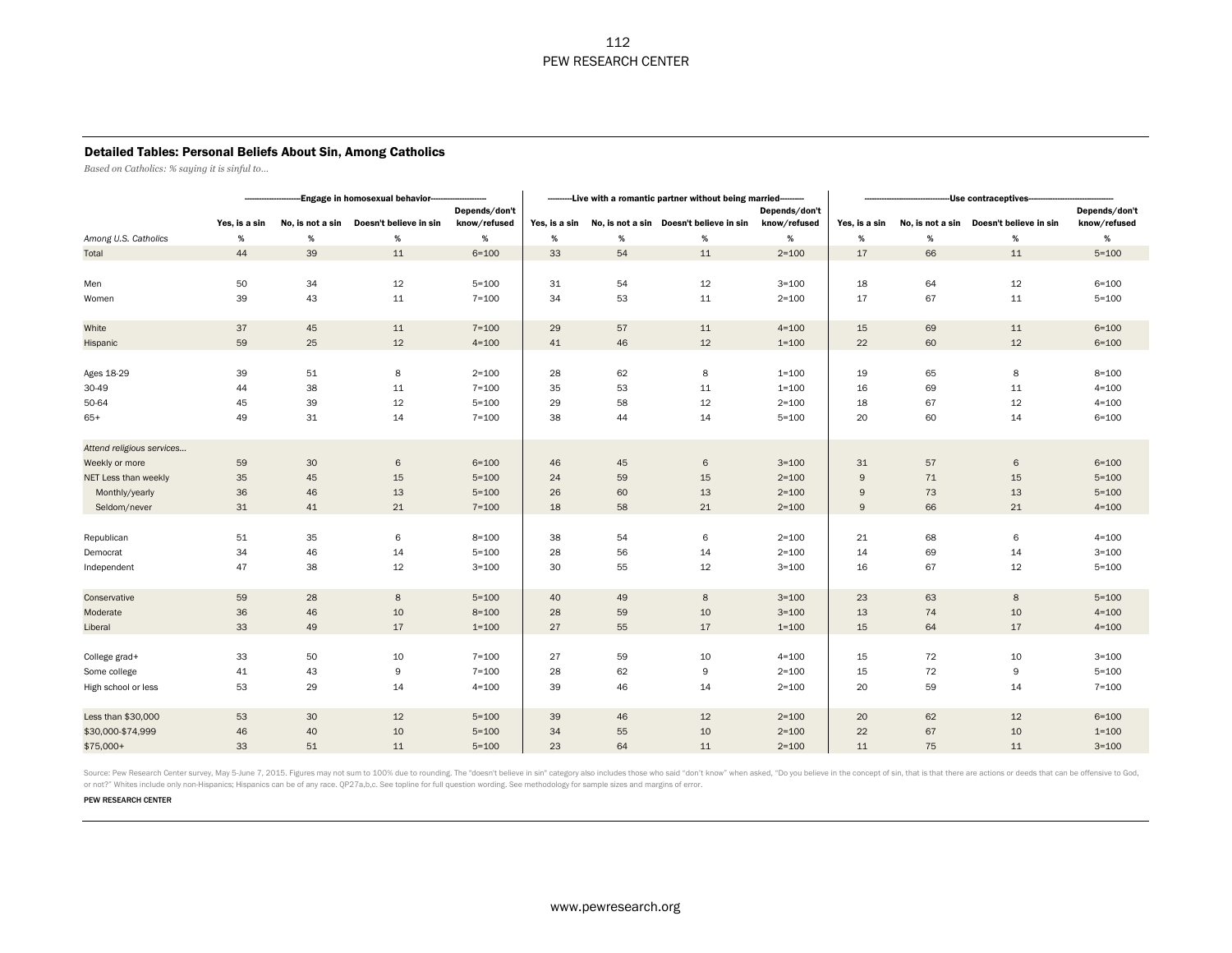### Detailed Tables: Personal Beliefs About Sin, Among Catholics (continued)

*Based on Catholics: % saying it is sinful to…*

|                           |               |                  | -Get a divorce-        |               |               |                  | -Have an abortion-     |               | Use electricity, gasoline, and other forms of energy without concern for<br>your impact on the environment |                  |                        |               |  |  |  |
|---------------------------|---------------|------------------|------------------------|---------------|---------------|------------------|------------------------|---------------|------------------------------------------------------------------------------------------------------------|------------------|------------------------|---------------|--|--|--|
|                           |               |                  |                        | Depends/don't |               |                  |                        | Depends/don't |                                                                                                            |                  |                        | Depends/don't |  |  |  |
|                           | Yes, is a sin | No, is not a sin | Doesn't believe in sin | know/refused  | Yes, is a sin | No, is not a sin | Doesn't believe in sin | know/refused  | Yes, is a sin                                                                                              | No, is not a sin | Doesn't believe in sin | know/refused  |  |  |  |
| Among U.S. Catholics      | $\%$          | %                | $\%$                   | %             | %             | $\%$             | $\%$                   | $\%$          | $\%$                                                                                                       | %                | $\%$                   | $\%$          |  |  |  |
| Total                     | 21            | 61               | 11                     | $6 = 100$     | 57            | 23               | 11                     | $9 = 100$     | 23                                                                                                         | 61               | 11                     | $4 = 100$     |  |  |  |
|                           |               |                  |                        |               |               |                  |                        |               |                                                                                                            |                  |                        |               |  |  |  |
| Men                       | 25            | 59               | 12                     | $5 = 100$     | 55            | 25               | 12                     | $8 = 100$     | 23                                                                                                         | 61               | 12                     | $4 = 100$     |  |  |  |
| Women                     | 19            | 63               | 11                     | $7 = 100$     | 59            | 21               | 11                     | $9 = 100$     | 23                                                                                                         | 62               | 11                     | $4 = 100$     |  |  |  |
|                           |               |                  |                        |               |               |                  |                        |               |                                                                                                            |                  |                        |               |  |  |  |
| White                     | 16            | 66               | 11                     | $7 = 100$     | 52            | 26               | 11                     | $11=100$      | 18                                                                                                         | 67               | 11                     | $4 = 100$     |  |  |  |
| Hispanic                  | 30            | 53               | 12                     | $5 = 100$     | 68            | 15               | 12                     | $5 = 100$     | 32                                                                                                         | 52               | $12$                   | $4 = 100$     |  |  |  |
|                           |               |                  |                        |               |               |                  |                        |               |                                                                                                            |                  |                        |               |  |  |  |
| Ages 18-29                | 34            | 56               | 8                      | $1 = 100$     | 60            | 26               | 8                      | $5 = 100$     | 26                                                                                                         | 62               | 8                      | $3 = 100$     |  |  |  |
| 30-49                     | 21            | 61               | 11                     | $7 = 100$     | 61            | 20               | 11                     | $8 = 100$     | 31                                                                                                         | 55               | 11                     | $3 = 100$     |  |  |  |
| 50-64                     | 18            | 66               | 12                     | $5 = 100$     | 54            | 25               | 12                     | $9 = 100$     | 18                                                                                                         | 68               | 12                     | $2 = 100$     |  |  |  |
| $65+$                     | 18            | 60               | 14                     | $8 = 100$     | 53            | 22               | 14                     | $11 = 100$    | 17                                                                                                         | 62               | 14                     | $8 = 100$     |  |  |  |
|                           |               |                  |                        |               |               |                  |                        |               |                                                                                                            |                  |                        |               |  |  |  |
| Attend religious services |               |                  |                        |               |               |                  |                        |               |                                                                                                            |                  |                        |               |  |  |  |
| Weekly or more            | 27            | 59               | 6                      | $9 = 100$     | 73            | 14               | 6                      | $8 = 100$     | 24                                                                                                         | 65               | 6                      | $6 = 100$     |  |  |  |
| NET Less than weekly      | 18            | 63               | 15                     | $4 = 100$     | 47            | 28               | 15                     | $9 = 100$     | 23                                                                                                         | 59               | 15                     | $3 = 100$     |  |  |  |
| Monthly/yearly            | 18            | 64               | 13                     | $5 = 100$     | 50            | 27               | 13                     | $10 = 100$    | 23                                                                                                         | 61               | 13                     | $3 = 100$     |  |  |  |
| Seldom/never              | 17            | 60               | 21                     | $2 = 100$     | 40            | 30               | 21                     | $8 = 100$     | 21                                                                                                         | 55               | 21                     | $3 = 100$     |  |  |  |
|                           |               |                  |                        |               |               |                  |                        |               |                                                                                                            |                  |                        |               |  |  |  |
| Republican                | 19            | 68               | 6                      | $7 = 100$     | 66            | 21               | 6                      | $7 = 100$     | 18                                                                                                         | 74               | 6                      | $2 = 100$     |  |  |  |
| Democrat                  | 20            | 60               | 14                     | $5 = 100$     | 48            | 29               | 14                     | $9 = 100$     | 25                                                                                                         | 56               | 14                     | $5 = 100$     |  |  |  |
| Independent               | 23            | 62               | 12                     | $3 = 100$     | 58            | 21               | 12                     | $9 = 100$     | 24                                                                                                         | 61               | 12                     | $3 = 100$     |  |  |  |
|                           |               |                  |                        |               |               |                  |                        |               |                                                                                                            |                  |                        |               |  |  |  |
| Conservative              | 22            | 64               | 8                      | $5 = 100$     | 68            | 18               | $\bf8$                 | $6 = 100$     | 17                                                                                                         | 71               | $\bf8$                 | $4 = 100$     |  |  |  |
| Moderate                  | 16            | 68               | 10                     | $6 = 100$     | 55            | 23               | 10                     | $12 = 100$    | 25                                                                                                         | 62               | 10                     | $3 = 100$     |  |  |  |
| Liberal                   | 27            | 54               | 17                     | $3 = 100$     | 47            | 30               | $17$                   | $7 = 100$     | 30                                                                                                         | 50               | $17$                   | $4 = 100$     |  |  |  |
|                           |               |                  |                        |               |               |                  |                        |               |                                                                                                            |                  |                        |               |  |  |  |
| College grad+             | 14            | 70               | 10                     | $6 = 100$     | 52            | 26               | 10                     | $13 = 100$    | 23                                                                                                         | 63               | 10                     | $3 = 100$     |  |  |  |
| Some college              | 20            | 64               | 9                      | $7 = 100$     | 59            | 24               | 9                      | $9 = 100$     | 21                                                                                                         | 67               | 9                      | $3 = 100$     |  |  |  |
| High school or less       | 27            | 54               | 14                     | $5 = 100$     | 60            | 20               | 14                     | $6 = 100$     | 24                                                                                                         | 57               | 14                     | $5 = 100$     |  |  |  |
|                           |               |                  |                        |               |               |                  |                        |               |                                                                                                            |                  |                        |               |  |  |  |
| Less than \$30,000        | 28            | 54               | $12$                   | $5 = 100$     | 60            | 18               | $12$                   | $9 = 100$     | 27                                                                                                         | 56               | $12\,$                 | $4 = 100$     |  |  |  |
| \$30,000-\$74,999         | 25            | 62               | 10                     | $3 = 100$     | 62            | 23               | 10                     | $6 = 100$     | 24                                                                                                         | 63               | 10                     | $3 = 100$     |  |  |  |
| $$75,000+$                | 14            | 69               | 11                     | $7 = 100$     | 52            | 28               | 11                     | $9 = 100$     | 21                                                                                                         | 64               | 11                     | $4 = 100$     |  |  |  |

Source: Pew Research Center survey, May 5-June 7, 2015. Figures may not sum to 100% due to rounding. The "doesn't believe in sin" category also includes those who said "don't know" when asked, "Do you believe in the concep or not?" Whites include only non-Hispanics; Hispanics can be of any race. QP27d,e,g. See topline for full question wording. See methodology for sample sizes and margins of error.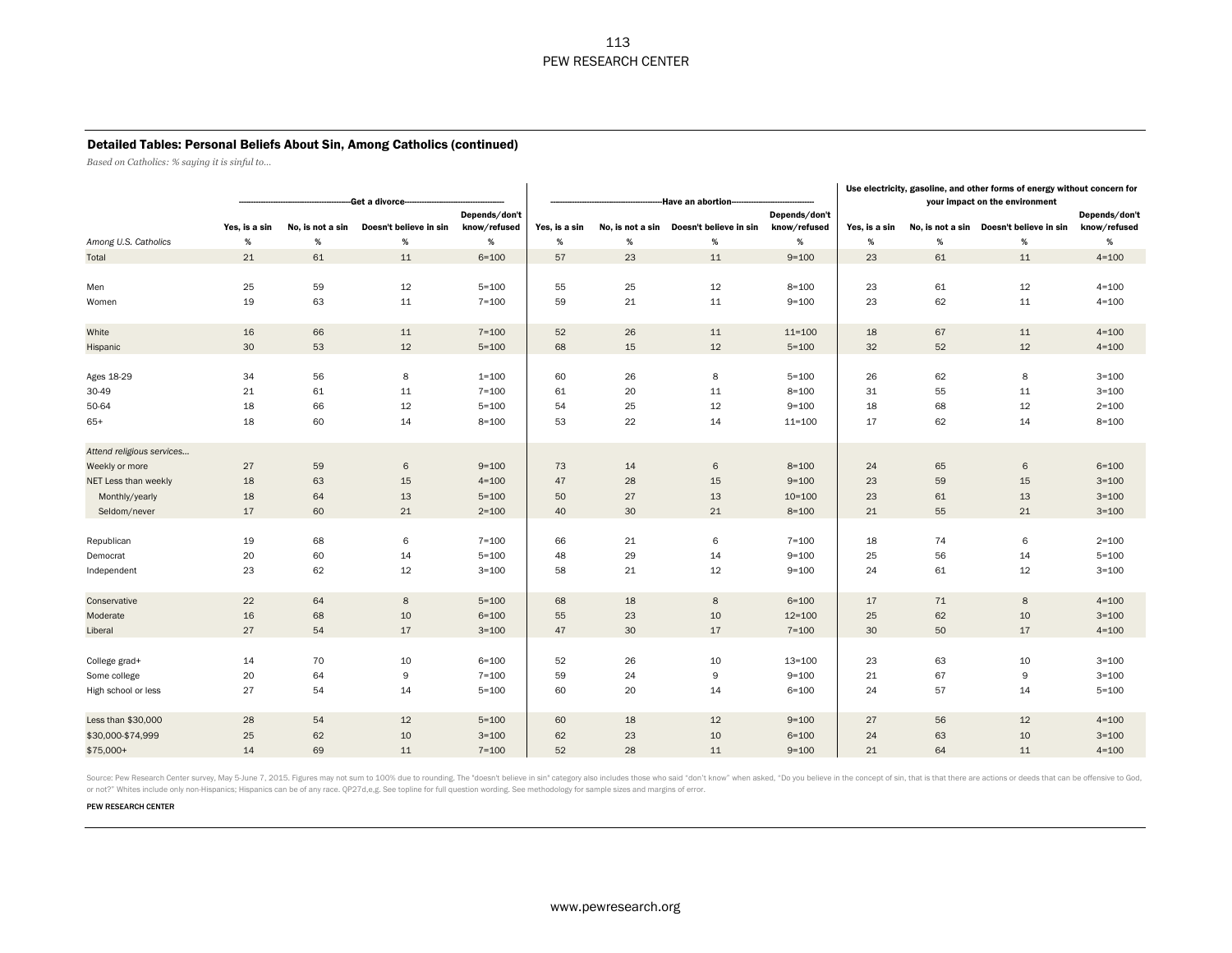### Detailed Tables: Personal Beliefs About Sin, Among Catholics (continued)

*Based on Catholics: % saying it is sinful to…*

|                           | -Drink alcohol-<br>Depends/don't |    |                                         |              |               |    | ------Live in a house that is much larger than your family needs------ | Depends/don't |    |    | --------Spend money on luxuries without also giving to the poor-------- | Depends/don't |               |                  | --------Get remarried after a divorce without first getting an annulment---- | Depends/don't |
|---------------------------|----------------------------------|----|-----------------------------------------|--------------|---------------|----|------------------------------------------------------------------------|---------------|----|----|-------------------------------------------------------------------------|---------------|---------------|------------------|------------------------------------------------------------------------------|---------------|
|                           | Yes, is a sin                    |    | No, is not a sin Doesn't believe in sin | know/refused | Yes, is a sin |    | No, is not a sin Doesn't believe in sin                                | know/refused  |    |    | Yes, is a sin No, is not a sin Doesn't believe in sin                   | know/refused  | Yes, is a sin | No, is not a sin | Doesn't believe in sin                                                       | know/refused  |
| Among U.S. Catholics      | %                                | %  | %                                       | %            | %             | %  | %                                                                      | %             | %  | %  | %                                                                       | %             | %             | %                | %                                                                            | %             |
| Total                     | 12                               | 71 | 11                                      | $5 = 100$    | 12            | 73 | 11                                                                     | $4 = 100$     | 41 | 42 | 11                                                                      | $5 = 100$     | 35            | 49               | 11                                                                           | $5 = 100$     |
|                           |                                  |    |                                         |              |               |    |                                                                        |               |    |    |                                                                         |               |               |                  |                                                                              |               |
| Men                       | 13                               | 70 | 12                                      | $4 = 100$    | 12            | 73 | 12                                                                     | $3 = 100$     | 36 | 47 | 12                                                                      | $5 = 100$     | 36            | 47               | 12                                                                           | $5 = 100$     |
| Women                     | 11                               | 72 | 11                                      | $6 = 100$    | 12            | 72 | $11\,$                                                                 | $5 = 100$     | 46 | 39 | 11                                                                      | $5 = 100$     | 34            | 51               | 11                                                                           | $4 = 100$     |
|                           |                                  |    |                                         |              |               |    |                                                                        |               |    |    |                                                                         |               |               |                  |                                                                              |               |
| White                     | $\overline{4}$                   | 80 | 11                                      | $5 = 100$    | $\mathbf{g}$  | 76 | 11                                                                     | $5 = 100$     | 34 | 49 | 11                                                                      | $6 = 100$     | 25            | 59               | 11                                                                           | $5 = 100$     |
| Hispanic                  | 27                               | 55 | 12                                      | $6 = 100$    | 18            | 66 | 12                                                                     | $3 = 100$     | 55 | 30 | 12                                                                      | $3 = 100$     | 52            | 32               | 12                                                                           | $4 = 100$     |
|                           |                                  |    |                                         |              |               |    |                                                                        |               |    |    |                                                                         |               |               |                  |                                                                              |               |
| Ages 18-29                | 15                               | 75 | 8                                       | $2 = 100$    | 15            | 73 | 8                                                                      | $3 = 100$     | 42 | 45 | 8                                                                       | $5 = 100$     | 44            | 46               | 8                                                                            | $2 = 100$     |
| 30-49                     | 15                               | 67 | 11                                      | $7 = 100$    | 15            | 68 | 11                                                                     | $6 = 100$     | 48 | 37 | 11                                                                      | $4 = 100$     | 39            | 45               | 11                                                                           | $4 = 100$     |
| 50-64                     | 10                               | 74 | 12                                      | $4 = 100$    | 10            | 76 | $12\,$                                                                 | $3 = 100$     | 38 | 46 | 12                                                                      | $4 = 100$     | 27            | 57               | 12                                                                           | $4 = 100$     |
| $65+$                     | 10                               | 71 | 14                                      | $6 = 100$    | 9             | 75 | 14                                                                     | $2 = 100$     | 36 | 44 | 14                                                                      | $7 = 100$     | 33            | 46               | 14                                                                           | $7 = 100$     |
|                           |                                  |    |                                         |              |               |    |                                                                        |               |    |    |                                                                         |               |               |                  |                                                                              |               |
| Attend religious services |                                  |    |                                         |              |               |    |                                                                        |               |    |    |                                                                         |               |               |                  |                                                                              |               |
| Weekly or more            | 13                               | 74 | $\,6\,$                                 | $8 = 100$    | 13            | 76 | 6                                                                      | $5 = 100$     | 52 | 39 | 6                                                                       | $4 = 100$     | 46            | 42               | $6\overline{6}$                                                              | $7 = 100$     |
| NET Less than weekly      | 12                               | 70 | 15                                      | $3 = 100$    | 11            | 71 | 15                                                                     | $3 = 100$     | 35 | 45 | 15                                                                      | $5 = 100$     | 27            | 54               | 15                                                                           | $3 = 100$     |
| Monthly/yearly            | 12                               | 72 | 13                                      | $3 = 100$    | $11\,$        | 73 | 13                                                                     | $3 = 100$     | 36 | 47 | 13                                                                      | $5 = 100$     | 30            | 54               | 13                                                                           | $3 = 100$     |
| Seldom/never              | 10                               | 63 | 21                                      | $6 = 100$    | 10            | 65 | 21                                                                     | $4 = 100$     | 33 | 39 | 21                                                                      | $7 = 100$     | 21            | 54               | 21                                                                           | $4 = 100$     |
|                           |                                  |    |                                         |              |               |    |                                                                        |               |    |    |                                                                         |               |               |                  |                                                                              |               |
| Republican                | 6                                | 82 | 6                                       | $6 = 100$    |               | 82 | 6                                                                      | $4 = 100$     | 34 | 54 | 6                                                                       | $6 = 100$     | 33            | 58               | 6                                                                            | $3 = 100$     |
| Democrat                  | 12                               | 70 | 14                                      | $3 = 100$    | 14            | 66 | 14                                                                     | $5 = 100$     | 47 | 34 | 14                                                                      | $5 = 100$     | 30            | 51               | 14                                                                           | $5 = 100$     |
| Independent               | 13                               | 70 | 12                                      | $4 = 100$    | 12            | 75 | $12\,$                                                                 | $1 = 100$     | 41 | 44 | 12                                                                      | $3 = 100$     | 38            | 47               | 12                                                                           | $4 = 100$     |
|                           |                                  |    |                                         |              |               |    |                                                                        |               |    |    |                                                                         |               |               |                  |                                                                              |               |
| Conservative              | 13                               | 74 | 8                                       | $5 = 100$    | 12            | 75 | 8                                                                      | $5 = 100$     | 41 | 45 | 8                                                                       | $6 = 100$     | 39            | 48               | 8                                                                            | $4 = 100$     |
| Moderate                  | 10                               | 75 | 10                                      | $5 = 100$    | 11            | 77 | 10                                                                     | $3 = 100$     | 42 | 46 | 10                                                                      | $2 = 100$     | 34            | 53               | 10                                                                           | $3 = 100$     |
| Liberal                   | 14                               | 67 | 17                                      | $3 = 100$    | 15            | 66 | $17$                                                                   | $3 = 100$     | 43 | 36 | 17                                                                      | $4 = 100$     | 29            | 50               | 17                                                                           | $5 = 100$     |
|                           |                                  |    |                                         |              |               |    |                                                                        |               |    |    |                                                                         |               |               |                  |                                                                              |               |
| College grad+             | 3                                | 85 | 10                                      | $2 = 100$    | 8             | 77 | 10                                                                     | $5 = 100$     | 38 | 48 | 10                                                                      | $4 = 100$     | 26            | 58               | 10                                                                           | $6 = 100$     |
| Some college              | $\overline{4}$                   | 82 | 9                                       | $6 = 100$    | 9             | 77 | 9                                                                      | $6 = 100$     | 38 | 48 | 9                                                                       | $6 = 100$     | 32            | 56               | 9                                                                            | $4 = 100$     |
| High school or less       | 24                               | 56 | 14                                      | $6 = 100$    | 17            | 67 | 14                                                                     | $2 = 100$     | 46 | 36 | 14                                                                      | $4 = 100$     | 42            | 40               | 14                                                                           | $5 = 100$     |
|                           |                                  |    |                                         |              |               |    |                                                                        |               |    |    |                                                                         |               |               |                  |                                                                              |               |
| Less than \$30,000        | 24                               | 57 | 12                                      | $7 = 100$    | 18            | 67 | 12                                                                     | $3 = 100$     | 51 | 31 | 12                                                                      | $5 = 100$     | 48            | 35               | 12                                                                           | $4 = 100$     |
| \$30,000-\$74,999         | 9                                | 77 | 10                                      | $4 = 100$    | 15            | 73 | 10                                                                     | $3 = 100$     | 41 | 46 | 10                                                                      | $3 = 100$     | 34            | 53               | 10                                                                           | $3 = 100$     |
| $$75,000+$                | 3                                | 84 | 11                                      | $2 = 100$    | 6             | 77 | 11                                                                     | $5 = 100$     | 34 | 52 | 11                                                                      | $4 = 100$     | 23            | 62               | 11                                                                           | $4 = 100$     |

Source: Pew Research Center survey, May 5-June 7, 2015. Figures may not sum to 100% due to rounding. The "doesn't believe in sin" category also includes those who said "don't know" when asked, "Do you believe in the concep QP27h,i,j,k. See topline for full question wording. See methodology for sample sizes and margins of error.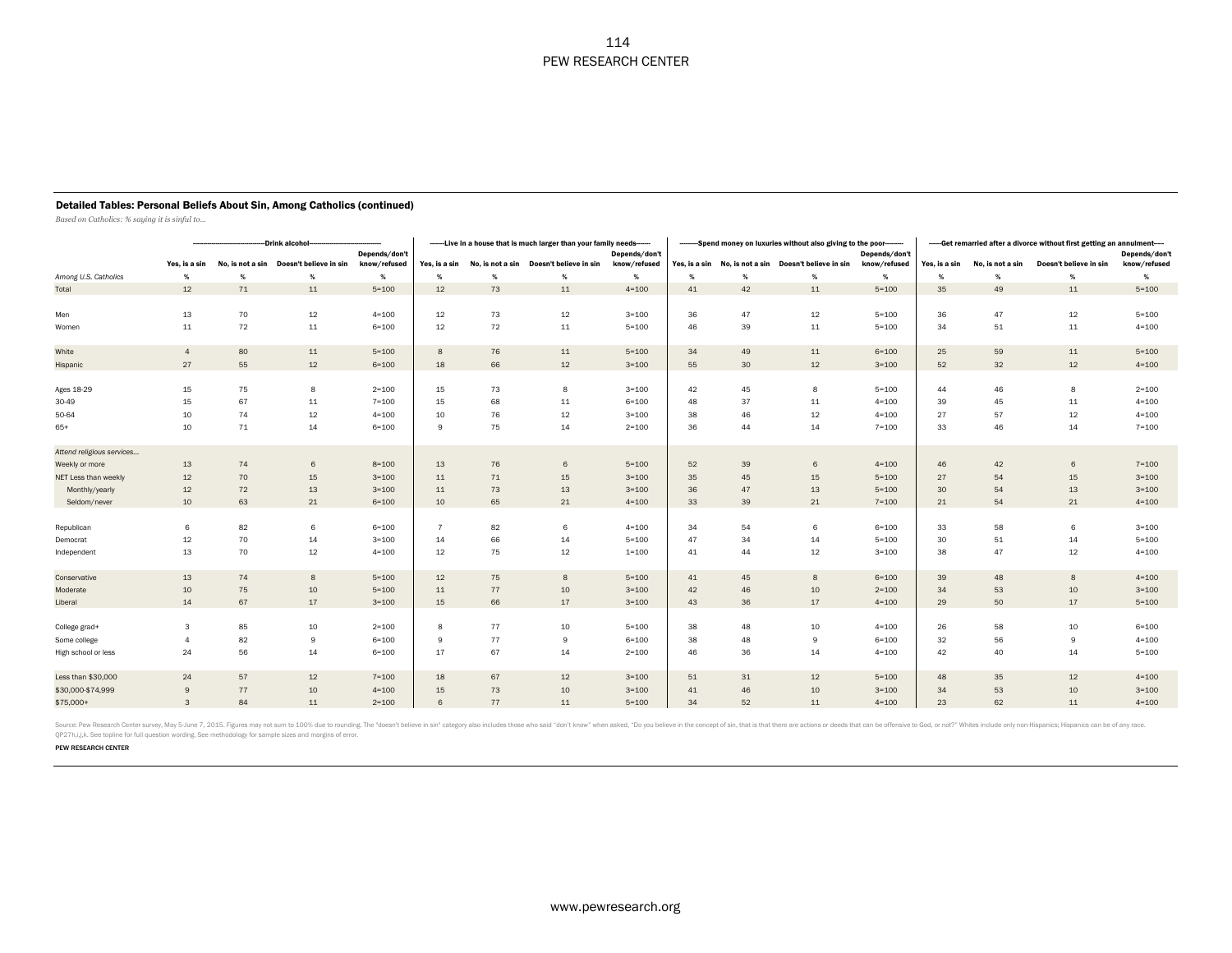# Detailed Tables: Essentials of Catholic Identity, Among Catholics

*Based on Catholics: % saying \_\_\_\_\_\_\_\_ is essential, important but not essential or not an important part of what being Catholic means to them personally*

|                           |                  | Important            | -Receiving the sacraments-- |                       |                  | Important            |                  | --Belief in Jesus' actual resurrection from the dead-- |                  | ---Working to help the poor and needy---------<br>Important |                  |                       |  |  |
|---------------------------|------------------|----------------------|-----------------------------|-----------------------|------------------|----------------------|------------------|--------------------------------------------------------|------------------|-------------------------------------------------------------|------------------|-----------------------|--|--|
|                           | <b>Essential</b> | but NOT<br>essential | Not<br>important            | Don't<br>know/refused | <b>Essential</b> | but NOT<br>essential | Not<br>important | Don't<br>know/refused                                  | <b>Essential</b> | but NOT<br>essential                                        | Not<br>important | Don't<br>know/refused |  |  |
| Among U.S. Catholics      | $\%$             | $\%$                 | $\%$                        | $\%$                  | $\%$             | $\%$                 | $\%$             | $\%$                                                   | $\%$             | $\%$                                                        | $\%$             | $\%$                  |  |  |
| Total                     | 54               | 35                   | $\mathsf 9$                 | $2 = 100$             | 67               | 26                   | $5\phantom{.0}$  | $2 = 100$                                              | 62               | 35                                                          | $\overline{2}$   | $1 = 100$             |  |  |
|                           |                  |                      |                             |                       |                  |                      |                  |                                                        |                  |                                                             |                  |                       |  |  |
| Men                       | 53               | 35                   | 10                          | $2 = 100$             | 65               | 27                   | 5                | $2 = 100$                                              | 59               | 37                                                          | 3                | $1 = 100$             |  |  |
| Women                     | 55               | 35                   | 8                           | $2 = 100$             | 69               | 24                   | $\overline{4}$   | $3 = 100$                                              | 64               | 33                                                          | $\mathbf 2$      | $1 = 100$             |  |  |
|                           |                  |                      |                             |                       |                  |                      |                  |                                                        |                  |                                                             |                  |                       |  |  |
| White                     | 56               | 34                   | 11                          | $0 = 100$             | 69               | 24                   | $6\phantom{1}6$  | $1 = 100$                                              | 61               | 36                                                          | $\overline{c}$   | $* = 100$             |  |  |
| Hispanic                  | 52               | 37                   | $\overline{7}$              | $4 = 100$             | 65               | 29                   | $\mathbf{3}$     | $3 = 100$                                              | 62               | 35                                                          | $\overline{c}$   | $2 = 100$             |  |  |
|                           |                  |                      |                             |                       |                  |                      |                  |                                                        |                  |                                                             |                  |                       |  |  |
| Ages 18-29                | 48               | 38                   | 11                          | $3 = 100$             | 57               | 34                   | 4                | $4 = 100$                                              | 61               | 36                                                          | $\mathbf{1}$     | $3 = 100$             |  |  |
| 30-49                     | 54               | 38                   | 6                           | $1 = 100$             | 68               | 26                   | 5                | $1 = 100$                                              | 65               | 32                                                          | $\overline{2}$   | $1 = 100$             |  |  |
| 50-64                     | 54               | 33                   | 11                          | $1 = 100$             | 71               | 22                   | 5                | $3 = 100$                                              | 61               | 35                                                          | 4                | $1 = 100$             |  |  |
| $65+$                     | 59               | 31                   | 8                           | $2 = 100$             | 69               | 24                   | 4                | $3 = 100$                                              | 59               | 39                                                          | $\overline{2}$   | $1 = 100$             |  |  |
|                           |                  |                      |                             |                       |                  |                      |                  |                                                        |                  |                                                             |                  |                       |  |  |
| Attend religious services |                  |                      |                             |                       |                  |                      |                  |                                                        |                  |                                                             |                  |                       |  |  |
| Weekly or more            | 73               | 23                   | $\overline{2}$              | $1 = 100$             | 79               | 18                   | $\overline{2}$   | $1 = 100$                                              | 70               | 28                                                          | $\mathbf 1$      | $1 = 100$             |  |  |
| NET Less than weekly      | 43               | 42                   | 13                          | $2 = 100$             | 60               | 31                   | $\overline{7}$   | $3 = 100$                                              | 56               | 39                                                          | 3                | $1 = 100$             |  |  |
| Monthly/yearly            | 46               | 44                   | 9                           | $1 = 100$             | 62               | 31                   | 5                | $2 = 100$                                              | 57               | 39                                                          | 3                | $2 = 100$             |  |  |
| Seldom/never              | 34               | 37                   | 25                          | $4 = 100$             | 52               | 30                   | 12               | $5 = 100$                                              | 55               | 40                                                          | $\overline{4}$   | $1 = 100$             |  |  |
|                           |                  |                      |                             |                       |                  |                      |                  |                                                        |                  |                                                             |                  |                       |  |  |
| Republican                | 59               | 32                   | 9                           | $0 = 100$             | 70               | 26                   | 3                | $1 = 100$                                              | 56               | 41                                                          | 3                | $* = 100$             |  |  |
| Democrat                  | 53               | 38                   | $\overline{7}$              | $2 = 100$             | 68               | 27                   | 3                | $3 = 100$                                              | 65               | 33                                                          | $\mathbf 1$      | $1 = 100$             |  |  |
| Independent               | 53               | 35                   | 12                          | $0 = 100$             | 67               | 25                   | $\overline{7}$   | $1 = 100$                                              | 66               | 30                                                          | 3                | $1 = 100$             |  |  |
|                           |                  |                      |                             |                       |                  |                      |                  |                                                        |                  |                                                             |                  |                       |  |  |
| Conservative              | 61               | 30                   | $\overline{7}$              | $1 = 100$             | 72               | 24                   | $\mathbf{3}$     | $1 = 100$                                              | 61               | 37                                                          | $\mathbf 1$      | $1 = 100$             |  |  |
| Moderate                  | 57               | 33                   | $\mathsf 9$                 | $1 = 100$             | 70               | 25                   | 3                | $2 = 100$                                              | 65               | 32                                                          | $\sqrt{2}$       | $1 = 100$             |  |  |
| Liberal                   | 41               | 46                   | $11\,$                      | $2 = 100$             | 59               | 32                   | $\mathsf 9$      | $1 = 100$                                              | 59               | 37                                                          | $\overline{4}$   | $* = 100$             |  |  |
|                           |                  |                      |                             |                       |                  |                      |                  |                                                        |                  |                                                             |                  |                       |  |  |
| College grad+             | 58               | 34                   | 8                           | $1 = 100$             | 72               | 19                   | $\overline{7}$   | $1 = 100$                                              | 66               | 31                                                          | 3                | $1 = 100$             |  |  |
| Some college              | 56               | 35                   | 9                           | $*=100$               | 71               | 25                   | 4                | $* = 100$                                              | 60               | 36                                                          | 3                | $1 = 100$             |  |  |
| High school or less       | 51               | 36                   | 10                          | $3 = 100$             | 62               | 30                   | 3                | $4 = 100$                                              | 60               | 36                                                          | $\overline{c}$   | $2 = 100$             |  |  |
|                           |                  |                      |                             |                       |                  |                      |                  |                                                        |                  |                                                             |                  |                       |  |  |
| Less than \$30,000        | 53               | 37                   | 8                           | $2 = 100$             | 69               | 24                   | $5\phantom{.0}$  | $2 = 100$                                              | 63               | 32                                                          | 3                | $1 = 100$             |  |  |
| \$30,000-\$74,999         | 56               | 35                   | 8                           | $2 = 100$             | 66               | 29                   | $\overline{2}$   | $3 = 100$                                              | 64               | 31                                                          | 3                | $2 = 100$             |  |  |
| \$75,000+                 | 53               | 36                   | 12                          | $0 = 100$             | 66               | 27                   | $\overline{7}$   | $* = 100$                                              | 59               | 39                                                          | $\overline{2}$   | $0 = 100$             |  |  |

Source: Pew Research Center survey, May 5-June 7, 2015. Figures may not sum to 100% due to rounding. Whites include only non-Hispanics; Hispanics can be of any race. QN3a,b,c. See topline for full question wording. See methodology for sample sizes and margins of error.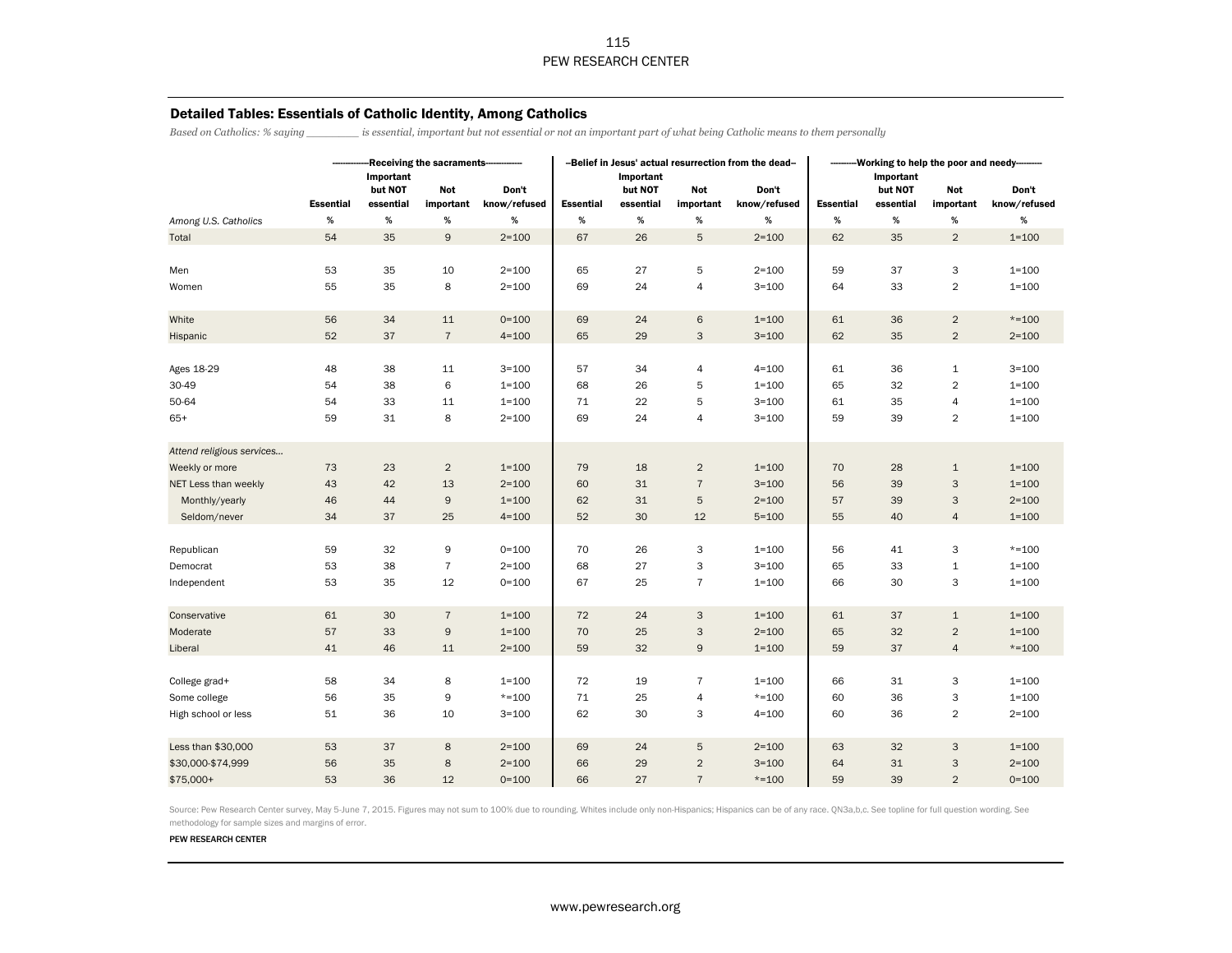# Detailed Tables: Essentials of Catholic Identity, Among Catholics (continued)

*Based on Catholics: % saying \_\_\_\_\_\_\_\_ is essential, important but not essential or not an important part of what being Catholic means to them personally*

|                           |                  | Important |             | -Being a part of a Catholic parish------------- |                  | Important | -Opposing abortion-- |              | -Being open to having children--------------<br>Important |           |           |              |  |
|---------------------------|------------------|-----------|-------------|-------------------------------------------------|------------------|-----------|----------------------|--------------|-----------------------------------------------------------|-----------|-----------|--------------|--|
|                           |                  | but NOT   | Not         | Don't                                           |                  | but NOT   | Not                  | Don't        |                                                           | but NOT   | Not       | Don't        |  |
|                           | <b>Essential</b> | essential | important   | know/refused                                    | <b>Essential</b> | essential | important            | know/refused | <b>Essential</b>                                          | essential | important | know/refused |  |
| Among U.S. Catholics      | $\%$             | $\%$      | $\%$        | %                                               | $\%$             | $\%$      | $\%$                 | $\%$         | $\%$                                                      | $\%$      | $\%$      | $\%$         |  |
| Total                     | 42               | 39        | 17          | $2 = 100$                                       | 33               | 34        | 28                   | $6 = 100$    | 41                                                        | 41        | 16        | $2 = 100$    |  |
|                           |                  |           |             |                                                 |                  |           |                      |              |                                                           |           |           |              |  |
| Men                       | 37               | 43        | 19          | $2 = 100$                                       | 31               | 37        | 28                   | $5 = 100$    | 39                                                        | 43        | 16        | $1 = 100$    |  |
| Women                     | 46               | 37        | 15          | $2 = 100$                                       | 35               | 32        | 27                   | $6 = 100$    | 43                                                        | 39        | 15        | $3 = 100$    |  |
|                           |                  |           |             |                                                 |                  |           |                      |              |                                                           |           |           |              |  |
| White                     | 44               | 39        | 17          | $*=100$                                         | 34               | 32        | 31                   | $4 = 100$    | 42                                                        | 38        | 19        | $1 = 100$    |  |
| Hispanic                  | 39               | 39        | 18          | $4 = 100$                                       | 34               | 39        | 20                   | $8 = 100$    | 42                                                        | 43        | 12        | $3 = 100$    |  |
|                           |                  |           |             |                                                 |                  |           |                      |              |                                                           |           |           |              |  |
| Ages 18-29                | 34               | 45        | 18          | $3 = 100$                                       | 27               | 34        | 35                   | $4 = 100$    | 29                                                        | 51        | 19        | $1 = 100$    |  |
| 30-49                     | 43               | 42        | 14          | $1 = 100$                                       | 29               | 38        | 28                   | $5 = 100$    | 40                                                        | 42        | 16        | $2 = 100$    |  |
| 50-64                     | 38               | 39        | 22          | $1 = 100$                                       | 36               | 31        | 27                   | $6 = 100$    | 44                                                        | 36        | 17        | $2 = 100$    |  |
| $65+$                     | 50               | 33        | 15          | $3 = 100$                                       | 37               | 32        | 23                   | $7 = 100$    | 48                                                        | 36        | 12        | $4 = 100$    |  |
|                           |                  |           |             |                                                 |                  |           |                      |              |                                                           |           |           |              |  |
| Attend religious services |                  |           |             |                                                 |                  |           |                      |              |                                                           |           |           |              |  |
| Weekly or more            | 60               | 34        | $\mathbf 5$ | $2 = 100$                                       | 46               | 33        | 16                   | $6 = 100$    | 50                                                        | 36        | 10        | $3 = 100$    |  |
| NET Less than weekly      | 31               | 43        | 24          | $2 = 100$                                       | 25               | 35        | 35                   | $6 = 100$    | 35                                                        | 44        | 19        | $2 = 100$    |  |
| Monthly/yearly            | 34               | 46        | 19          | $1 = 100$                                       | 25               | 36        | 33                   | $6 = 100$    | 36                                                        | 45        | 17        | $2 = 100$    |  |
| Seldom/never              | 22               | 36        | 40          | $3 = 100$                                       | 25               | 30        | 40                   | $5 = 100$    | 33                                                        | 41        | 24        | $1 = 100$    |  |
|                           |                  |           |             |                                                 |                  |           |                      |              |                                                           |           |           |              |  |
| Republican                | 46               | 37        | 16          | $1 = 100$                                       | 42               | 38        | 19                   | $1 = 100$    | 43                                                        | 41        | 15        | $*=100$      |  |
| Democrat                  | 43               | 39        | 17          | $1 = 100$                                       | 30               | 30        | 32                   | $8 = 100$    | 44                                                        | 36        | 17        | $3 = 100$    |  |
| Independent               | 40               | 43        | 17          | $1 = 100$                                       | 30               | 34        | 31                   | $5 = 100$    | 40                                                        | 43        | 16        | $1 = 100$    |  |
|                           |                  |           |             |                                                 |                  |           |                      |              |                                                           |           |           |              |  |
| Conservative              | 50               | 37        | 12          | $1 = 100$                                       | 44               | 37        | 16                   | $3 = 100$    | 47                                                        | 39        | 12        | $2 = 100$    |  |
| Moderate                  | 42               | 41        | 17          | $0 = 100$                                       | 33               | 33        | 28                   | $6 = 100$    | 40                                                        | 43        | 15        | $2 = 100$    |  |
| Liberal                   | 31               | 45        | 22          | $2 = 100$                                       | 19               | 33        | 43                   | $5 = 100$    | 33                                                        | 41        | 25        | $1 = 100$    |  |
|                           |                  |           |             |                                                 |                  |           |                      |              |                                                           |           |           |              |  |
| College grad+             | 46               | 38        | 16          | $1 = 100$                                       | 35               | 28        | 32                   | $5 = 100$    | 41                                                        | 40        | 17        | $1 = 100$    |  |
| Some college              | 38               | 45        | 15          | $2 = 100$                                       | 32               | 33        | 31                   | $4 = 100$    | 37                                                        | 41        | 21        | $1 = 100$    |  |
| High school or less       | 42               | 37        | 18          | $2 = 100$                                       | 32               | 38        | 22                   | $8 = 100$    | 44                                                        | 41        | 12        | $3 = 100$    |  |
|                           |                  |           |             |                                                 |                  |           |                      |              |                                                           |           |           |              |  |
| Less than \$30,000        | 45               | 36        | 17          | $2 = 100$                                       | 32               | 37        | 26                   | $5 = 100$    | 47                                                        | 37        | 14        | $3 = 100$    |  |
| \$30,000-\$74,999         | 39               | 43        | 15          | $3 = 100$                                       | 38               | 29        | 27                   | $6 = 100$    | 38                                                        | 45        | 15        | $2 = 100$    |  |
| \$75,000+                 | 41               | 42        | 17          | $0 = 100$                                       | 30               | 36        | 32                   | $2 = 100$    | 36                                                        | 45        | 19        | $* = 100$    |  |
|                           |                  |           |             |                                                 |                  |           |                      |              |                                                           |           |           |              |  |

Source: Pew Research Center survey, May 5-June 7, 2015. Figures may not sum to 100% due to rounding. Whites include only non-Hispanics; Hispanics can be of any race. QN3d,e,f. See topline for full question wording. See methodology for sample sizes and margins of error.